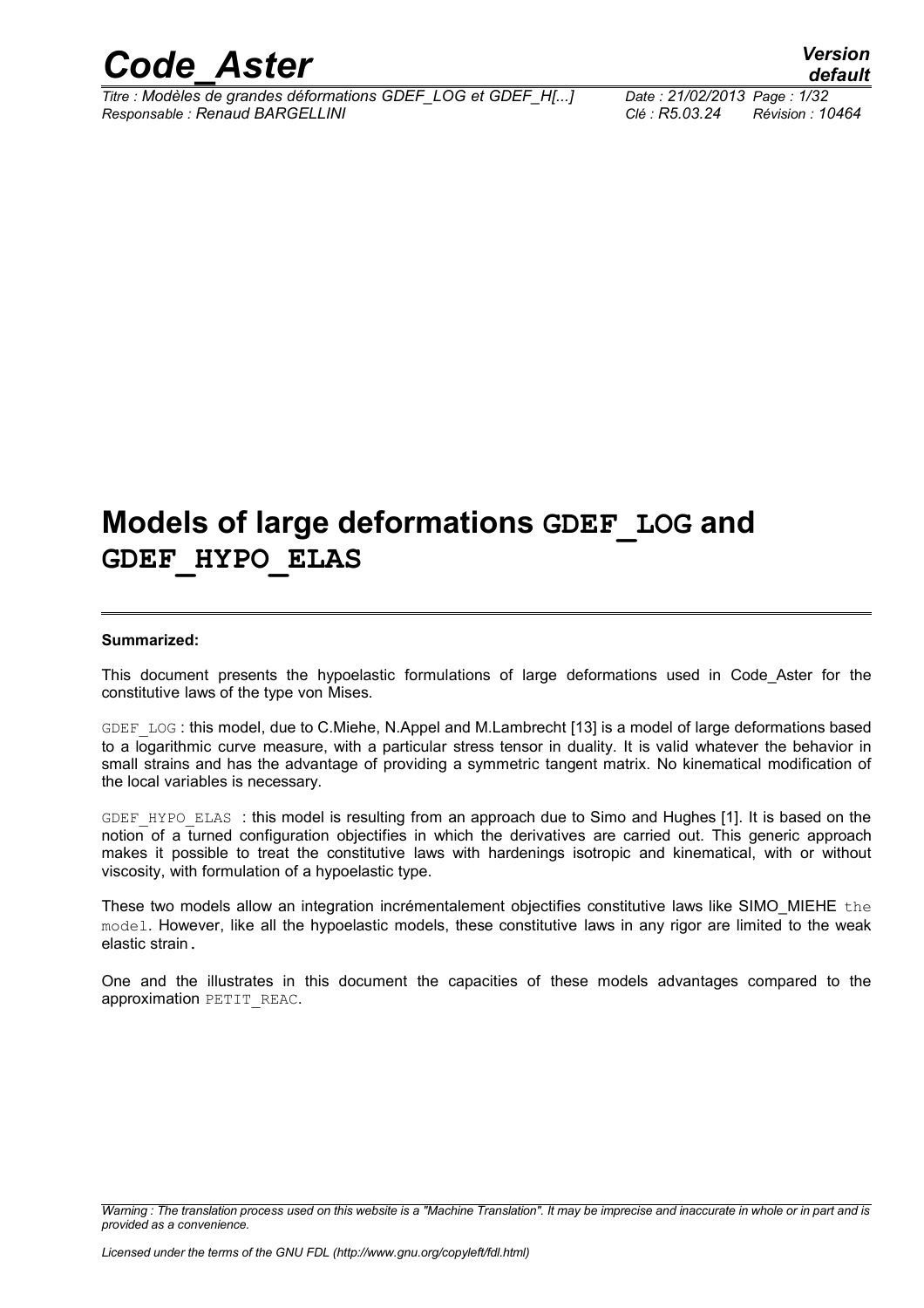# **Code Aster**

Titre : Modèles de grandes déformations GDEF\_LOG et GDEF\_H[...] Responsable : Renaud BARGELLINI

Date: 21/02/2013 Page: 2/32 Clé : R5.03.24 Révision : 10464

### **Contents**

| 9.1 Principle of the computation of the tangent matrix: variational writing and general statement |
|---------------------------------------------------------------------------------------------------|
|                                                                                                   |
|                                                                                                   |
|                                                                                                   |
|                                                                                                   |
|                                                                                                   |
|                                                                                                   |
|                                                                                                   |
|                                                                                                   |
|                                                                                                   |
|                                                                                                   |
|                                                                                                   |
|                                                                                                   |
|                                                                                                   |
|                                                                                                   |

Warning : The translation process used on this website is a "Machine Translation". It may be imprecise and inaccurate in whole or in part and is provided as a convenience.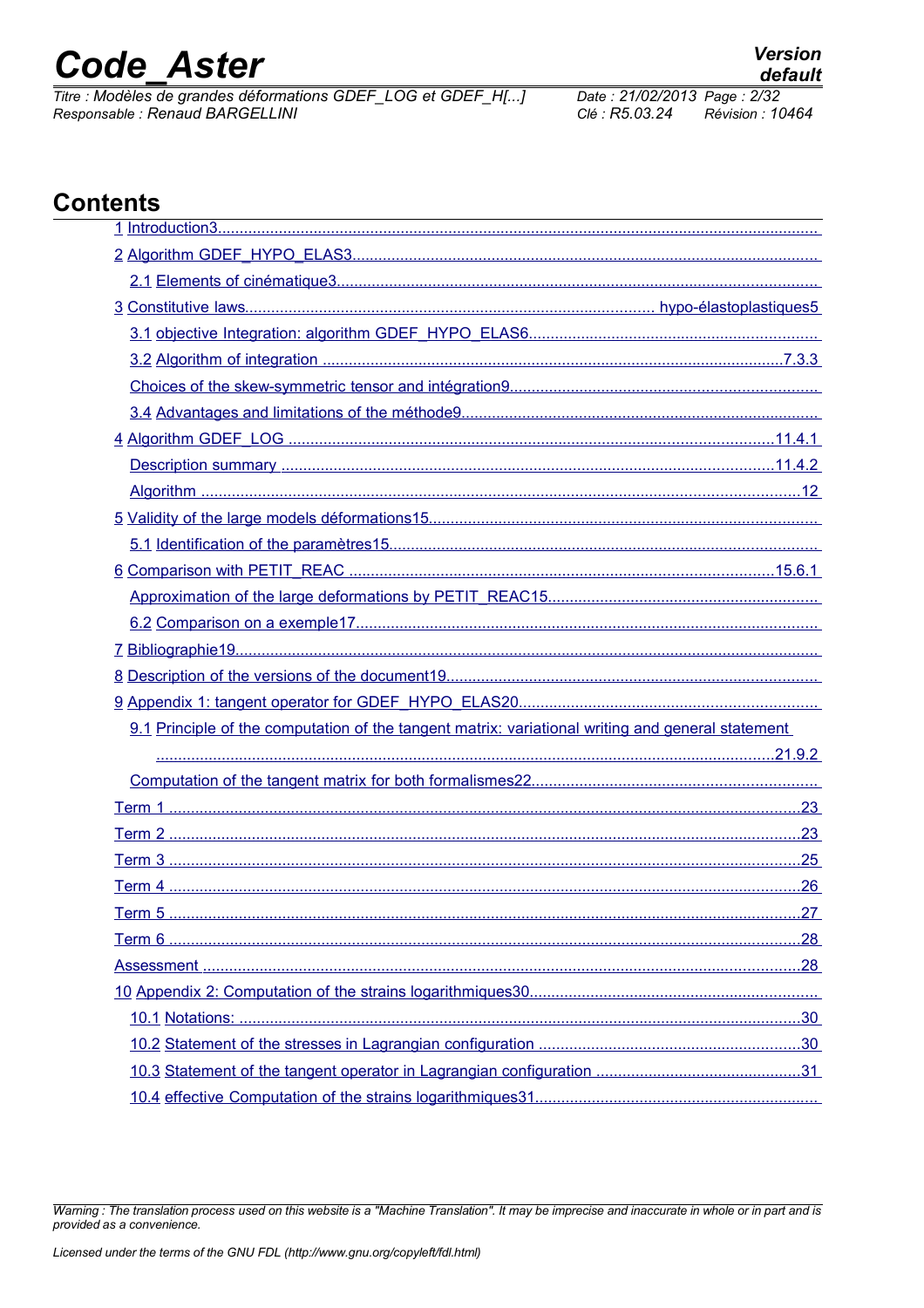*Titre : Modèles de grandes déformations GDEF\_LOG et GDEF\_H[...] Date : 21/02/2013 Page : 3/32 Responsable : Renaud BARGELLINI Clé : R5.03.24 Révision : 10464*

### **1 Introduction**

<span id="page-2-0"></span>Most constitutive laws of Code Aster are usable under the assumption of the small disturbances (HP), which makes it possible to confuse the geometrical configurations initial and current. However, when the strains become important (one in general fixes the limit at 5%), this assumption is not checked any more. The notions of derivatives particulate and partial are then different, and of this fact the constitutive laws formulated incrémentalement lose their objective character (independence of the mechanical state according to the observer); a tedious consequence is the possible evolution of the stresses for a rigid body motion, opposite with physics.

In order to find objectivity, essential thus to guarantee a good reliability of result, various strategies large deformations are possible. The object of this document is to present the formalisms set up in Code\_Aster to treat the constitutive laws with hardenings isotropic and kinematical and criterion of Von Mises.

One presents firstly the formalism hypoelastic of Simo-Hughes [1] usable in Code\_Aster *via* key word DEFORMATION=GDEF\_HYPO\_ELAS of operator COMP\_INCR. One result presents then one allowing to check the objectivity of this integration and to check that the formalism PETIT\_REAC is put at fault.

In a second part, one presents formalism GDEF LOG, due to C.Miehe, N.Appel and M.Lambrecht [13] which is a model of large deformations based to a logarithmic curve measure, with a particular stress tensor in duality. It is valid some is the behavior in small strains and present the advantage of providing a symmetric tangent matrix. No kinematical modification of the local variables is necessary.

### <span id="page-2-2"></span>**2 Algorithm GDEF\_HYPO\_ELAS**

### **2.1 Elements of kinematics**

<span id="page-2-1"></span>the kinematical elements in the continuous case can be found for example in [3]. One will be interested here in the case directly discretized in time allowing to define the quantities used in the formalism presented in this document.

One considers a closed initial continuous field  $\,\varOmega_{0} \mathsf{C}\mathsf{I}\mathsf{R}^{3}$ , whose each point is located by its coordinates  $\;X{\in}{\Omega_0}$  , undergoing a strain field  $\;{\varphi}\;$  making it pass in the configuration  $\;{\Omega}\;$  :

$$
\varphi : \Omega_0 \to \Omega \subset \mathbb{R}^3
$$
 Eq1

One will note  $x \in \Omega$  the coordinates of this point in the current configuration.

The deformed shape evolving in the course of time, one actually defines, by the means of the temporal discretization, a family of field  $\varphi_n^{}$  corresponding each one to one time  $\;t_n^{}$  of the history of evolution of the field.

In the case of the formalism large deformations treated here, it is necessary to introduce 4 configurations for the field and its evolution (cf Figure 1): initial  $\,\varOmega_{_0}\,$  configuration of reference (i.e. for which the strains are null), configuration  $\Omega_n$  at the beginning of time step running  $t_{n+1}$ = $t_n + \Delta t$ , configuration  $\ket{\Omega_{n+1}}$  at the end of this time step, and a configuration medium of time step  $\ket{\Omega_{n+\frac{1}{2}}}$  $\frac{1}{2}$ , formalism being integrated with a rule of point medium.

*Warning : The translation process used on this website is a "Machine Translation". It may be imprecise and inaccurate in whole or in part and is provided as a convenience.*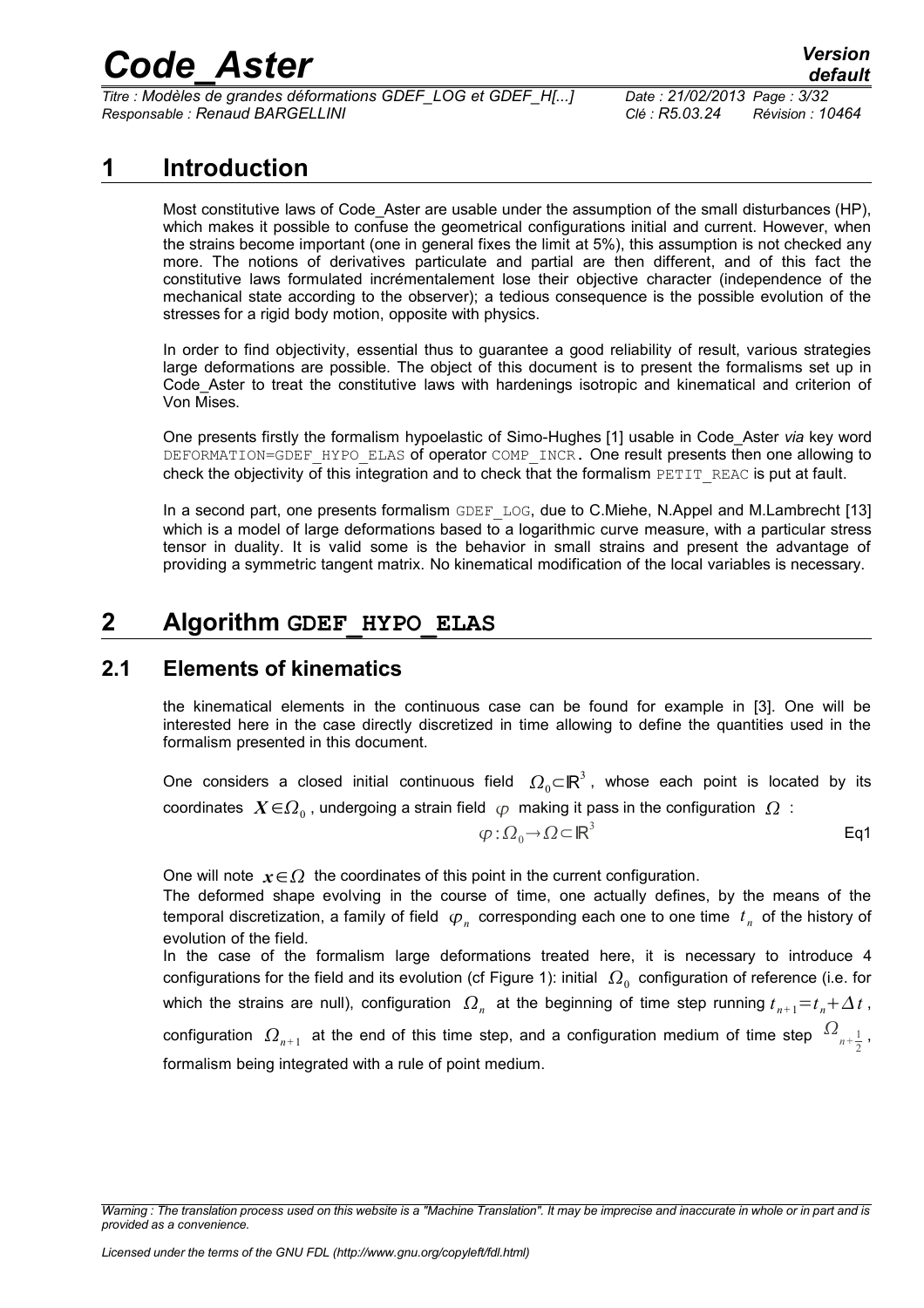*default*

*Titre : Modèles de grandes déformations GDEF\_LOG et GDEF\_H[...] Date : 21/02/2013 Page : 4/32 Responsable : Renaud BARGELLINI Clé : R5.03.24 Révision : 10464*





**Figure 1: Configurations necessary and gradients of transformation**

From these configurations, one defines the fields of displacements and the gradients of transformation to pass from the one to the other. The quantities making pass from the initial configuration to a given configuration are noted in capital letter  $(U, F)$  and the quantities connecting two configurations deformed between them are noted into tiny  $(u, f)$ . Table 1 recapitulates the various quantities and their statements.

| Configuration starting    | Configuration of arrival  | Gradient               | Displacement of transformation                                                     |
|---------------------------|---------------------------|------------------------|------------------------------------------------------------------------------------|
| $\Omega_0$                | $\Omega_n$                | $\boldsymbol{U}_n$     | $\boldsymbol{F}_n = \boldsymbol{I}_d + \operatorname{grad}_0 \boldsymbol{U}_n$     |
| $\Omega_0$                | $\Omega_{n+1}$            | $\boldsymbol{U}_{n+1}$ | $F_{n+1} = I_d + grad_0 U_{n+1}$                                                   |
| $\Omega_0$                | $\Omega_{n+\tfrac{1}{2}}$ |                        | $F_{n+\frac{1}{2}} = \frac{1}{2}(F_n + F_{n+1})$                                   |
| $\Omega_n$                | $\Omega_{n+\tfrac{1}{2}}$ |                        | $f_{n+\frac{1}{2}} = I_d + \frac{1}{2} grad_n u$<br>= $F_{n+\frac{1}{2}} F_n^{-1}$ |
|                           |                           |                        |                                                                                    |
|                           |                           |                        | $=\frac{1}{2}(\mathbf{f}_{n+1}+\mathbf{I}_{d})$                                    |
| $\Omega_n$                | $\Omega_{n+1}$            | $\boldsymbol{u}$       | $f_{n+1} = I_d + grad_n u$<br>= $F_{n+1} \cdot F_n^{-1} = \Delta F$                |
| $\Omega_{n+\tfrac{1}{2}}$ | $\Omega_{n+1}$            |                        | $\tilde{f}_{n+\frac{1}{2}} = f_{n+1} f^{-1}_{n+\frac{1}{2}}$                       |
|                           |                           |                        | = $F_{n+1}$ . $F_{n+\frac{1}{2}}^{-1}$                                             |

|  | Table 1: summary of displacements and gradients of transformation |  |  |
|--|-------------------------------------------------------------------|--|--|
|--|-------------------------------------------------------------------|--|--|

*Warning : The translation process used on this website is a "Machine Translation". It may be imprecise and inaccurate in whole or in part and is provided as a convenience.*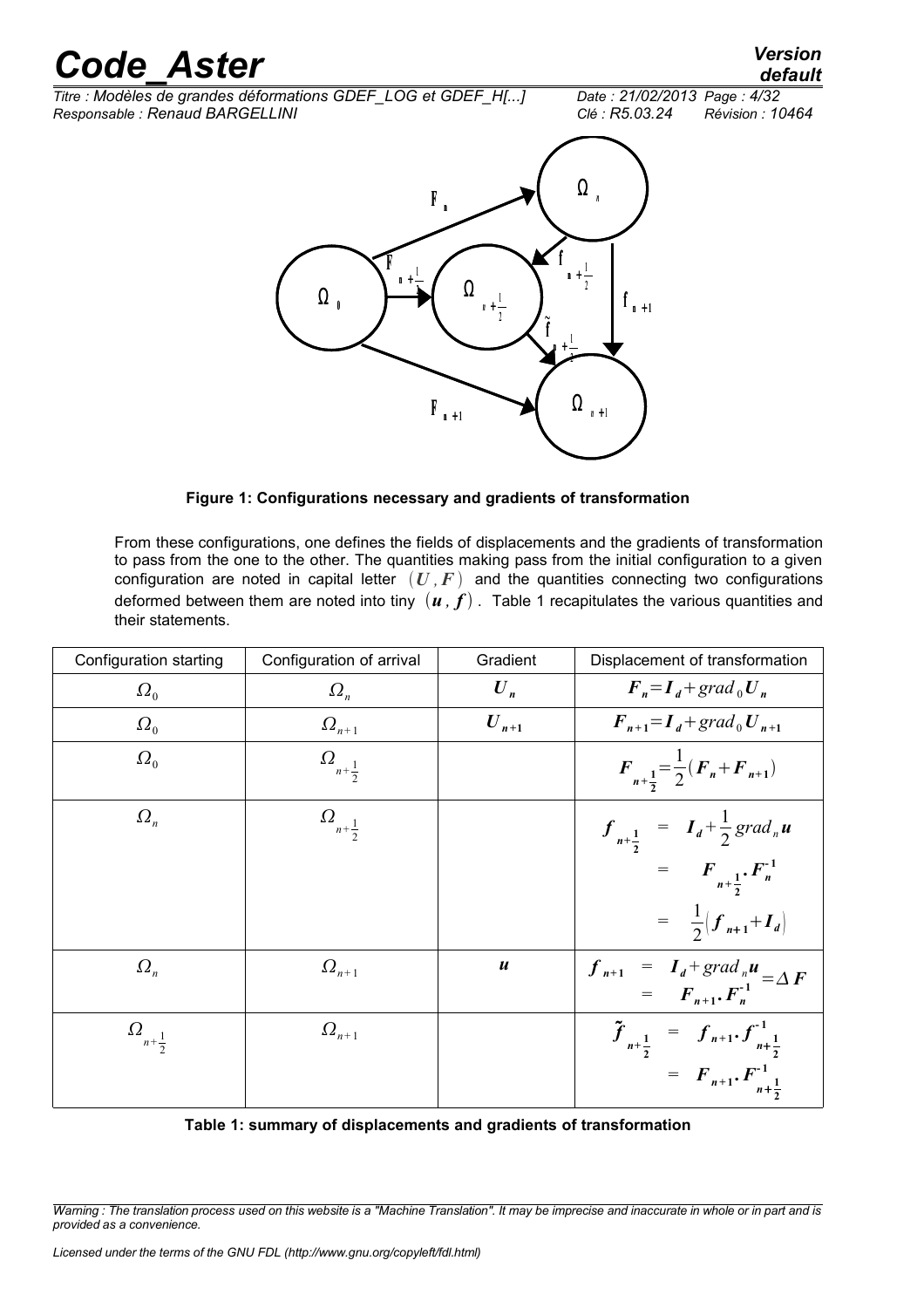*default*

*Titre : Modèles de grandes déformations GDEF\_LOG et GDEF\_H[...] Date : 21/02/2013 Page : 5/32 Responsable : Renaud BARGELLINI Clé : R5.03.24 Révision : 10464*

From these gradients of transformation, it is possible to define strain rates *L* as well as tensor rates of rotation  $\omega$  and strain rate  $d$  :

$$
\begin{cases}\n\boldsymbol{L} = \boldsymbol{F} \boldsymbol{F}^{-1} \\
\boldsymbol{d} = \frac{1}{2} (\boldsymbol{L} + \boldsymbol{L}^T) \\
\boldsymbol{\omega} = \frac{1}{2} (\boldsymbol{L} - \boldsymbol{L}^T)\n\end{cases} \qquad \qquad \text{Eq 2}
$$

with , indicating the configuration  $n$  ,  $n+1$  or  $n+\frac{1}{2}$  $\frac{1}{2}$ .

The Eulerian strain tensor enters the configurations  $\,\varOmega_{_{n}}\,$  and  $\,\varOmega_{_{n+1}}\,$  results from these definitions:

$$
e_{n+1} = \frac{1}{2} [I_d - (f_{n+1} f_{n+1}^T)^{-1}]
$$
 Eq 3

what makes it possible to write  $d_{n+\frac{1}{2}}$ **2**  $=\frac{1}{4}$ *t*  $f_{n+\frac{1}{2}}^{\widetilde{}}$ 2  $e_{n+1}$   $\sum_{n+1}^{\infty} e_{n+1} f_{n+\frac{1}{2}}$ 2 (strain rate is then quite related to the eulerian strain)

the last quantity to be introduced for our algorithm is the incremental displacement gradient, relating to the configuration  $\Omega_{n+\frac{1}{2}}$  $\frac{1}{2}$  and defined by:

$$
h_{n+\frac{1}{2}} = grad_n u f_{n+\frac{1}{2}}^{-1}
$$
 Eq 4

This last makes it possible to determine the rate of rotation in the same configuration by the relation:

$$
\omega_{n+\frac{1}{2}} = \frac{1}{2\Delta t} \left[ h_{n+\frac{1}{2}} - h_{n+\frac{1}{2}}^T \right]
$$
Eq5

From these elements of kinematics, it is possible to define hypoelastic constitutive laws whose integration is objective in large deformations. The following paragraph presents this kind of formulation of the constitutive laws.

### **3 Hypo-elastoplastic constitutive laws**

<span id="page-4-0"></span>In this section, the phenomenologic class of model of plasticity (here independent of time) with hypoelasticity is considered. It constitutes an ad hoc *extension* of the writing of the models in small strains, which allows certain generics and represents an advantage in the context of a computer code: one will see in the chapter according to whether it is possible to carry out its numerical integration in a way equivalent to that of the small strains.

This class of models is to be opposed to the class hyper elastic, based on the thermodynamic approach of the continuums. In this context, a free energy, being able for example to be regarded as a function of the temperature and the strain of Green-Lagrange, is defined; the evolutions of the stresses and possibly of the local variables result from this. One can quote for example the case of the model hyper elastic of Signorini (cf [4]) in elasticity and the Simo-Miehe formalism in hyperelastoplasticity (cf [3]).

An hypo-elastoplastic constitutive law is generally built in five stages.

(I) Following the example of the additive decomposition of the small strains, strain rate  $d$  is first of all broken up into an elastic part and a plastic part:

$$
d = d^e + d^p \tag{Eq 6}
$$

*Warning : The translation process used on this website is a "Machine Translation". It may be imprecise and inaccurate in whole or in part and is provided as a convenience.*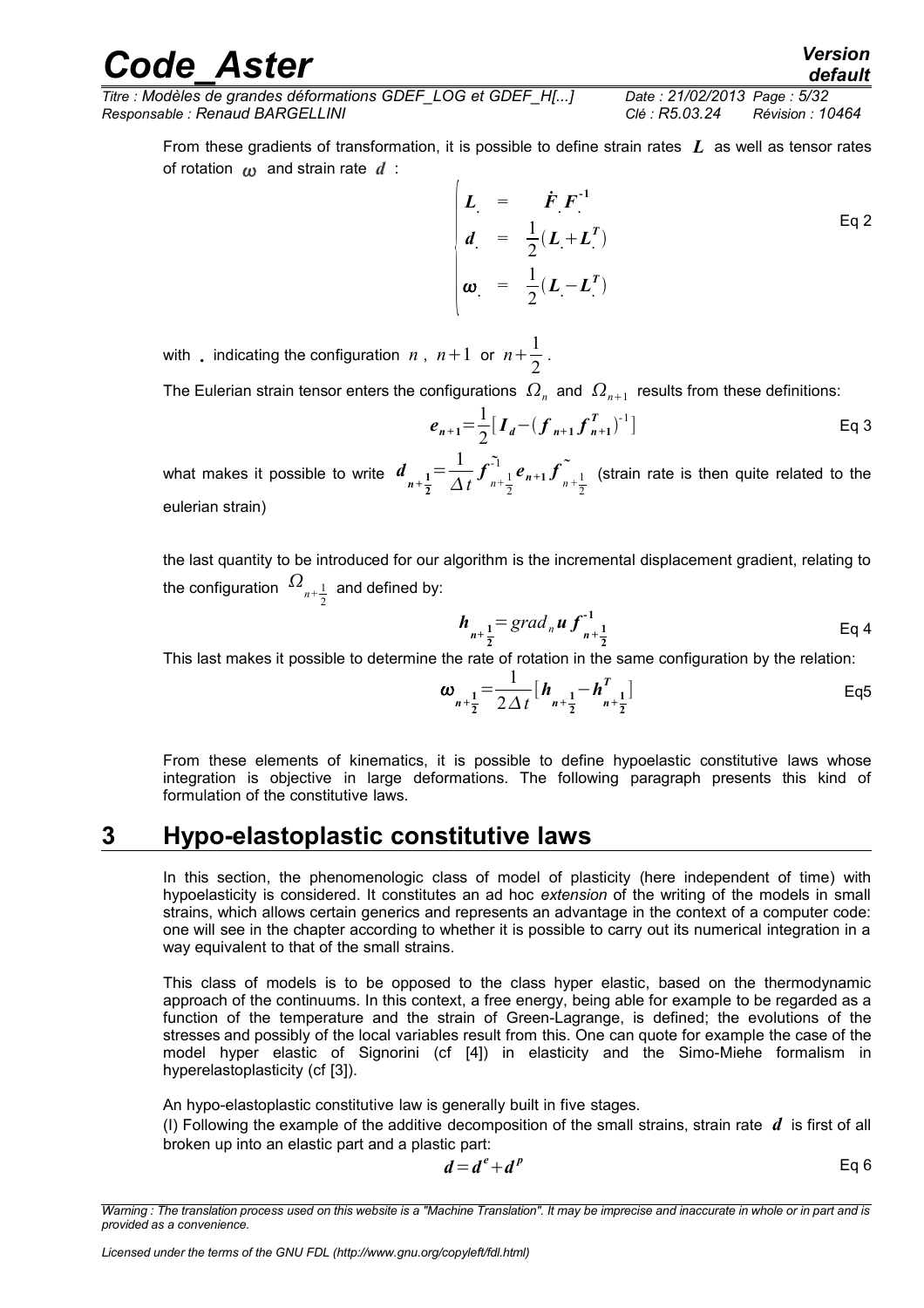*Titre : Modèles de grandes déformations GDEF\_LOG et GDEF\_H[...] Date : 21/02/2013 Page : 6/32 Responsable : Renaud BARGELLINI Clé : R5.03.24 Révision : 10464*

> (II) a derivative of the stress of Kirchhoff  $\tau = det(F)\sigma$  is then determined by an incremental relation function of the elastic rate of strain:

$$
\mathring{\tau} = C : [d - d^p]
$$
 Eq7

with  $\hat{x}$  a derivative objectifies to define and  $C$  the elasticity tensor. (III) One builds a field of reversibility convex defining acceptable space of the stresses from a function *f* :

$$
E_{\tau} = \{(\tau, q, \alpha) \in \mathbf{S} \, X \, \mathfrak{R}^{m+1} | f(\tau, q, \alpha) \leq 0 \}
$$
 Eq 8

with *S* the space of the stresses and *q* all *m* the local variables representing the kinematic hardening of the material and the  $\alpha$  variable scalars (including isotropic hardening).

(iv) the laws of evolution of these local variables follow a principle of normality (one considers only the associated constitutive laws here):

$$
d^{p} = \gamma \frac{\partial f(\tau, q, \alpha)}{\partial \tau}
$$
  
\n
$$
\hat{q} = -\gamma g(\tau, q, \alpha)
$$
Eq9

with  $\gamma \geqslant 0$  the plastic multiplier, ∂ *f*  $\partial \tau$  $(\tau, q, \alpha)$  defining the direction of yielding and

 $g(\tau, q, \alpha)$  the evolution of the other local variables.

(v) the writing of the conditions of load/discharge, classically represented by Kuhn-Tucker and the condition of coherence:

$$
\begin{cases}\n\gamma \geqslant 0 \\
f(\tau, q, \alpha) \leq 0 \\
\gamma f(\tau, q, \alpha) = 0\n\end{cases}
$$
\nEq 10

This class of model is thus characterized by a strong analogy with the formalisms small strains, with an incremental writing of the stresses which is not without raising some difficulties of numerical integration: indeed, in order to prevent the evolutions of stresses by a rigid body motion, it is advisable to have an objective integration of the equation (Eq7).

The object of the following chapter is to describe the objective algorithm of integration used in Code\_Aster, which had in Simo-Hughes.

### **3.1 Objective integration: algorithm GDEF\_HYPO\_ELAS**

<span id="page-5-0"></span>the preceding chapter defined the class of material hypo-elastic, of which one of the characteristics is to calculate the stresses incrémentalement. It is advisable to have an integration objectifies of it in order to during secure against an evolution of the stresses a rigid body motion.

For that, two large types of approaches exist: approaches by definition of an objective derivative (of Jaumann type or Binds), and the approaches by definition of an objective turned reference frame in which the derivatives are calculated. These approaches are in fact equivalent (see [1]) for the continuous problem, but the integration of objective derivatives often pose problem (cf [8]).

The algorithm describes here is based on a turned reference frame, which had in Simo-Hughes [1]. The idea is to use a description cancelling the effects of rotations in temporal derivatives. This kind of approach is formalized thus. That is to say  $\tilde{\theta}$  a skew-symmetric tensor of order 2 unspecified. One can build the equation of evolution of a clean orthogonal tensor  $\varLambda(X\,,t)\mathfrak{\in} SO_3^-$  from  $\stackrel{\sim}{{\theta}}$  following form:

*Warning : The translation process used on this website is a "Machine Translation". It may be imprecise and inaccurate in whole or in part and is provided as a convenience.*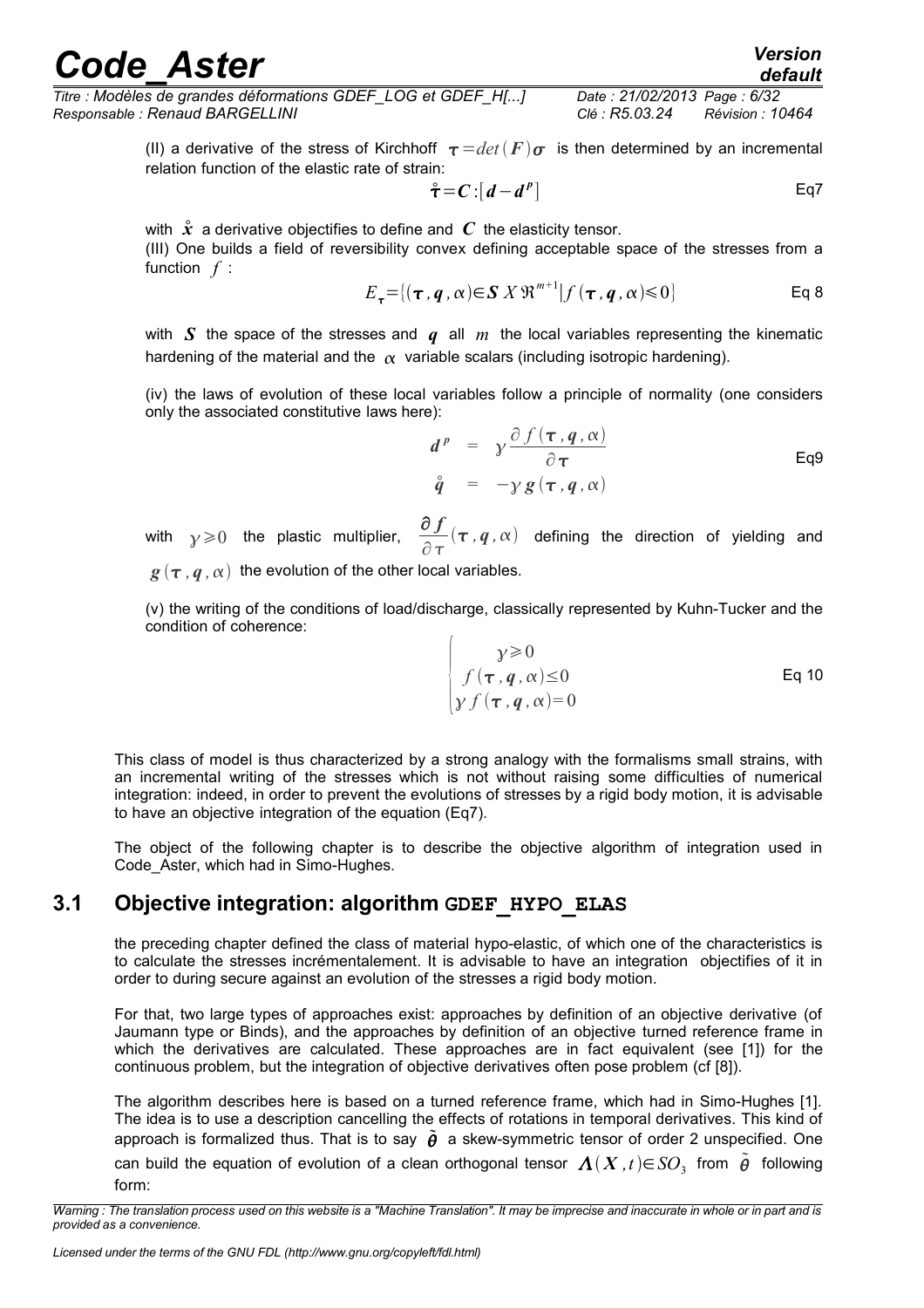*default*

*Titre : Modèles de grandes déformations GDEF\_LOG et GDEF\_H[...] Date : 21/02/2013 Page : 7/32 Responsable : Renaud BARGELLINI Clé : R5.03.24 Révision : 10464*

$$
\dot{\Lambda} = (\tilde{\boldsymbol{\theta}} \circ \varphi) \Lambda|_{t=0} = 1
$$
 Eq11

With  $\tilde{\theta}$  given, the solutions of (Eq11) generate a sub-group of the orthogonal special group (subgroup defined by a parameter), representing a turned local reference frame.

One can then define the stress of Kirchhoff and strain rate in this reference frame:

$$
\Sigma := \Lambda^T \tau \Lambda
$$
  

$$
D = \Lambda^T d \Lambda
$$
 Eq12

the temporal derivative of the stress of Kirchhoff turned is then:

$$
\dot{\Sigma} = \Lambda^T [\dot{\tau} + \tau \theta - \theta \tau] \Lambda := \Lambda^T \dot{\tau} \Lambda
$$
 Eq13

what reveals an objective derivative (from where equivalence enters the approaches). Choice of  $\tilde{\theta}$ depends objective derivative obtained.

Constitutive law of the hypo-elastoplastic type defined in paragraph 3 is rewritten in this reference frame:

(i) 
$$
D := A^T D A; D = D^e + D^p
$$
  
\n(ii) 
$$
\dot{\Sigma} = a : [D - D^p]
$$
  
\n(iii) 
$$
E_{\Sigma} = \{(\Sigma, Q, \alpha) \in S X \mathbb{R}^m | F(\Sigma, Q, \alpha) \le 0\}
$$
  
\n(iv) 
$$
D^p = \gamma \frac{\partial F(\Sigma, Q, \alpha)}{\partial \Sigma}; Q = -\gamma g(\Sigma, Q, \alpha)
$$
  
\n(v) 
$$
\gamma \ge 0; F(\tau, q, \alpha) \ge 0; \gamma F(\tau, q, \alpha) = 0; \gamma F(\tau, q, \alpha)
$$

This system of equations is integrated numerically by an algorithm of point medium describes hereafter.

### **3.2 Algorithm of integration**

<span id="page-6-0"></span>(I) the first stage consists in discretizing temporally the equations (Eq14). A rule of classical point medium is first of all used for derivative of the stress of Kirchhoff in the turned reference (Eq14 (II)) :

$$
\Sigma_{n+1} - \Sigma_n = \Delta t \, \Sigma_{n+\frac{1}{2}} \n= \Delta t \, a_{n+\frac{1}{2}} \, D_{n+\frac{1}{2}} \n= a_{n+\frac{1}{2}} \, \Delta_{n+\frac{1}{2}}^T [\Delta t \, d_{n+\frac{1}{2}}] \Delta_{n+\frac{1}{2}} \n= a_{n+\frac{1}{2}} \, \Delta_{n+\frac{1}{2}}^T [f \tilde{T}_{n+\frac{1}{2}}^T e_{n+1} f \tilde{T}_{n+\frac{1}{2}}^T] \Delta_{n+1}
$$

and, finally, while posing  $e_{n+\frac{1}{2}}^{\sim}$ **2**  $=f^{\tilde{T}}_{n+\frac{1}{2}}$ **2**  $\sum_{n+1}^{T} e_{n+1} f_{n+\frac{1}{2}}^{\sim}$ **2** :

$$
\sum_{n+1} = \sum_{n+1}^{n} a_n + \sum_{n+1}^{n} \sum_{n+2}^{n} c_{n+1}^2 \Lambda_{n+1} + \sum_{n+2}^{n} \sum_{n+3}^{n} \Gamma(n+1) \tag{Eq16}
$$

the equation (Eq16) makes it possible to see that the algorithm is objective (invariance of the stress by rotation of rigid body):

$$
f_{n+1} \in SO_3 \Leftrightarrow e_{n+1} = 0 \Leftrightarrow \Sigma_{n+1} = \Sigma_n
$$
 Eq17

(II) This integration of the stress is then coupled with an algorithm of radial return completely similar to that used in small strains. The complete algorithm which rises for a criterion of the type von Mises with *Warning : The translation process used on this website is a "Machine Translation". It may be imprecise and inaccurate in whole or in part and is provided as a convenience.*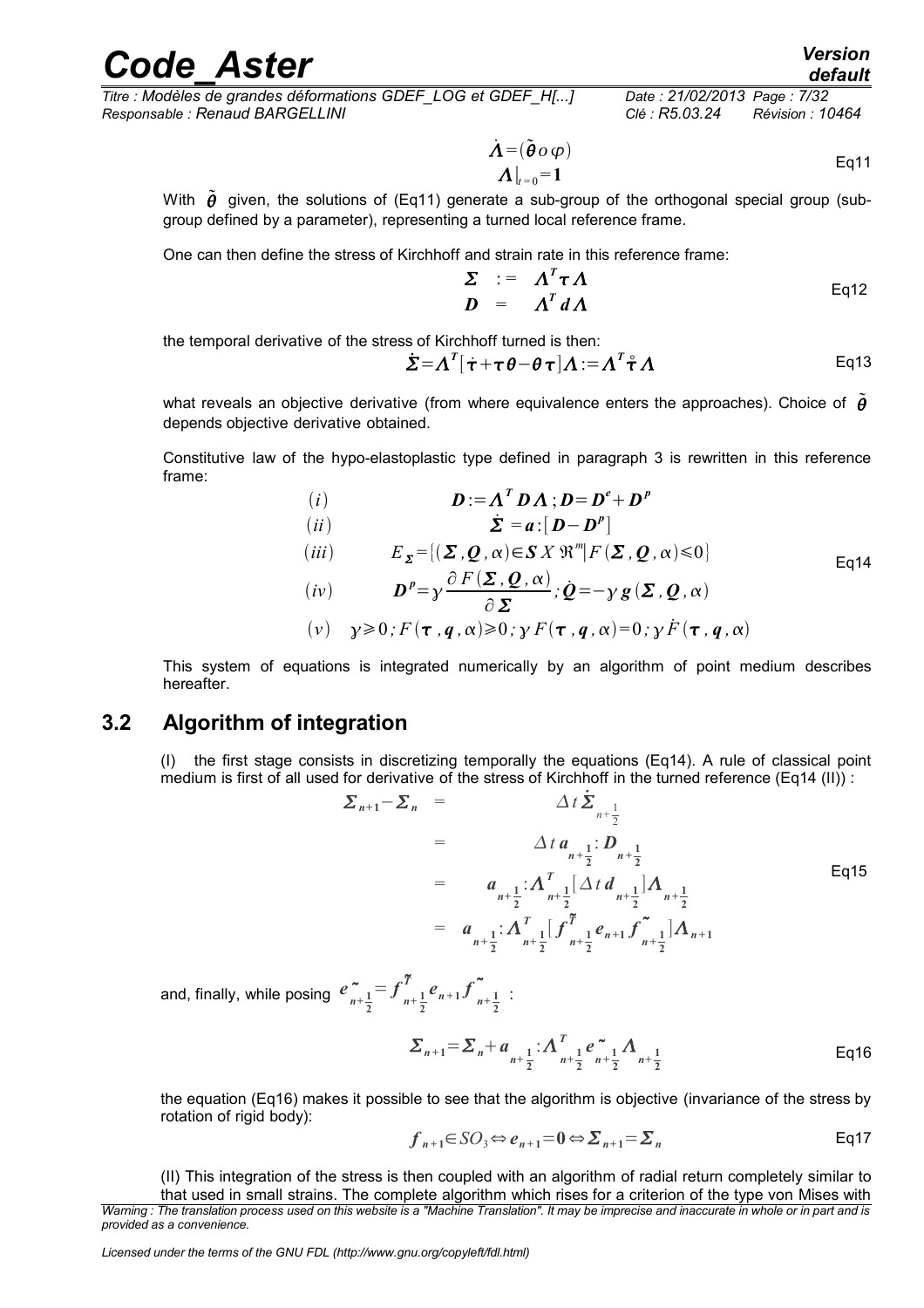*default*

*Titre : Modèles de grandes déformations GDEF\_LOG et GDEF\_H[...] Date : 21/02/2013 Page : 8/32 Responsable : Renaud BARGELLINI Clé : R5.03.24 Révision : 10464*

isotropic and/or kinematical hardening is described in Box 1 hereafter. In practice, in the case of treated plasticity, the elastic matrix is constant, except introducing a command variable like the temperature; in this case however, it is the elastic matrix at the time  $|t_{n+1}|$  which is actually used. One thus finds the same type of diagram as in [R5.03.02] or [R5.03.16].

#### **Note:**

The direct integration of the equation (Eq14) (II) by a derivative of the type Jaumann  $\mathring{\bm{\sigma}^J}\!\!=\!\bm{a}\!:\![\bm{D}\!-\!\bm{D}^p]\!\!=\!\vec{\bm{\sigma}}\!+\!\bm{\sigma}\,\theta\!-\!\theta\,\bm{\sigma}$  is necessarily explicit on the term of transport of derivative, generating secondary stresses which tend towards 0 with the step of load. It is this kind of difficulty which is circumvented by the use of an objective local coordinate system.

(1)  
\nKnowing the fields of displacement, compute gradients of transformation:  
\n
$$
f_{n+1} = I_d + grad_n u \t f_{n+\frac{1}{2}} = I_d + \frac{1}{2} grad_n u \t f_{n+\frac{1}{2}}^{\dagger} = f_{n+1} f_{n+\frac{1}{2}}^{\dagger}
$$
\n(1)  
\nIncrement of strain in the turned reference frame:  
\n
$$
e_{n+\frac{1}{2}}^{\dagger} = \frac{1}{2} f_{n+\frac{1}{2}}^{\dagger} [I_d - (f_{n+1} f_{n+1}^{\dagger})^{-1}]_{n+1} f_{n+1}^{\dagger}
$$
\n(11)  
\nrelative Rotation tensors:  
\n
$$
r_{n+1} = \Lambda_{n+1} \Lambda_n^{\dagger} r_{n+\frac{1}{2}} = \Lambda_{n+1} \Lambda_{n+\frac{1}{2}}^{\dagger}
$$
\n(12)  
\nElastic Prediction:  
\n
$$
\tau_{n+1}^{pred} = r_{n+1} \tau_n r_{n+1}^{\dagger} + a : [r_{n+\frac{1}{2}} e_{n+\frac{1}{2}}^{\dagger} r_{n+\frac{1}{2}}^{\dagger}]
$$
\n
$$
q_{n+1}^{pred} = r_{n+1} q_n r_{n+1}^{\dagger}
$$
\n
$$
r_{n+1}^{pred} = dev[r_{n+1}^{pred} - q_{n+1}^{pred}]
$$
\n
$$
f_{n+1}^{pred} = dev[r_{n+1}^{pred} - q_{n+1}^{pred}]
$$
\n
$$
f_{n+1}^{pred} = |n_{n+1}^{pred}| - \sqrt{\frac{2}{3}} ( \sigma_v + K \alpha_n )
$$
\n(16)  
\nplastic Correction if necessary:  
\nSO  $f_{n+1}^{pred} < 0$  THEN  $(. )_{n+1} = ( . )_{n+1}^{pred}$   
\nIF NOT  
\n
$$
\Delta y = \frac{\langle f_{n+1}^{pred} \rangle 2 \mu}{1 + \frac{H + K}{3}} \tau_{n+1} = \tau_{n+1}^{pred} - 2 \mu \Delta y \t \frac{\eta_{n+1}^{pred}}{\eta_{n+1}^{pred}} = \tau_{n+1} + \frac{q_{n+1}}{3} \mu \Delta y \t \frac{\eta_{n+1}^{pred}}{\eta_{n+1}^{
$$

*Warning : The translation process used on this website is a "Machine Translation". It may be imprecise and inaccurate in whole or in part and is provided as a convenience.*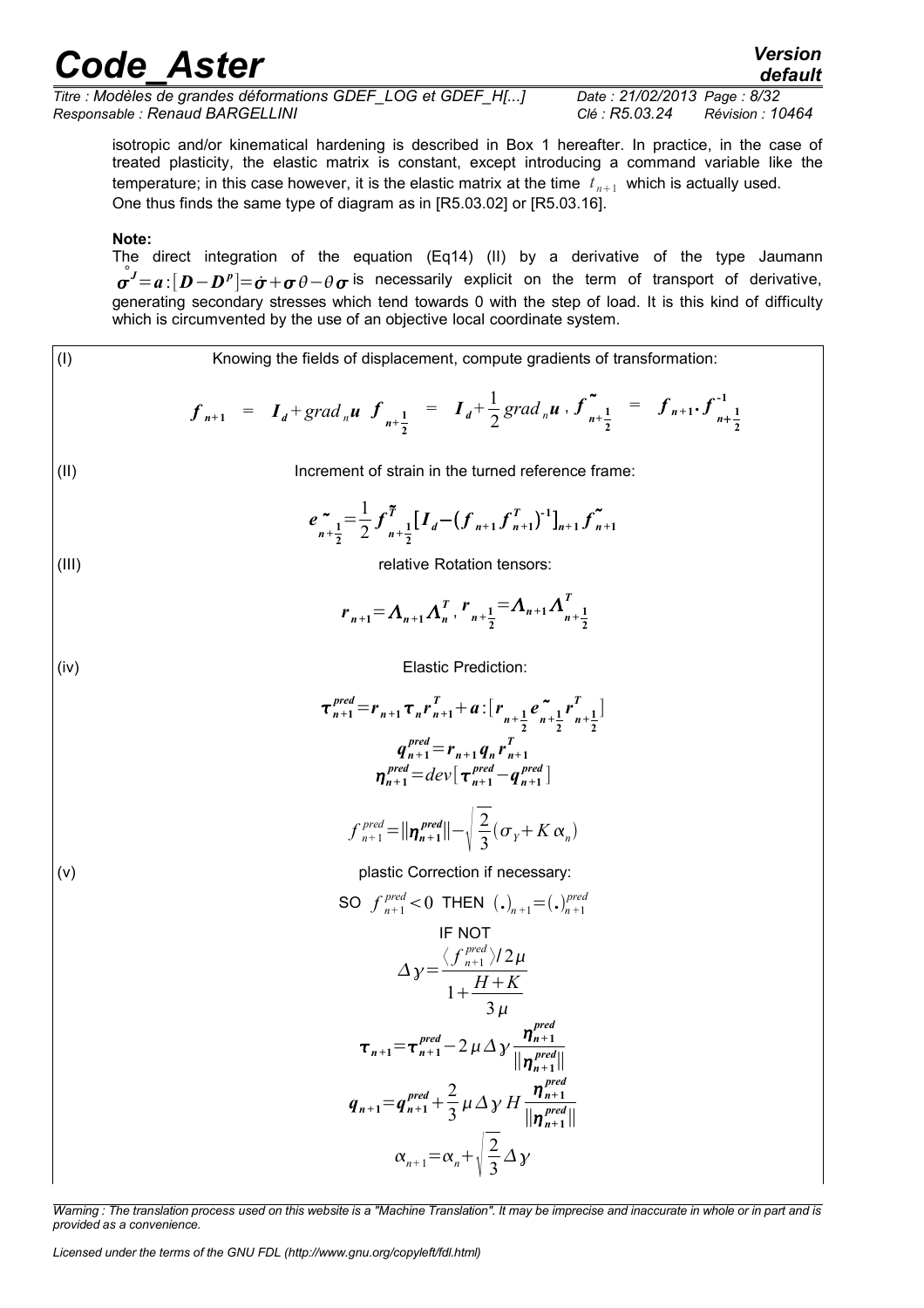*Titre : Modèles de grandes déformations GDEF\_LOG et GDEF\_H[...] Date : 21/02/2013 Page : 9/32 Responsable : Renaud BARGELLINI Clé : R5.03.24 Révision : 10464*

*default*

FIN IF

#### **Table 3.2-1 : Box 1 - algorithm of resolution**

(III) the last point relates to the choice of the skew-symmetric tensor  $\tilde{\theta}$  and thus of the computation of the tensors rotations  $\Lambda$  which rise from the equation (Eq11).

### **3.3 Choice of the skew-symmetric tensor and integration**

<span id="page-8-1"></span>the choice which is made in Code. Aster is to use the tensor rate of rotation  $\omega$ ; this choice led to an algorithm equivalent to an objective derivative of Jaumann (but with an integration incrémentalement objectifies).

The stage (III) of Box 1 contains consequently the stages described hereafter in Box 2. The last stage of the Box 2, which constitutes the integration of the equation (Eq11), is related to the rule of the point medium in  $SO_3$  . One will be able to refer to [1] for a demonstration of this relation.



**Table 3.3-1 : Box 2 - Integration of the tensors rotation**

Moreover, the computation of the exponential term in Boîte2 (III) is carried out in practice by the formula of Eulerian Rodrigues:  $\exp(\theta)$ = 1 +  $\frac{\sin(\|\theta\|)}{\| \cdot \|}$ ∥∥  $+...$ , cf  $[9]$ 

### **3.4 Advantages and limitations of the method**

<span id="page-8-0"></span>the algorithm describes above has advantages and limitations which are pointed out here. A comparative study of the various approaches in large deformations can be found in [5]. Among the advantages let us quote the following:

- •Generics of the algorithm: it makes it possible to treat a large number of constitutive laws without particular modifications; thus, the following models of Code\_Aster are currently available, corresponding to hardenings isotropic and kinematical, like with viscoplasticity: VMIS\_ISOT\_LINE, WMIS\_ISOT\_TRAC, WMIS\_ISOT\_PUIS, VMIS\_CINE\_LINE, VMIS\_CIN2\_MEMO, VMIS\_ECMI\_LINE, VMIS\_ECMI\_TRAC, VMIS\_CIN1\_CHAB, VMIS\_CIN2\_MEMO, VMIS\_ECMI\_LINE, VMIS\_ECMI\_TRAC, VMIS\_CIN1\_CHAB,<br>VMIS\_CIN2\_CHAB, LEMAITRE, VENDOCHAB, VISC\_CIN1\_CHAB, VISC\_CIN2\_CHAB, VISC\_CIN2\_MEMO
- Similarity with the small strains: this generics is related to the similarity between the algorithm of radial return presented and that classically used in small strains; only the stresses and the variable kinematics of entry and output must be affected by a relative rotation of *r*

*Warning : The translation process used on this website is a "Machine Translation". It may be imprecise and inaccurate in whole or in part and is provided as a convenience.*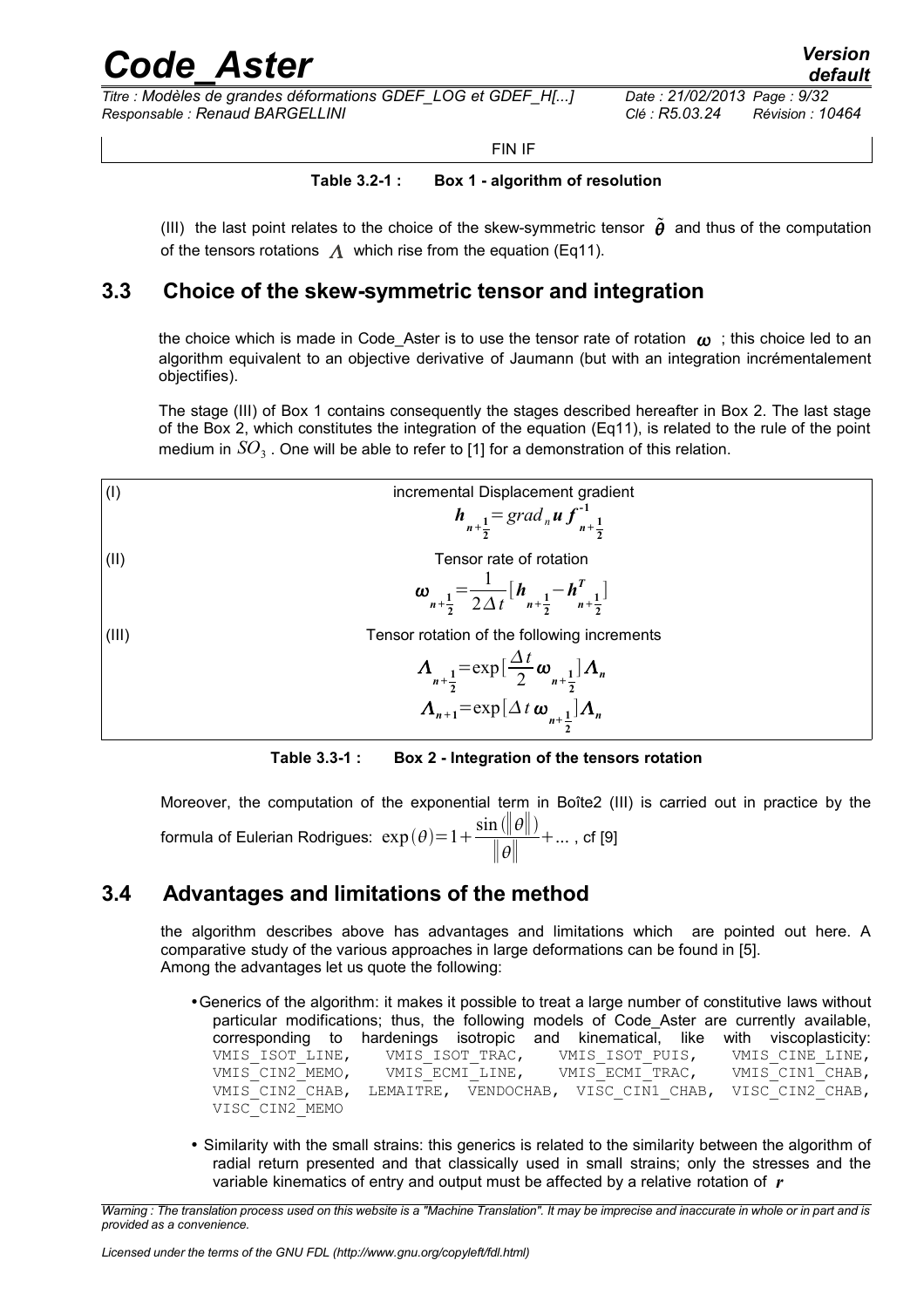*Titre : Modèles de grandes déformations GDEF\_LOG et GDEF\_H[...] Date : 21/02/2013 Page : 10/32 Responsable : Renaud BARGELLINI Clé : R5.03.24 Révision : 10464*

*default*

•guaranteed Objectivity: as underlined by Eq17, the algorithm makes it possible to be secured against any evolution of stresses by a rigid body motion.

It presents some disadvantages all the same:

- •It is first of all restricted with the isotropic and relatively weak elastic strain (hypoelasticity) ; at the more theoretical level, the hypoelastic models can lead to a non-zero dissipation during a closed cycle of elastic strain, which is not physical ; because of these disadvantages, one will prefer as much as possible formalism SIMO\_MIEHE for the models with isotropic hardening.
- •Only the constitutive laws of the type VMIS are treated: one does not treat cases of criterion of Tresca or Hill for example; moreover, for the models with kinematic hardening, it is necessary to transport the kinematical tensor at previous time in the objective reference frame at current time;
- •The computing times are relatively important; this is due to an expensive algorithm and an asymmetric tangent matrix which is not optimal (see additional), which increases the nombre of iterations of Newton with convergence. It is noted that the number D" iterations with convergence is notably more important than that observed by means of the formalism veryelastic of Simo Miehe. The analytical study of the possibility of writing a tangent matrix for these models is described in appendix.

*Warning : The translation process used on this website is a "Machine Translation". It may be imprecise and inaccurate in whole or in part and is provided as a convenience.*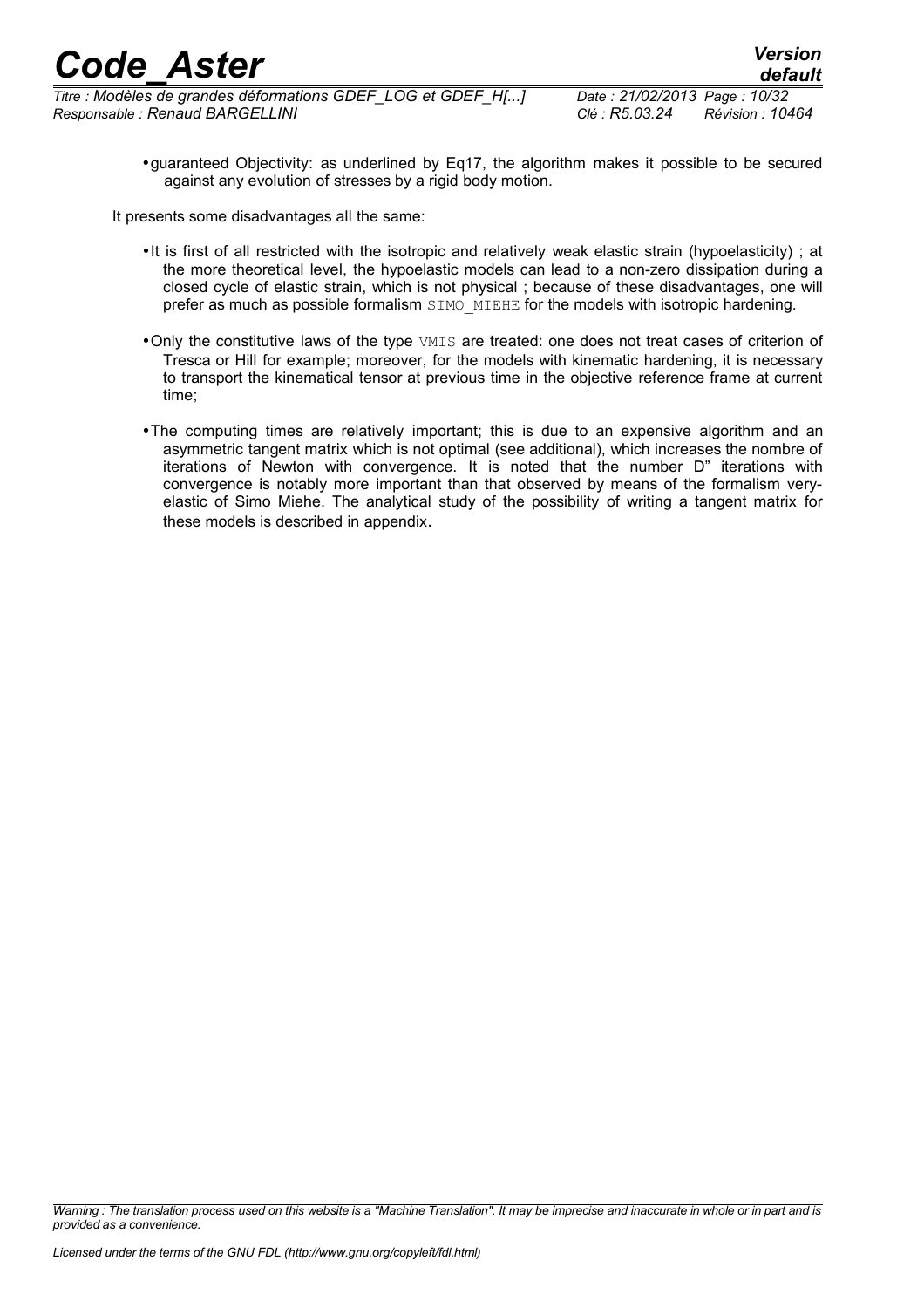*Titre : Modèles de grandes déformations GDEF\_LOG et GDEF\_H[...] Date : 21/02/2013 Page : 11/32 Responsable : Renaud BARGELLINI Clé : R5.03.24 Révision : 10464*

## **4 Algorithm GDEF\_LOG**

<span id="page-10-1"></span>This algorithm, due to C.Miehe; N.Appel and M.Lambrecht [13] have the same selected advantages as those until now but they based on an energy formulation and the stiffness matrix is provided in [13].

### **4.1 Summary description**

<span id="page-10-0"></span>The model is based on a logarithmic strain defined by:  $E = \frac{1}{2}$  $\frac{1}{2} \log \bigl[ \boldsymbol{F}^{\boldsymbol{T}} \boldsymbol{.} \boldsymbol{F} \bigr]$  . The definition of this statement is provided in appendix 2.

The stress  $T$  is defined in space logarithmic curve like dual of  $E$ , so that the density of power mechanical is expressed  $T \cdot E$ . It is not a classical stress tensor, but one can deduce the usual tensors from them:

 $\bm{\varPi}=\bm{T}$  :  $\bm{P}_{\bm{\varPi}}$  , with  $|\bm{P}_{\bm{\varPi}}|$  a tensor of projection (of order 4 in 3D) and  $|\bm{\varPi}|$  the tensor of the Piola-Kirchhoff stresses of first species. The tensors of Cauchy  $\sigma$  and Kirchhoff  $\tau$  will be written in a usual way  $\; J \, \sigma \! = \! \tau \! = \! \varPi \; F^T$ 

Indeed the mechanical power being written  $T \cdot \dot{E} = \Pi \cdot \dot{F}$ , one obtains:

$$
T: \dot{E} = T: \frac{\partial E}{\partial F}: \dot{F} = \Pi: \dot{F} = T: P_{\Pi}: \dot{F} \text{ what defines the tensor of projection } P_{\Pi} = \frac{\partial E}{\partial F}.
$$

One can also calculate the second tensor of Piola-Kirchhoff *S* according to *T* :

 $T: \dot{E} = S : \dot{\Delta} = S : \frac{1}{2}$  $\frac{1}{2}\dot{\boldsymbol{C}}$ , with  $\Delta = \frac{1}{2}$  $\frac{1}{2}(C-I_d) = \frac{1}{2}$  $\frac{1}{2}$  $\left( F^T F - I_d \right)$  the tensor of the strains of Green-

Lagrange.

Then 
$$
T: \dot{E} = T: \frac{\partial E}{\partial C} : \dot{C} = S: \frac{1}{2} \dot{C}
$$
 thus  $S = T: P$  with  $P = 2 \frac{\partial E}{\partial C}$ 

If selected physics is particular, the model allows however to keep the additive decomposition of the elastic strain and plastics classic in HP with  $|E|^p{=} \frac{1}{2}{\log (F^{pT} \cdot F^p)}$  .

Such a choice is always licit. That simply amounts adopting a definition for the elastic strain. However, this one proves to be coherent with a multiplicative decomposition, in the absence of rotation (coaxial situation). Moreover, the plastic incompressibility is assured because:  $\mathit{tr}\ \pmb{E}^p\!=\!\log J^p$  .

The elastic strain energy  $\,\psi^{\,e}\,$  of the model also takes the same shape as that of the small strains, but by adopting the notions of stress and strain specific to this formalism:

$$
\psi^e = \frac{1}{2} ||E - E^P||_E^2 = \frac{1}{2} T : C^{-1} : T.
$$

This formulation has certain advantages:

•as for GDEF\_HYPO\_ELAS, the kinematical dimension of the model is confined upstream and downstream from the integration of the behavior; this was one of the principal elements for the choice of the formalism; all the models of behavior available in small strains are *a priori* available, with condition of course that has a physical meaning ( the hypoelastic large deformations are well adapted to the metal behaviors, and not to the behaviors of the concrete).

•so the model HP admits an energy statement, it will be the same for the model large deformations: the tangent matrix is thus symmetric, which was not the case of GDEF HYPO ELAS;

•the only difficulty seems *a priori* concentrated in the definition of the logarithmic strain, but the article [13] provides a calculation algorithm distinguishing the difficult cases (multiple clean entities);

•the model, according to the examples presented by the authors, results very close to those obtained by a classical formalism give to multiplicative decomposition;

*Warning : The translation process used on this website is a "Machine Translation". It may be imprecise and inaccurate in whole or in part and is provided as a convenience.*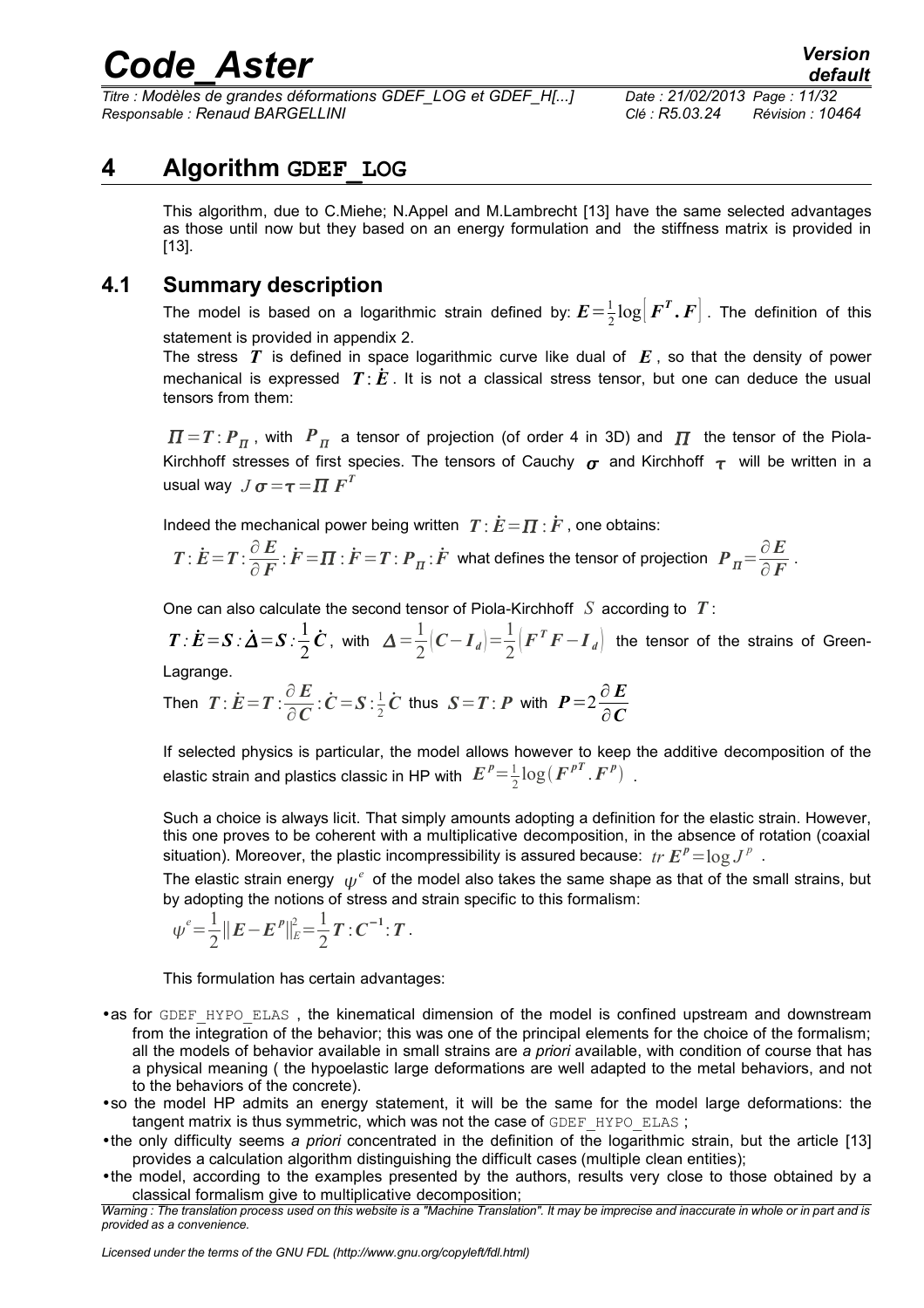*Titre : Modèles de grandes déformations GDEF\_LOG et GDEF\_H[...] Date : 21/02/2013 Page : 12/32 Responsable : Renaud BARGELLINI Clé : R5.03.24 Révision : 10464*

*default*

•the model can be wide with the cases of anisotropy (initial or induced), which can be an important source of motivation (in particular for the behavior of alloys containing Zirconium).

Moreover, the article [13] provides a form of the tangent matrix in the configuration using  $\Pi$  (called nominal); however, as it is based on a writing starting from the Piola-Kirchhoff stresses of first species, asymmetric, which classical and is never carried out in Code\_Aster, one prefers here to compute: to use the second tensor of Piola-Kirchhoff the internal forces and the matrix tangent on the initial configuration, while referring to [15] for example.

### **4.2 Algorithm**

<span id="page-11-0"></span>**Preprocessing** :

 $E_{n+1} = \frac{1}{2}$  $\frac{1}{2}$  log  $\left[ F_{n+1}^T \cdot F_{n+1} \right] = \frac{1}{2}$  $\frac{1}{2} \log |C_{n+1}|$  calculated by spectral decomposition:

If  $\lambda^{(i)}$  are the eigenvalues of  $C_{n+1}$  and the  $N^{(i)}$  associated eigenvectors, then selected strain measurement is written  $\mathbf{E}_{n+1} = \frac{1}{2} \sum_{i=1,3}$  $\log(\lambda^{(i)}) N^{(i)} \otimes N^{(i)}$ .

This measurement makes it possible to obtain an additive decomposition:  $E = E^e + E^p$  , with  $E^{p} = \frac{1}{2}$  $\frac{1}{2}\log(\boldsymbol{F}^{pT}\cdot\boldsymbol{F}^{p})$  and  $\boldsymbol{E}^{e}=\frac{1}{2}$  $\frac{1}{2}$ log $(\boldsymbol{F}^{e\boldsymbol{T}}$ . $\boldsymbol{F}^{e})$ 

Moreover one can also write, between time  $n$  and time  $n+1$ :  $E_{n+1} = E_n + \Delta E$ 

#### **One calls then the constitutive law HP**

It provides the tensor of the stresses  $~T$  , defined by  $~T_{~n+1}$   $=$   $\hat T\left(\Delta~E$  ;  $E_{~n}$  ,  $T_{~n}$  ,  $\pmb{\beta}_{~n}\right|$  where  $~\pmb{\beta}_{~n}$  all the local variables at time and the *n* forced  $T<sub>n</sub>$  at time It *n* 

represents is thus necessary to recompute  $T$ <sub>n</sub> according to the stresses of Cauchy  $\sigma_{\bm{n}}^{\phantom{\dag}}$  stored at time *n* (forced which are written:  $T_{n} = S_{n}$ :  $P_{n}^{-1}$  . However that requires the transformation of  $\sigma_{n}$  in  $S_{n}$ and the computation of  $P_n^{-1}$  which can be expensive. One thus chooses to store the tensors  $T$  as local variables.

#### **Postprocessing:**

The tensor of the Piola-Kirchhoff stresses of 2nd species is obtained by :

 ${\bm S}_{n+1}\!=\!{\bm T}_{n+1}\!:\bm P_{n+1}$  , with  $\|{\bm P}_{n+1}\!=\!\partial_C\big({\bm E}_{n+1}\big)\|$  ; this quantity is calculated *via* an algorithm presented in [13] and quoted in appendix 2.

The tensor of the stresses of Cauchy is obtained par.  $~J$   $\bm{\sigma}\!=\!\bm{\tau}\!=\!\bm{F}$  .  $\bm{S}$  .  $\bm{F}^T\!\!=\!\bm{F}$  .  $(\bm{T}$  :  $\bm{P})$  .  $\bm{F}^T$ 

One obtains the tangent modulus, in configuration known as "Lagrangian", by derivative of  $S_{n+1} = T_{n+1}$ :  $P_{n+1}$ :  $\dot{S}_{n+1} = C_{n+1}^{ep}$ :  $\frac{1}{2}$  $\frac{1}{2}\dot{\boldsymbol{C}}_{n+1}$  with  $\boldsymbol{C}_{n+1}^{ep} = \boldsymbol{P}_{n+1}^T \cdot \boldsymbol{E}_{n+1}^{ep} \cdot \boldsymbol{P}_{n+1} + \boldsymbol{T}_{n+1} \cdot \boldsymbol{L}_{n+1}$  where  $E_{n+1}^{ep} = \frac{\partial T_{n+1}}{\partial F}$  $\frac{\partial^2 P_{n+1}}{\partial E_{n+1}}$  the tangent operator resulting from the constitutive law represents and  $L_{n+1}$  is the

tensor of a nature 6 (in 3D) defined by  $\bm{L}_{n+1}{=}\mathbb{4}\,\partial_{\bm{C}\bm{C}}^2\big(\bm{E}_{n+1}\big)$ 

One can then calculate on this configuration the internal forces and the tangent matrix, on the initial configuration, as in [14].

*Warning : The translation process used on this website is a "Machine Translation". It may be imprecise and inaccurate in whole or in part and is provided as a convenience.*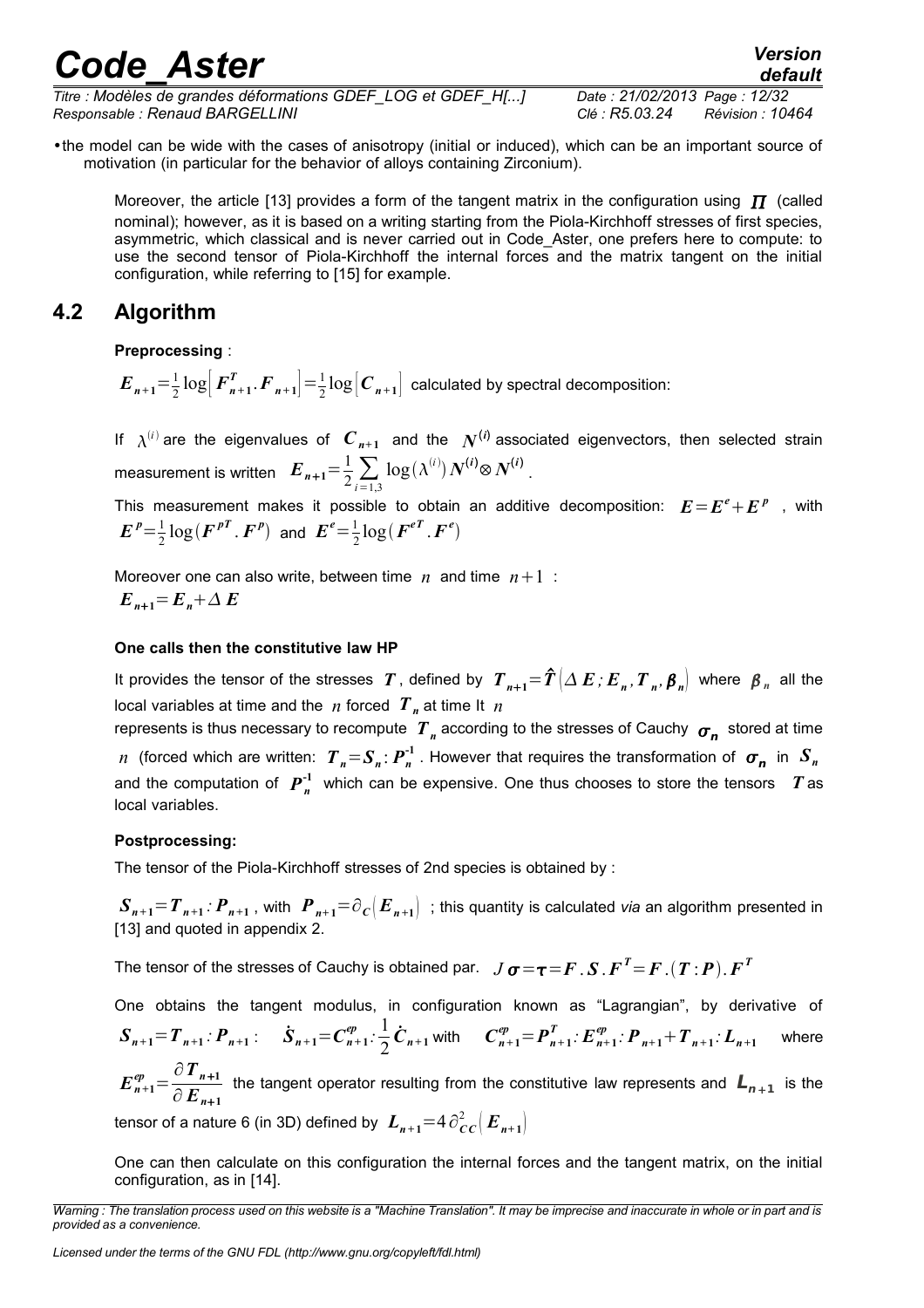$\overline{T}$ *Titre : Modèles de grandes déformations GDEF\_LOG et GDEF\_H[...] Responsable : Renaud BARGELLINI Clé : R5.03.24 Révision : 10464*

The formalism is tested in particular on the case test of tension-rotation for elastoplastic models of Von Mises with isotropic or kinematical hardening (cf tests SSND106, SSND107).

As the figures show it below, objectivity is preserved (forced invariant by rotation in hardenings isotropic and kinematical) and the good accuracy (results identical to SIMO\_MIEHE into isotropic).

*Warning : The translation process used on this website is a "Machine Translation". It may be imprecise and inaccurate in whole or in part and is provided as a convenience.*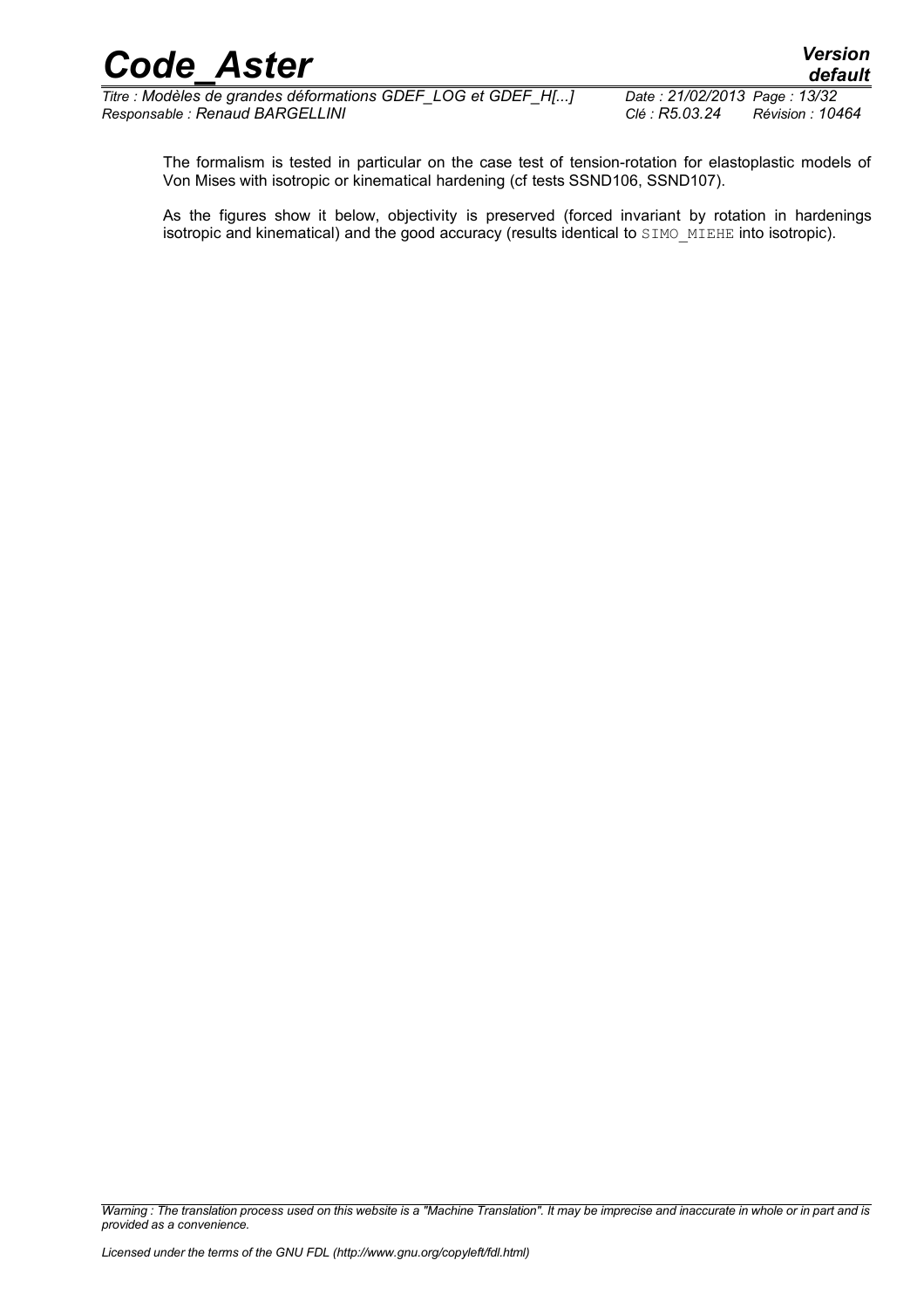*Titre : Modèles de grandes déformations GDEF\_LOG et GDEF\_H[...] Date : 21/02/2013 Page : 14/32 Responsable : Renaud BARGELLINI Clé : R5.03.24 Révision : 10464*



courbes\_vmis\_cinematique



#### **4: Responses for the model GDEF\_LOG in tension - rotationsContraintes**

lu<sub>s</sub>

*Warning : The translation process used on this website is a "Machine Translation". It may be imprecise and inaccurate in whole or in part and is provided as a convenience.*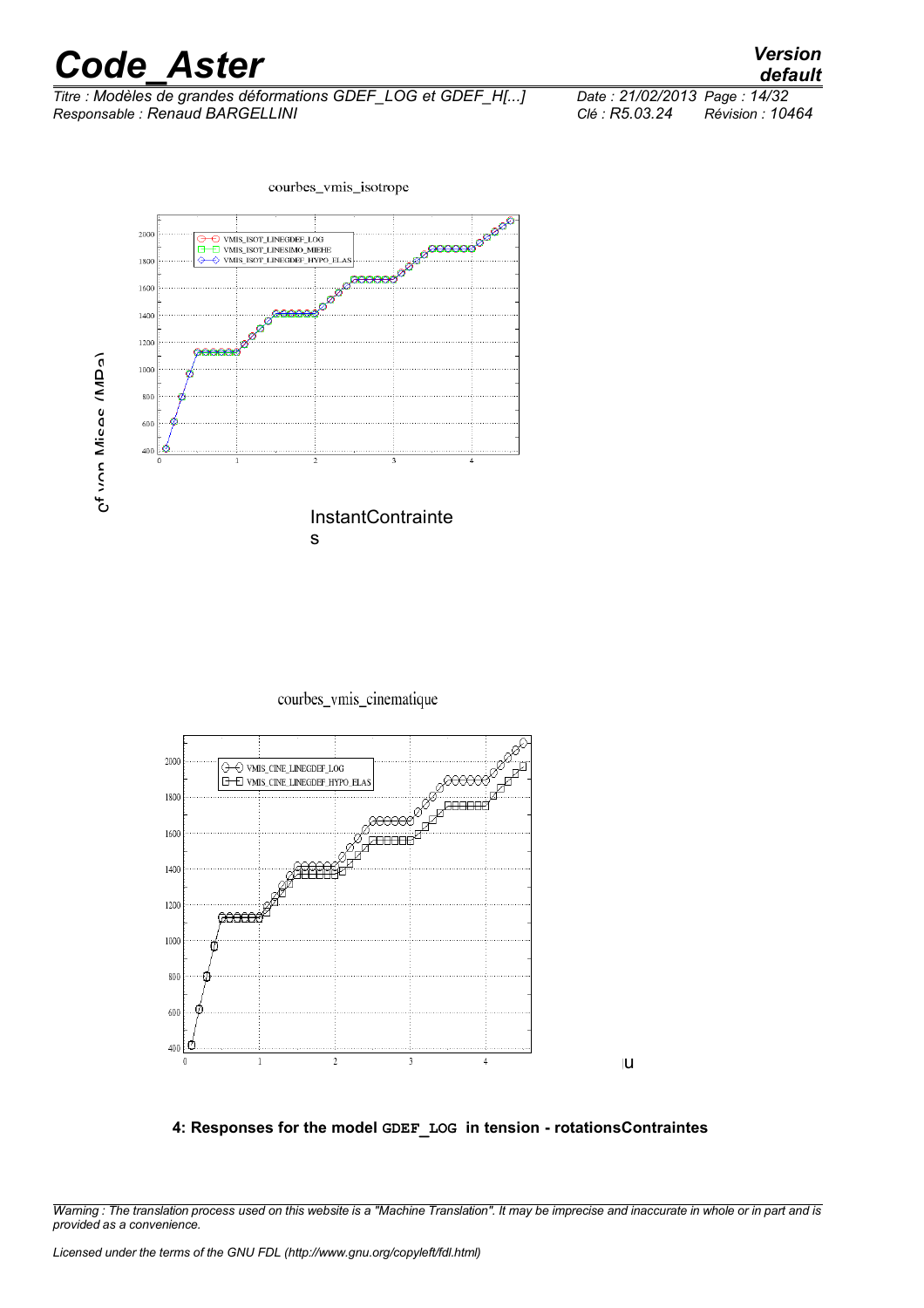*Titre : Modèles de grandes déformations GDEF\_LOG et GDEF\_H[...] Date : 21/02/2013 Page : 15/32 Responsable : Renaud BARGELLINI Clé : R5.03.24 Révision : 10464*

### <span id="page-14-3"></span>**5 Validity of the models of large deformations**

### **5.1 Identification of the parameters**

<span id="page-14-2"></span>It also should be specified that the formalism here presented and studied does not extend the validity of the constitutive laws in the field as of large deformations, it nothing but does propose an objective derivative of it. To clarify this matter, it is possible to consider the case of an elastoplastic model with linear isotropic hardening. This kind of model of plasticity is valid physically in small strains; its use is extended to the large deformations, but its physical validity can be precisely called in question.

Moreover, one identification made on tests in small strains must be potentially reconsidered; on figure 2, one presents a curve of tension modelled by a linear isotropic hardening: the tangent modulus must inevitably be defined compared to the beach of strain considered. In small strains, it seems more judicious to use  $E_{T1}$ ; if the strains are more important, it seems more judicious to use  $E_{T2}$  as value of the slope of hardening. But it is felt well that it is the physical validity of the model itself which should be reconsideration.



**Figure 2: Identification in great or small strains**

### <span id="page-14-1"></span>**6 Comparison with PETIT REAC**

### **6.1 Approximation of the large deformations by PETIT\_REAC**

<span id="page-14-0"></span>the principle of the formulation PETIT REAC simply consists in reactualizing the geometry of the problem during iterations of Newton (and not at the end of each time step). This means that all the quantities intervening in the equations of the problem are evaluated on the present configuration. Anything else is not modified compared to the case small disturbances.

#### **6.1.1 Kinematical description**

kinematical description is the same one as that of the small disturbances. This means that increment of strain is calculated by:

$$
\Delta \varepsilon = \frac{1}{2} \left( \nabla_{\Omega_i} (\Delta u) + \nabla_{\Omega_i}^T (\Delta u) \right)
$$

#### **Table 1**

 $\Omega_i^-$  being reactualized configuration. The total deflection is then the sum of each one of these increments of linearized strain, calculated on different configurations. It is thus delicate to give him a *Warning : The translation process used on this website is a "Machine Translation". It may be imprecise and inaccurate in whole or in part and is provided as a convenience.*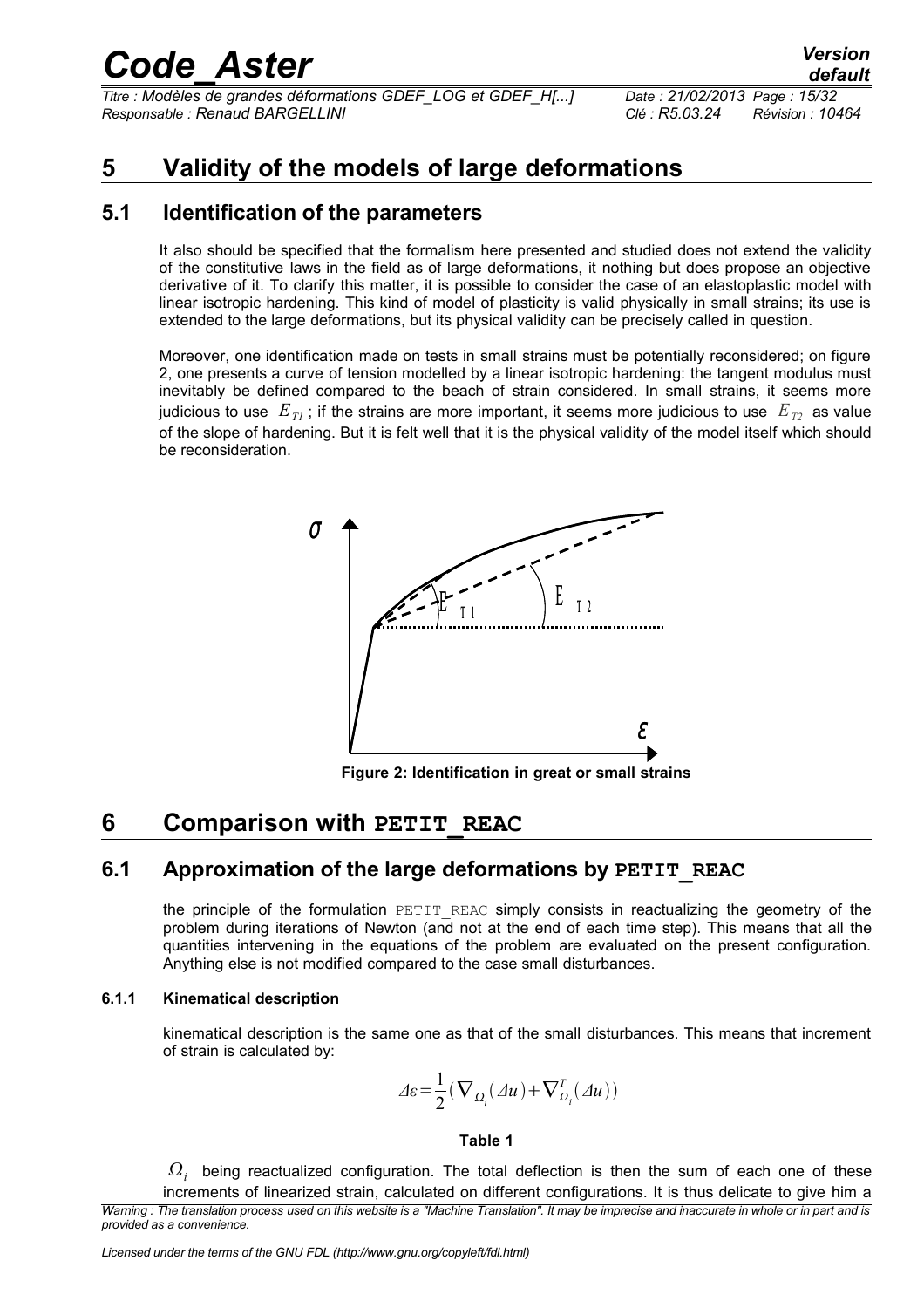*default*

*Titre : Modèles de grandes déformations GDEF\_LOG et GDEF\_H[...] Date : 21/02/2013 Page : 16/32 Responsable : Renaud BARGELLINI Clé : R5.03.24 Révision : 10464*

physical meaning and it is better to use it like an indicator of the reached level of strain. The assumption of additive decomposition of the strains is applied.

#### **6.1.2 Elastoplastic behavior model**

In the statement of the relation elastic stress-strains, one saw (eq.7) the need for using an objective derivative:  $\overset{\circ}{\sigma} = \mathcal{C}$  : $[\dot{\bm{\varepsilon}} - \dot{\bm{\varepsilon}}^p]$  . With <code>PETIT\_REAC</code> one replaces objective derivative by simple derivative in time: it is thus not objective. Consequently, the use of PETIT REAC is thus not appropriate to large rotations but it is it with the large deformations, under certain conditions [10]: •very small increments,

- •very small rotations (what implies a quasi-radial loading)
- •elastic strain small in front of plastic strains,
- •isotropic behavior.

#### **6.1.3 Balance and stamps tangent**

In term of finite elements, the resolution by PETIT\_REAC implies with each step of load the resolution of the same nonlinear system as in small strains [11]:

$$
L^{\text{int}}(u_i, t_i) + B^T \cdot \lambda_i = L^{\text{ext}}(t_i)
$$

$$
B \cdot u_i = u^d(t_i)
$$

#### **Table 6.1.3-1**

With the difference close the internal forces are formally calculated by:

$$
L^{\text{int}}(u_i,t_i) = Q^T(u_i): \sigma
$$

#### **Table 6.1.3-2**

where the operator *Q* depends on displacements. In this frame, the computation of the tangent matrix carries out to:

$$
K_i^n = \frac{\partial L^{\text{int}}}{\partial u} \big|_{(u_i^n, t_i)} = Q(u) : \frac{\partial \sigma}{\partial u} \big|_{(u_i^n, t_i)} + \frac{\partial Q(u)}{\partial u} \big|_{(u_i^n, t_i)} : \sigma
$$

#### **Table 6.1.3-3**

the first term is the contribution of the behavior, similar to what was presented in small transformations, to the difference which this contribution is evaluated here in present configuration. The second term is the contribution of the geometry which is not present in small transformations. In the frame of the resolution PETIT\_REAC, this term is not present in the computation of the tangent matrix. One thus has:

$$
K_i^n=Q(u):\frac{\partial\sigma}{\partial u}\big|_{(u_i^n,t_i)}
$$

#### **Table 6.1.3-4**

the absence of the geometrical contribution in the tangent matrix can sometimes make convergence difficult.

### **6.2 Comparison on an example**

<span id="page-15-0"></span>the formalism  $PETIT$  REAC (cf  $[6]$ ) is based on an actualization of the geometry for the computation of the increment of strain before integrating the behavior of way identical to the small strains. This allows

*Warning : The translation process used on this website is a "Machine Translation". It may be imprecise and inaccurate in whole or in part and is provided as a convenience.*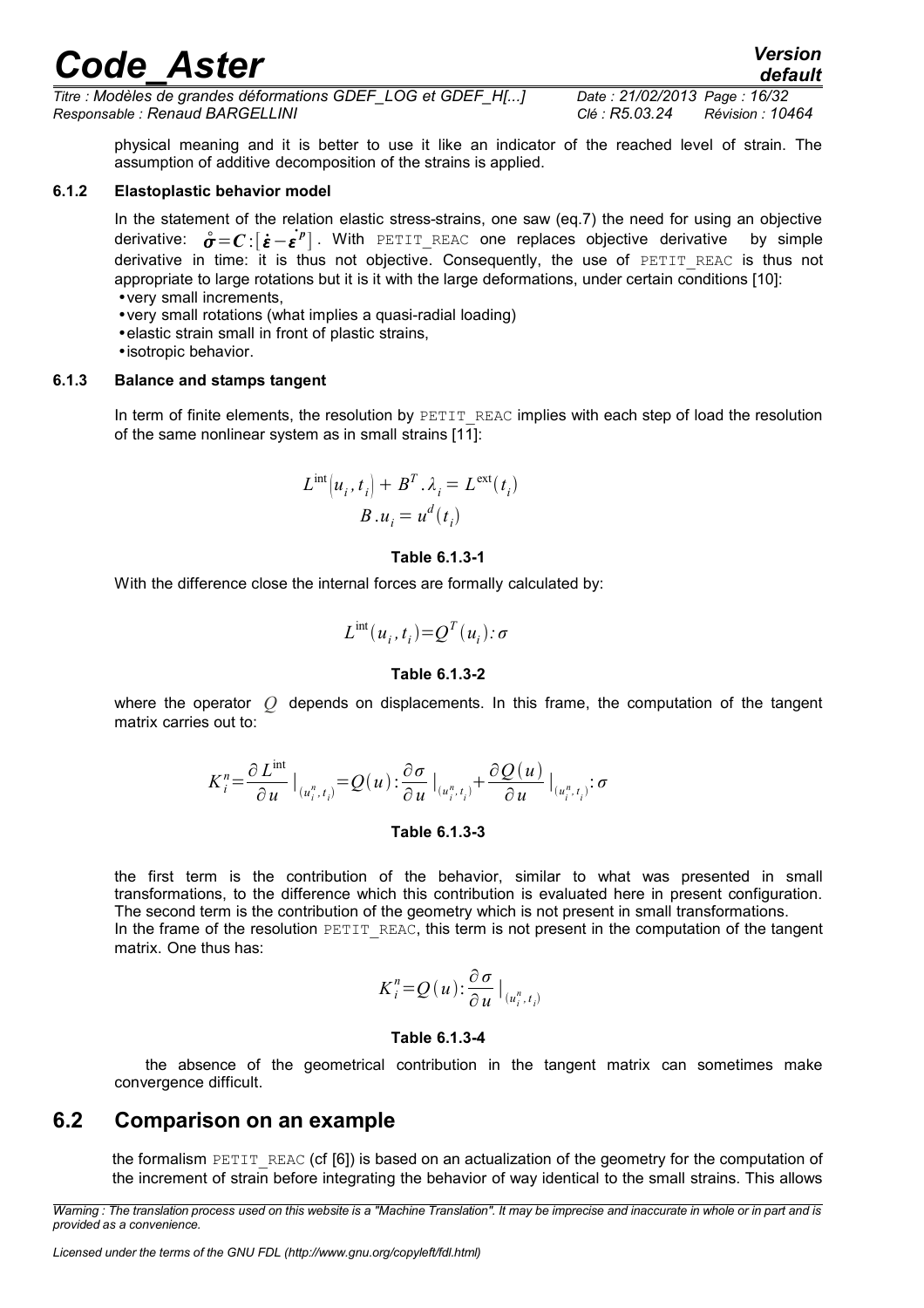| <b>Code Aster</b> | <b>Version</b> |
|-------------------|----------------|
|                   | default        |

*Titre : Modèles de grandes déformations GDEF\_LOG et GDEF\_H[...] Date : 21/02/2013 Page : 17/32 Responsable : Renaud BARGELLINI Clé : R5.03.24 Révision : 10464*

a simple processing of the large deformations, but in a very approximate way, not objectifies and being able to generate great errors.

To be convinced some, let us consider the alternate tension-rotation of a cube; for more details on the test, one will refer to [7] for example.



**Figure 3: Example of tension rotation of a cube**

During the phases of rotation, the stress must remain constant: a rigid body motion does not generate stresses (in static all at least and without viscosity).

The figure below PETIT\_REAC presents the response obtained with a behavior VMIS\_ISOT\_LINE for the strains and GDEF HYPO ELAS. The type of strain PETIT REAC is put at fault whereas GDEF HYPO ELAS is valid (and provides a response identical to SIMO MIEHE).



 **Figure 4: Von Mises stress in tension-rotation**

*Warning : The translation process used on this website is a "Machine Translation". It may be imprecise and inaccurate in whole or in part and is provided as a convenience.*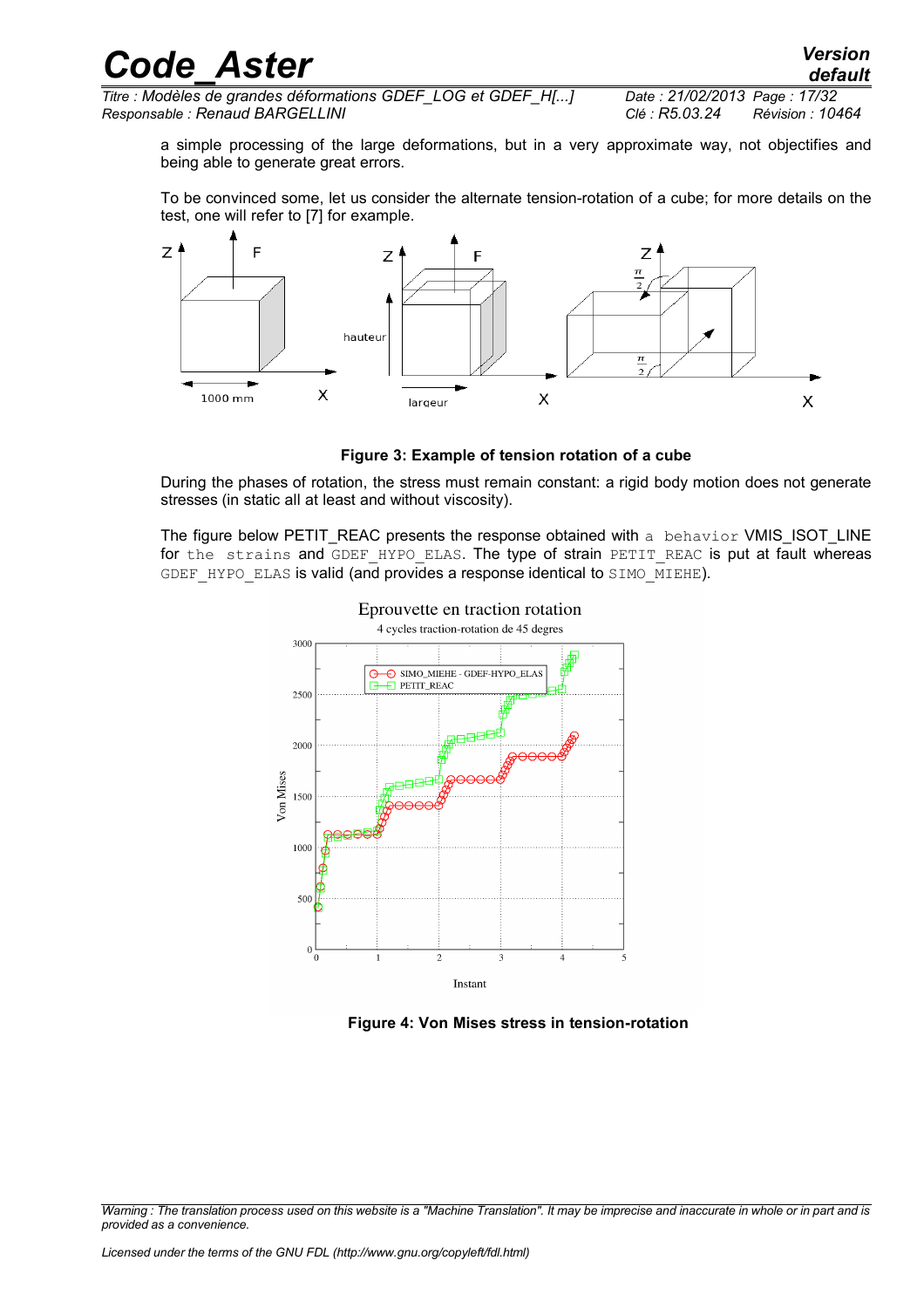*Titre : Modèles de grandes déformations GDEF\_LOG et GDEF\_H[...] Date : 21/02/2013 Page : 18/32 Responsable : Renaud BARGELLINI Clé : R5.03.24 Révision : 10464*

## <span id="page-17-1"></span>**7 Bibliography**

- 1 Simo J.C., Hughes T.J.R., Computational Inelasticity, Mechanics and Materials, Interdisciplinary Applied Mathematics vol. 7, Springer-Verlag Edition, New York, 1998. Handbook
- 2 use of U4.51.11 Aster, Behavior Nonlinear Handbook
- 3 of reference R5.03.21 Aster, Modelization élasto- (visco) plastic with isotropic hardening in large deformations, Handbook
- 4 of reference R5.03.19 Aster, Constitutive law hyper elastic. Presqueincompressible material . Note
- 5 intern EDF HI-74/98/006/0, Introduction into the Code\_Aster of an elastoplastic model of behavior in large deformations with isotropic hardening, V. Cano E. Lorentz, 1998. Handbook
- 6 use U4.51.11 Aster, Behaviors Nonlinear. Handbook
- 7 validation Aster ssna106, alternate Tension-rotation of an element. Isotropic plastic model. Great
- 8 transformations, plane stresses, plane strains generalized, Leblond, 1989. Handbook
- 9 of references R5.03.40 Aster, static and dynamic Modelization of the beams in large rotations. Report
- 10 EDF/DER-MMN 1536/07: Plastic large deformations. Modelization in Aster by PETIT\_REAC. E.Lorentz, June 24th, 1996 Manual
- 11 of references R5.03.01 Aster, Algorithm of STAT\_NON\_LINE CR-AMA
- 12 09.201. "Model of large deformations compatible with most behaviors". Ratio of internship of Julie Coloigner. R. Bargellini, J. - M. Proix. Miehe
- 13 C., Call N., Lambrecht Mr.: Additive Anisotropic plasticity in the logarithm strain space: modular kinematic formulation and implementation based one incremental minimization principles for standard materials., Methods Computer in Applied Mechanics and Engineering, 191, pp.5383-5425, 2002. Handbook
- 14 of reference R5.03.20 Aster, nonlinear elastic behavior model in large displacements. CR-AMA
- 15 11-007. "Improvement of the tangent matrix of the formalism of large deformations GDEF\_HYPO\_ELAS". R. Bargellini, J. - M. Proix. "
- 16 Computational methods for plasticity" Wiley 2008, of EA of Souza Neto, D. Peric, DRJ. Owen **Description**

### <span id="page-17-0"></span>**8 of the versions of the document Version**

| <b>Aster</b><br><b>Author</b> | (S) Organization<br>(S) Description    | of the modifications 10.2                                           |
|-------------------------------|----------------------------------------|---------------------------------------------------------------------|
|                               |                                        |                                                                     |
| R.BARG                        | J.M.PROIX R & D /AMA 10.4 R.BARGELLINI |                                                                     |
| ELLINI                        | I J.COLOIGNER                          |                                                                     |
|                               | Univ                                   |                                                                     |
|                               | . Rennes initial Text                  |                                                                     |
|                               | J.M.PROIX R & D                        | /AMA of the algorithm using derivative of Dregs, of the computation |
|                               | Addition of the description            | of the tangent operator, and algorithm GDEF LOG Table 8-1           |
|                               |                                        | Appendix 1                                                          |

#### **: tangent 8-1**

*Warning : The translation process used on this website is a "Machine Translation". It may be imprecise and inaccurate in whole or in part and is provided as a convenience.*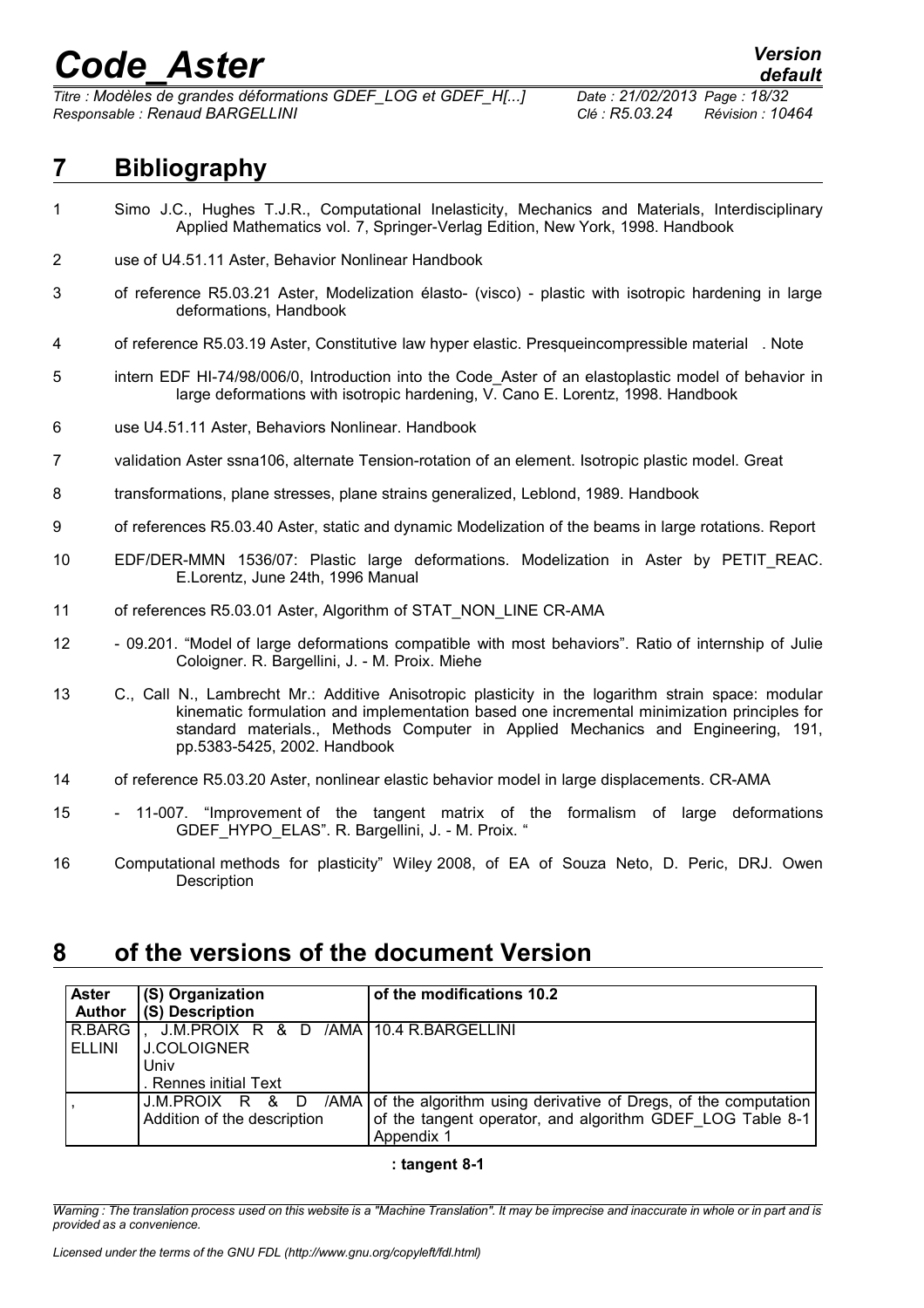*Titre : Modèles de grandes déformations GDEF\_LOG et GDEF\_H[...] Date : 21/02/2013 Page : 19/32 Responsable : Renaud BARGELLINI Clé : R5.03.24 Révision : 10464*

### **9 operator for GDEF\_HYPO\_ELAS In the reference [1**

<span id="page-18-0"></span>], two algorithms are proposed to solve the equations of elastoplasticity with a hypo formulation elastic: that presented in this document (GDEF\_HYPO\_ELAS), and a simpler algorithm, using an approximation of derivative of Dregs, which we describe here. GDEF\_HYPO\_ELAS (derivative



*Warning : The translation process used on this website is a "Machine Translation". It may be imprecise and inaccurate in whole or in part and is provided as a convenience.*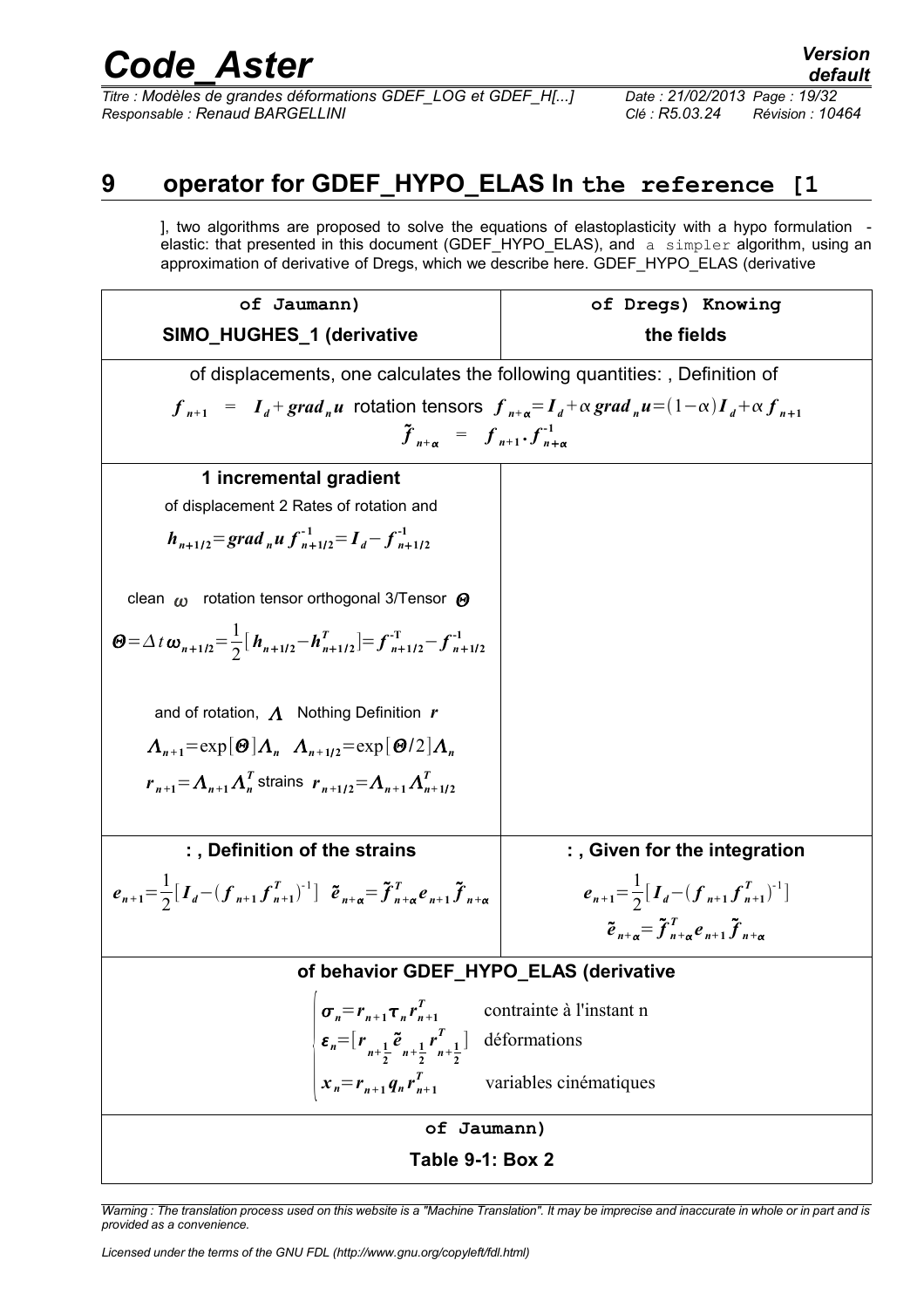*default*

*Titre : Modèles de grandes déformations GDEF\_LOG et GDEF\_H[...] Date : 21/02/2013 Page : 20/32 Responsable : Renaud BARGELLINI Clé : R5.03.24 Révision : 10464*

#### **– Two 9-1 of resolution Some is the value**

of, These two algorithms  $\alpha$  are incrémentalement objective: let us consider a pure rotation: then Principle of

the computation  $e_{n+1} = \frac{1}{2}$  $\frac{1}{2}$ <sup>[</sup> $I_d$  –  $(f_{n+1}f_{n+1}^T)$  $\left[ \sum_{n+1}^{T} \right]^{-1}$  = 0 of  $\tau_{n+1} = r_{n+1} \tau_n r_{n+1}^T$ 

### <span id="page-19-0"></span>**9.1 the tangent matrix: variational writing and general statement This paragraph is generic**

for all the formalisms large deformations and constitutive laws. It is inspired in particular by [5] and makes it possible to define the tangent matrix, whose computation in the case as of formalisms described before will be then detailed. The frame of the analysis

is obviously that of the finished transformations. The purpose is to solve the definite mechanical problem by the equilibrium. This comes down to determine field of displacement acceptable which cancels the functional calculus U of the virtual wors, which can be written  $G(U, V)$ , in the initial configuration: with the space of acceptable

$$
\forall V \in V_{ad}^0, \ G(U, V) = \int_{\Omega_0} \left( P : \mathbf{grad}_0 V - b V \right) d \Omega_0 - \int_{\partial \Omega_0} t \cdot V d \Omega_0 = 0
$$

 $V^0_{ad}$  displacements, and the voluminal forces  $b$  *t* and surfaces and the first tensor of  $P$  the Piola-Kirchhoff stresses. By comparison, its equivalent

in small strains is: In particular, the notion

$$
\forall V \in V_{ad}^{0}, \ G(U, V) = \int_{\Omega} (\sigma : \text{grad } V - b V) d \Omega - \int_{\partial \Omega} t. V d \Omega
$$

of configuration of field is in small strains without object, since all are equivalent. The dependence of comes from it from the dependence *G U* from in through the gradient *P U* of transformation. In order to solve  $F = I_d + grad_0 U$  the problem

, one linearizes it compared to  $\;G(\bm{U}$  ,  $\bm{V})\!=\!0$   $\bm{\nabla}\bm{V}\!\in\!\bm{\mathit{V}}_\mathit{ad}^0$  the unknown around an arbitrary state  $\;\bm{U}\;$  definite par. the linearized problem  $\bm U^*$  then consists in determining the field which cancels the linearized  $\,\delta\,\bm U\,$  functional calculus of the virtual wors, i.e.: with directional derivative

trouver 
$$
\delta U
$$
 tel que  $\forall V \in V_{ad}^0$ ,  $L(\delta U, V) = G(U^*, V) + DG(U^*, V)[\delta U] = 0$ 

 $DG[\bm{U}^*,\bm{V}]\big[ \, \delta \,\bm{U} \big]$  of at the point in the direction  $\,\, G[\bm{U}$  ,  $\bm{V} \big] \,$  . One  $\,\, \bm{U}^* \,$  introduces to solve  $\,\, \delta \,\bm{U}$ the problem an infinitesimal displacement around; the gradient  $\,\epsilon\,\delta\,U\,$  of transformation  $\,\bm\,U}^*\,$  is written then like a function of such as, and the directional  $\,\varepsilon\,$  derivative  $\,\bm{F}\big(\varepsilon\big)\!=\!\bm{F}\big(\bm{U}^*\big)\!+\!\varepsilon\,\delta\,\bm{U}$  of is defined by: By  $\,\,G\big(\bm{U}$  , $\bm{V}\big)\,$ observing

$$
DG\left[\boldsymbol{U}^*,\boldsymbol{V}\right]\left[\delta \boldsymbol{U}\right] = \frac{d}{d \epsilon} \Big[\int_{\Omega_0} \Big(\boldsymbol{P}\big(\boldsymbol{F}\big(\boldsymbol{\varepsilon}\big)\big) : \boldsymbol{grad}_0 \boldsymbol{V} - \boldsymbol{b} \boldsymbol{V}\Big) d \Omega_0 - \int_{\partial \Omega_0} \boldsymbol{t} \cdot \boldsymbol{V} d \Omega_0 \Big] (\epsilon = 0)
$$
  
=  $\frac{d}{d \epsilon} \Big[\int_{\Omega_0} \Big(\boldsymbol{P}\big(\boldsymbol{F}\big(\boldsymbol{\varepsilon}\big)\big) : \boldsymbol{grad}_0 \boldsymbol{V}\Big) d \Omega_0 \Big] (\epsilon = 0)$ 

the composed derivative rules simply, one can express this directional derivative as follows: with the material tangent

$$
DG[U^*,V][\delta U]=\int_{\Omega_0} A:grad_0 \delta U: grad_0 V d\Omega_0
$$

matrix  $A = \frac{\partial P}{\partial F}$ ∂*F*  $\left ( \boldsymbol{F} \big( \boldsymbol{U}^* \big) \right )\,$  . This then makes it possible to define

the linearized equation of the virtual wors in the hardware configuration: to find such as, For

reasons 
$$
\delta U
$$
 of  $\forall V \in V_{ad}^{0}$  simplicity

$$
\int_{\Omega_0} A : \mathbf{grad}_0 \delta U : \mathbf{grad}_0 V d \Omega_0 = - \int_{\Omega_0} \left( P : \mathbf{grad}_0 V - b V \right) d \Omega_0 + \int_{\partial \Omega_0} t \cdot V d \Omega_0
$$

*Licensed under the terms of the GNU FDL (http://www.gnu.org/copyleft/fdl.html)*

*Warning : The translation process used on this website is a "Machine Translation". It may be imprecise and inaccurate in whole or in part and is provided as a convenience.*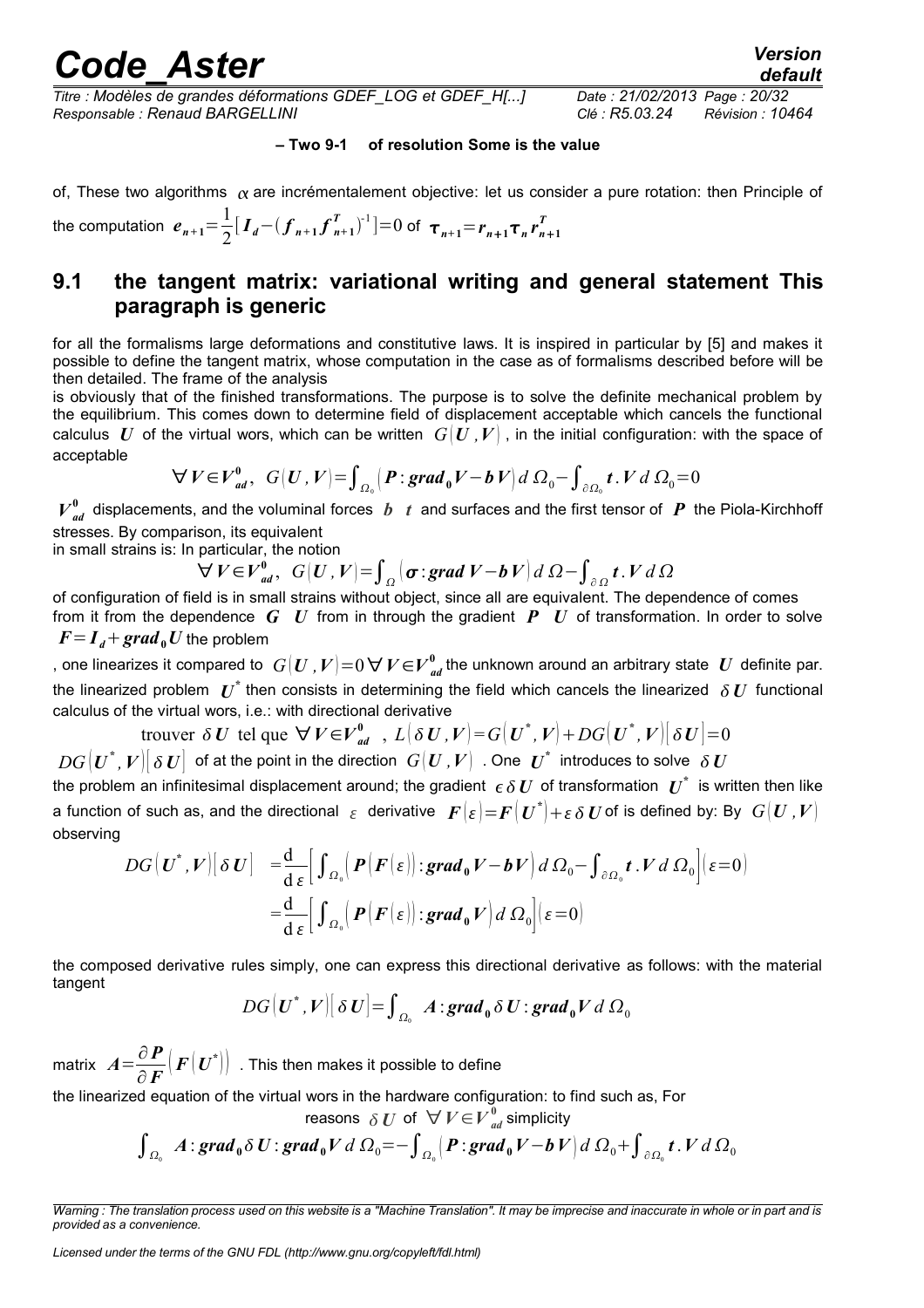*Titre : Modèles de grandes déformations GDEF\_LOG et GDEF\_H[...] Date : 21/02/2013 Page : 21/32 Responsable : Renaud BARGELLINI Clé : R5.03.24 Révision : 10464*

*default*

, it is preferable to remain in initial configuration for the definition of the integrals (in particular for the definition of the volume forces and surface) and to calculate the gradients in the present configuration; in fact besides the choice had been retained for the integration of the formalism of Simo-Miehe (see [6]). One thus makes use of the relation (with the gradient compared to the  $\bm{grad}_0\bm{a} = \bm{grad}_n\bm{a}$  .  $F$   $\bm{grad}_n$  present configuration) to write directional derivative as follows: Moreover, the use

$$
DG\big[\boldsymbol{U}^*,\boldsymbol{V}\big]\big[\delta\boldsymbol{U}\big]=\int_{\Omega_0}\boldsymbol{A}\!\cdot\!\big[\big(\boldsymbol{grad}_n\delta\boldsymbol{U}\big).\boldsymbol{F}\big]\!\cdot\!\big[\big(\boldsymbol{grad}_n\boldsymbol{V}\big).\boldsymbol{F}\big]\,d\Omega_0
$$

of the first Piola-Kirchhoff stress, asymmetric, is problematic for the definition of the internal forces and the tangent matrixes; one thus makes use of his definition to express, in indicielle  $P = J\,\sigma\,F^{\,\tau}$   $=\tau\,F^{\,\tau}$  notation *A* : because for a tensor of

$$
A_{ijkl} = \frac{\partial P_{ij}}{\partial F_{kl}} = \frac{\partial \tau_{ip} F_{jp}^{-1}}{\partial F_{kl}} = \frac{\partial \tau_{ip}}{F_{kl}} F_{jp}^{-1} - \tau_{ip} F_{jk}^{-1} F_{lp}^{-1}
$$

order 2. From where: with  $\overline{X}$  the tangent  $\frac{\partial X_{jp}^{\text{-}1}}{\partial X_{jp}^{\text{-}1}}$ ∂ *X kl*  $=-X_{jk}^{-1}X_{lp}^{-1}$ 

matrix

$$
DG\left(\boldsymbol{U}^*,\boldsymbol{V}\right)\left[\delta \boldsymbol{U}\right] = \int_{\Omega_0} A_{ijkl} \left[\left(\boldsymbol{grad}_n \delta \boldsymbol{U}\right)_{kr} \boldsymbol{F}_{rl}\right] \left[\left(\boldsymbol{grad}_n \boldsymbol{V}\right)_{is} \boldsymbol{F}_{sj}\right] d \Omega_0
$$
  
\n
$$
= \int_{\Omega_0} \left[\frac{\partial \boldsymbol{\tau}_{ip}}{\partial \boldsymbol{F}_{kl}} \boldsymbol{F}_{jp}^{-1} - \boldsymbol{\tau}_{ip} \boldsymbol{F}_{jk}^{-1} \boldsymbol{F}_{lp}^{-1}\right] \left[\left(\boldsymbol{grad}_n \delta \boldsymbol{U}\right)_{kr} \boldsymbol{F}_{rl}\right] \left[\left(\boldsymbol{grad}_n \boldsymbol{V}\right)_{is} \boldsymbol{F}_{sj}\right] d \Omega_0
$$
  
\n
$$
= \int_{\Omega_0} \left[\frac{\partial \boldsymbol{\tau}_{ip}}{\partial \boldsymbol{F}_{kl}} \boldsymbol{F}_{jp}^{-1} \boldsymbol{F}_{rl} \boldsymbol{F}_{sj} - \boldsymbol{\tau}_{ip} \boldsymbol{F}_{jk}^{-1} \boldsymbol{F}_{lp}^{-1} \boldsymbol{F}_{rl} \boldsymbol{F}_{sj}\right] \left[\left(\boldsymbol{grad}_n \delta \boldsymbol{U}\right)_{kr}\right] \left[\left(\boldsymbol{grad}_n \boldsymbol{V}\right)_{is}\right] d \Omega_0
$$
  
\n
$$
= \int_{\Omega_0} \left[\frac{\partial \boldsymbol{\tau}_{is}}{\partial \boldsymbol{F}_{kl}} \boldsymbol{F}_{rl} - \boldsymbol{\tau}_{ir} \delta_{ks}\right] \left[\left(\boldsymbol{grad}_n \delta \boldsymbol{U}\right)_{kr}\right] \left[\left(\boldsymbol{grad}_n \boldsymbol{V}\right)_{is}\right] d \Omega_0
$$
  
\n
$$
= \int_{\Omega_0} \boldsymbol{C} : \left(\boldsymbol{grad}_n \delta \boldsymbol{U}\right) : \left(\boldsymbol{grad}_n \boldsymbol{V}\right) d \Omega_0
$$

of

$$
C_{iskr} = \frac{\partial \tau_{is}}{\partial F_{kl}} F_{rl} - \tau_{ir} \delta_{ks}
$$

the problem. This tangent matrix is made up of two distinct terms. Second is called "geometrical stiffness", and first is related on the formalism of large deformations used, and possibly to the constitutive law: it is him whom it is necessary here to calculate. It will be noted that this statement is in agreement with [6]; from an integration point of view of code, that makes it possible not to have to modify this one too basically insofar as it is possible to use the routines dedicated to Simo-Miehe. It is pointed out that in small

strains, the tangent matrix is written simply. Computation of the tangent *Ciskr HPP*= ∂*is*  $\frac{a}{\partial ε}_{kr}$ matrix

#### <span id="page-20-0"></span>**9.2 for the two formalisms As announced in introduction**

, this paragraph is voluntarily very detailed so that an attentive reader can correct the possible errors of reasoning and/or computation. The preceding paragraph

arrives at the conclusion which the term with calculating is. If one discretizes temporally  $\frac{\partial \boldsymbol{\tau}}{\partial \boldsymbol{\tau}}$ ∂*F* .  $\boldsymbol{F}^{\boldsymbol{T}}$  the

configurations as presented of Figure 1, he is written indifferently: It is thus necessary mainly

$$
\frac{\partial \tau}{\partial F_{n+1}}. F_{n+1}^T = \frac{\partial \tau}{\partial f_{n+1}}. f_{n+1}^T
$$

to evaluate the computation of derivative of the stress of Kirchhoff. The formalisms presented

*Warning : The translation process used on this website is a "Machine Translation". It may be imprecise and inaccurate in whole or in part and is provided as a convenience.*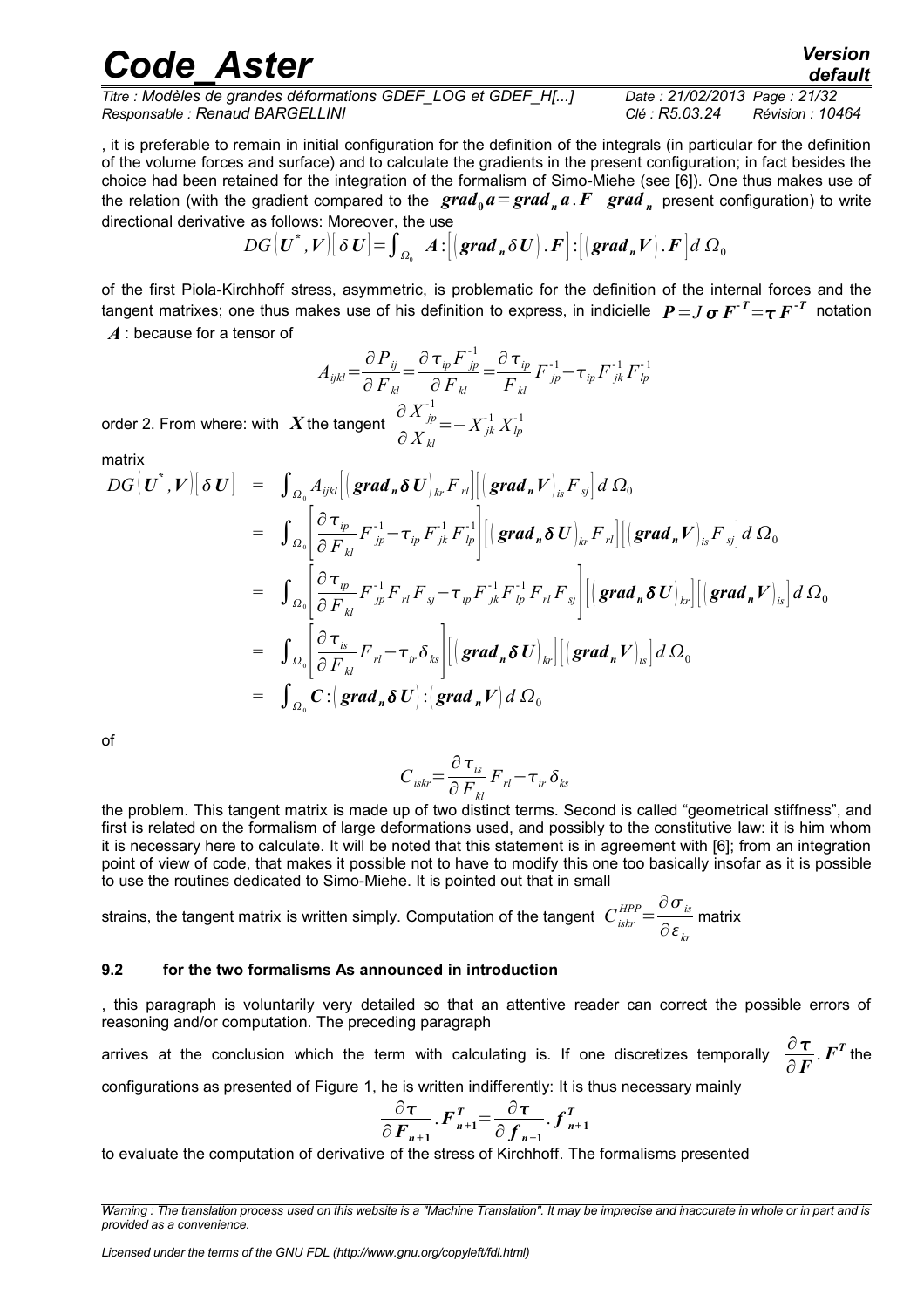# *Code\_Aster Version*<br>default<br>tre : Modèles de grandes déformations GDEF\_LOG et GDEF\_H[...] Date : 21/02/2013\_Page : 22/32

*default*

*Titre : Modèles de grandes déformations GDEF\_LOG et GDEF\_H[...] Date : 21/02/2013 Page : 22/32 Responsable : Renaud BARGELLINI Clé : R5.03.24 Révision : 10464*

and considered here use the elastoplastic constitutive laws written in small strains. In this frame, one always has, where represent all  $\bm{\tau}_{n+1} = g\,|\bm{\sigma}_n,\bm{\varepsilon}_n$  ,  $\bm{x}_n$  ;  $\beta_n|\,|\,\beta_n|$  the scalar local variables of isotropic hardening and the variable tensorial  $x_n$  of kinematic hardening; the statement of the tangent behavior is then sought in the form: For the two algorithms

$$
\frac{\partial \tau_{n+1}}{\partial f_{n+1}} = \frac{\partial \tau_{n+1}}{\partial \varepsilon_n} \cdot \frac{\partial \varepsilon_n}{\partial f_{n+1}} + \frac{\partial \tau_{n+1}}{\partial \sigma_n} \cdot \frac{\partial \sigma_n}{\partial f_{n+1}} + \frac{\partial \tau_{n+1}}{\partial x_n} \cdot \frac{\partial x_n}{\partial f_{n+1}}
$$

considered here, it is thus necessary to evaluate each term: : provided by the constitutive law

- $\int$ <sup>0</sup> $\tau$ <sub>n+1</sub>  $\frac{n+1}{\partial \varepsilon_n}$  called in small strains. : specific to each
- 2.  $\frac{\partial \varepsilon_n}{\partial n}$  $\frac{\partial \, \boldsymbol{\varepsilon}_n}{\partial \, \boldsymbol{f}_{n+1}}$  algorithm, it contains however a general term: : not currently calculated  $\frac{\partial \, \boldsymbol{\tilde{e}}_{n+\alpha}}{\partial \, \boldsymbol{f}_{n+1}}$ ∂ *f <sup>n</sup>***<sup>+</sup> <sup>1</sup>**
- $3. \frac{\partial \tau_{n+1}}{\partial \tau_n}$  $\frac{n+1}{\partial \sigma_n}$  by the constitutive laws. In elasticity, it is worth the identity. In plasticity, its exact statement  $\partial \sigma_n$

is specific to each constitutive law. : specific to each

- 4.  $\frac{\partial \sigma_n}{\partial \sigma_n}$ ∂  $f$ <sub>n+1</sub> algorithm. And in the case of a kinematic hardening
- : : there still specific

\n- 5. 
$$
\frac{\partial \tau_{n+1}}{\partial x_n}
$$
 to each constitutive law: specific to each
\n- 6.  $\frac{\partial x_n}{\partial f_{n+1}}$  algorithm. Two aspects are to be put
\n

forward now. First of all the feeling which the computation of the tangent matrix will be long, with large numbers of terms; from a numerical point of view, this is likely to have a consequent cost. Moreover, the presence of two narrower terms with the constitutive law called by the formalisms: there one loses in advance the generic character of the formalisms, which was one of their strong point for computation him even; moreover, it is understood why the authors themselves advance that "the notion of consistent tangent modulus is not available for the class of formalisms" considered here (see [1], Remark 8.3.2, pp 292) the continuation presents successively

the computation of each term. Term 1 This term is

<span id="page-21-1"></span>
$$
\text{directly } \frac{\partial \tau_{n+1}}{\partial \varepsilon_n}
$$

resulting from the constitutive law in small strains; no computation is thus necessary. Term 2 This term, as

<span id="page-21-0"></span>
$$
\text{specified } \frac{\partial \, \boldsymbol{\varepsilon}_n}{\partial \, \boldsymbol{f}_{n+1}}
$$

front, depends on the formalism considered. It will be seen however that it contains general terms. For algorithm SIMO

#### **9.2.1 \_HUGHES\_1 For this algorithm, one**

*Warning : The translation process used on this website is a "Machine Translation". It may be imprecise and inaccurate in whole or in part and is provided as a convenience.*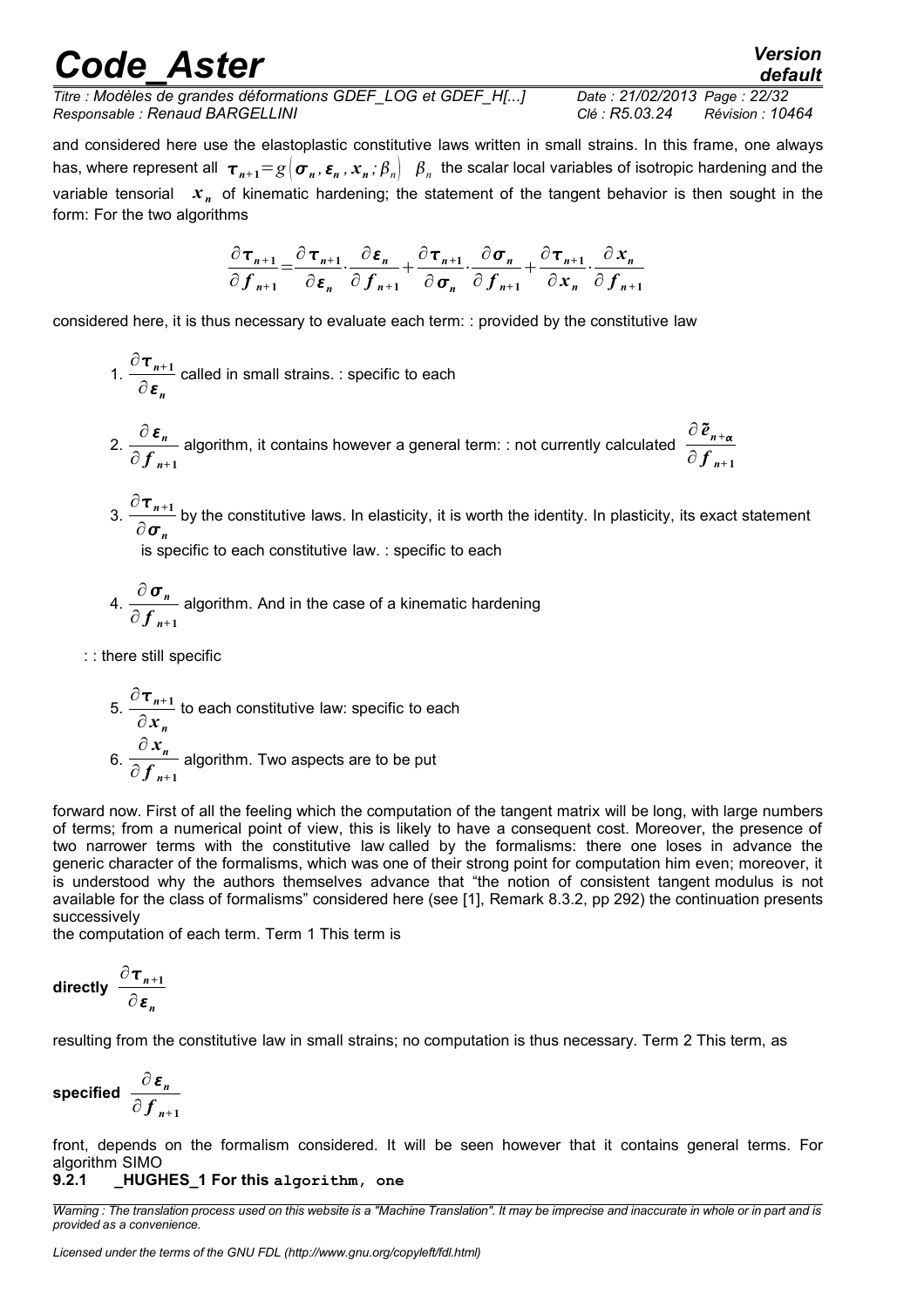*Titre : Modèles de grandes déformations GDEF\_LOG et GDEF\_H[...] Date : 21/02/2013 Page : 23/32 Responsable : Renaud BARGELLINI Clé : R5.03.24 Révision : 10464*

A. From where Two derivatives  $\mathbf{\varepsilon}_n = \widetilde{\boldsymbol{e}}_{n+\boldsymbol{\alpha}} = \widetilde{\boldsymbol{f}}_{n+\boldsymbol{\alpha}}^T \boldsymbol{e}_{n+1} \widetilde{\boldsymbol{f}}_{n+\boldsymbol{\alpha}}$ are thus

$$
\frac{\partial \varepsilon_n}{\partial f_{n+1}} = \frac{\partial \tilde{e}_{n+\alpha}}{\partial f_{n+1}} = \frac{\partial \tilde{f}_{n+\alpha}^T}{\partial f_{n+1}} e_{n+1} \tilde{f}_{n+\alpha} + \tilde{f}_{n+\alpha}^T \frac{\partial e_{n+1}}{\partial f_{n+1}} \tilde{f}_{n+\alpha} + \tilde{f}_{n+\alpha}^T e_{n+1} \frac{\partial \tilde{f}_{n+\alpha}}{\partial f_{n+1}}
$$

with calculating here, of which one is necessary twice; we will clarify them., because By recapitulating

$$
\begin{array}{rcl}\n\bullet \frac{\partial (e_{n+1})_{ij}}{\partial (f_{n+1})_{kl}} &=& -\frac{1}{2} \tilde{f}_{n+\alpha}^T \frac{\partial (f_{n+1}^T f_{n+1}^{-1})}{\partial f_{n+1}} \tilde{f}_{n+\alpha} \\
&=& \frac{1}{2} \Big[ (f_{n+1}^{-1})_{li} (f_{n+1}^{-1})_{mj} (f_{n+1}^{-1})_{mk} + (f_{n+1}^{-1})_{lj} (f_{n+1}^{-1})_{mi} (f_{n+1}^{-1})_{mk} \Big] \\
&=& \frac{1}{2} \Big[ (f_{n+1}^{-1})_{li} (f_{n+1}^{-1})_{mj} + (f_{n+1}^{-1})_{lj} (f_{n+1}^{-1})_{mi} \Big] (f_{n+1}^{-1})_{mk} \\
\bullet \frac{\partial (\tilde{f}_{n+\alpha})_{ij}}{\partial (f_{n+1})_{kl}} &=& \frac{\partial [(f_{n+1})_{ip} (f_{n+\alpha})_{pj}^{-1}]}{\partial (f_{n+1})_{kl}} = \delta_{ik} \delta_{pl} (f_{n+\alpha})_{pj} + (f_{n+1})_{ip} \frac{\partial (f_{n+\alpha})_{pj}}{\partial (f_{n+1})_{kl}} \\
&=& \delta_{ik} \delta_{pl} (f_{n+\alpha})_{pj} + (f_{n+1})_{ip} \frac{\partial (f_{n+\alpha})_{pj}}{\partial (f_{n+\alpha})_{rs}} \frac{\partial (f_{n+\alpha})_{rs}}{\partial (f_{n+1})_{kl}} \\
&=& \delta_{ik} (f_{n+\alpha})_{ij} - (f_{n+1})_{ip} (f_{n+\alpha})_{pr} (f_{n+\alpha})_{rs} \frac{\partial (f_{n+\alpha})_{rs}}{\partial (f_{n+1})_{kl}} \\
&=& \Big[ \delta_{ik} - \alpha (f_{n+1})_{ip} (f_{n+\alpha})_{pk} \Big] (f_{n+\alpha})_{lj} \alpha \delta_{rk} \delta_{sl} \\
&=& \Big[ (1-\alpha) I_{n+\alpha} f_{n+\alpha}^T \Big] \end{array}
$$

these two  $\int_{R+\alpha}^{\infty}$   $\frac{1-\alpha}{I} \cdot d + \alpha \int_{R+1}^{\infty}$ 

results, one can thus write the first term (the derivative of the strain being calculated in a dedicated routine, one leaves it in the statements without clarifying it): For algorithm GDEF\_HYPO\_ELAS

$$
\frac{\partial (\varepsilon_n)_{ij}}{\partial (f_{n+1})_{kl}} = \frac{\partial ((\tilde{f}_{n+\alpha})_{ip} (e_{n+1})_{pq} (\tilde{f}_{n+\alpha})_{ij})}{\partial (f_{n+1})_{kl}} \n= \frac{\partial (\tilde{f}_{n+\alpha})_{pi}}{\partial (f_{n+1})_{kl}} (e_{n+1})_{pq} (\tilde{f}_{n+\alpha})_{qi} + (\tilde{f}_{n+\alpha})_{pi} \frac{\partial (e_{n+1})_{pq}}{\partial (f_{n+1})_{kl}} (\tilde{f}_{n+\alpha})_{qi} + (\tilde{f}_{n+\alpha})_{pi} (e_{n+1})_{pq} \frac{\partial (\tilde{f}_{n+\alpha})_{ij}}{\partial (f_{n+1})_{kl}} \n= (\tilde{f}_{n+\alpha})_{pi} \frac{\partial (e_{n+1})_{pq}}{\partial (f_{n+1})_{kl}} (\tilde{f}_{n+\alpha})_{qi} + [\delta_{ik} - \alpha (f_{n+1})_{ir} (f_{n+\alpha})_{rk}](e_{n+1})_{si} ((\tilde{f}_{n+\alpha})_{ij} + (\tilde{f}_{n+\alpha})_{si} (f_{n+\alpha})_{ij})
$$

#### **9.2.2 For this algorithm, one**

always takes and the strain is written  $\alpha = \frac{1}{2}$ 2 : From where Compared to  $\mathcal{E}_n = \begin{bmatrix} 1 \\ 1 \end{bmatrix}$  $\frac{r}{n+\frac{1}{2}}$ **2**  $\tilde{e}_{n+\frac{1}{2}}$ **2**  $r^{I}_{n+\frac{1}{2}}$ **2** *T*  $\overline{ }$ SIMO\_HUGHES

$$
\frac{\partial(\boldsymbol{\epsilon}_{n})_{qp}}{\partial(\boldsymbol{f}_{n+1})_{kl}} = \frac{\partial(\boldsymbol{r}_{n+1/2})_{qa}}{\partial(\boldsymbol{f}_{n+1})_{kl}} (\boldsymbol{\tilde{e}}_{n+1/2})_{ab} (\boldsymbol{r}_{n+1/2})_{pb} + \frac{\partial(\boldsymbol{\tilde{e}}_{n+1/2})_{ab}}{\partial(\boldsymbol{f}_{n+1})_{kl}} (\boldsymbol{r}_{n+1/2})_{qa} (\boldsymbol{r}_{n+1/2})_{pb} + (\boldsymbol{r}_{n+1/2})_{qa} (\boldsymbol{\tilde{e}}_{n+1/2})_{ab} \frac{\partial(\boldsymbol{r}_{n+1/2})_{pb}}{\partial(\boldsymbol{f}_{n+1})_{kl}}
$$

\_1, this term is longer because it utilizes the derivatives of the rotation tensors, with and. One thus  $r_{n+1/2}$   $=$   $\Lambda_{n+1}$   $\Lambda_{n+1/2}^T$  calculates  $\ \Lambda_{n+1}$   $=$   $\exp[\bm{\Theta}]$   $\Lambda_n$   $:\ \Lambda_{n+1/2}$   $=$   $\exp[\bm{\Theta}/2]$   $\Lambda_n$ 

To finish the computation of

*Warning : The translation process used on this website is a "Machine Translation". It may be imprecise and inaccurate in whole or in part and is provided as a convenience.*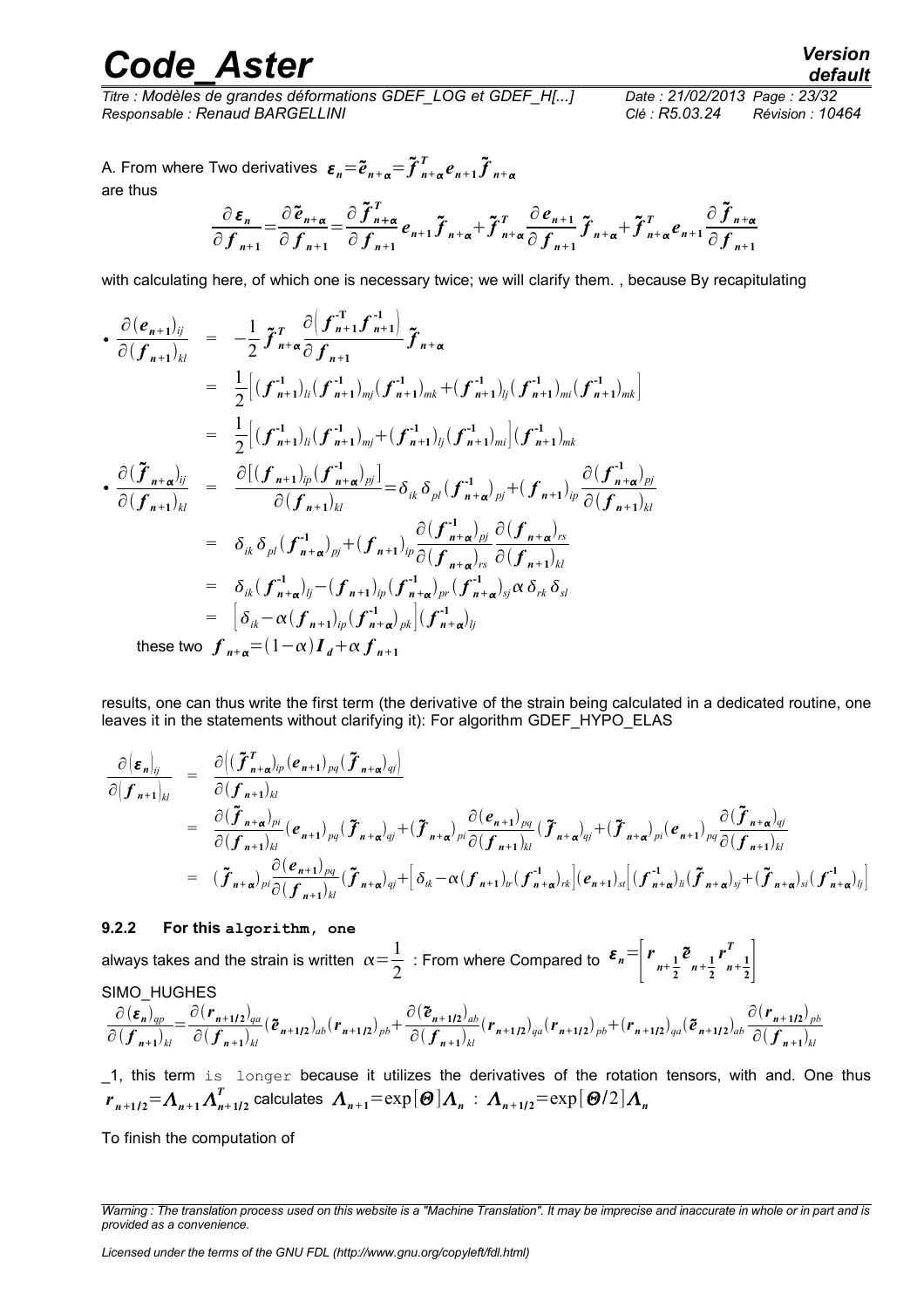*Titre : Modèles de grandes déformations GDEF\_LOG et GDEF\_H[...] Date : 21/02/2013 Page : 24/32 Responsable : Renaud BARGELLINI Clé : R5.03.24 Révision : 10464*

$$
\frac{\partial (r_{n+1/2})_{qa}}{\partial (f_{n+1})_{kl}} = \frac{\partial (\Lambda_{n+1})_{qc}}{\partial (f_{n+1})_{kl}} (\Lambda_{n+1/2})_{ca} + (\Lambda_{n+1})_{qc} \frac{\partial (\Lambda_{n+1/2})_{ca}}{\partial (f_{n+1})_{kl}} \n= \frac{\partial \exp(\Theta)_{qd}}{\partial (f_{n+1})_{kl}} (\Lambda_{n})_{dc} (\Lambda_{n+1/2})_{ca} + (\Lambda_{n+1})_{qc} \frac{\partial (\Lambda_{n+1/2})_{ca}}{\partial (\Lambda_{n+1/2})_{mn}} \frac{\partial (\Lambda_{n+1/2})_{cm}}{\partial (f_{n+1})_{kl}} \n= \frac{\partial \exp(\Theta)_{qd}}{\partial (\Theta)_{mn}} \frac{\partial (\Theta)_{mn}}{\partial (f_{n+1/2})_{rs}} \frac{\partial (f_{n+1/2})_{rs}}{\partial (f_{n+1})_{kl}} (\Lambda_{n})_{dc} (\Lambda_{n+1/2})_{ca} \n- (\Lambda_{n+1})_{qc} (\Lambda_{n+1/2})_{cn} (\Lambda_{n+1/2})_{na} \frac{\partial \exp(\Theta/2)_{mw}}{\partial (\Theta/2)_{rs}} \frac{\partial (\Theta/2)_{rs}}{\partial (f_{n+1/2})_{de}} \frac{\partial (f_{n+1/2})_{de}}{\partial (f_{n+1})_{kl}} (\Lambda_{n})_{wn} \n= \frac{1}{2} \Bigg[ \frac{\partial \exp(\Theta)_{qd}}{\partial (\Theta)_{mn}} \frac{\partial (\Theta)_{mn}}{\partial (f_{n+1/2})_{rs}} \delta_{rk} \delta_{sl} (\Lambda_{n})_{dc} (\Lambda_{n+1/2})_{ca} \Bigg] \times \Bigg[ \frac{\partial (\Theta/2)_{rs}}{\partial (f_{n+1/2})_{de}} \delta_{dk} \delta_{el} (\Lambda_{n})_{wn} \Bigg] \n- (\Lambda_{n+1})_{qc} (\Lambda_{n+1/2})_{cm} (\Lambda_{n+1/2})_{na} \frac{\partial \exp(\Theta/2)_{mw}}{\partial (\Theta/2)_{rs}} \frac{\partial (\Theta/2)_{rs}}{\partial (f_{n+1/2})_{de}} \delta_{dk} \delta_{el} (\Lambda_{n})_{wn} \Bigg] \n= \frac{1}{2} \Bigg[ \frac{\partial \exp(\Theta)_{qd}}{\partial (\Theta)_{mn}} \frac{\partial (\Theta)_{mn}}{\partial (f_{n+1/
$$

this term, it misses two more derivatives. therefore, the derivative of

• 
$$
(\Theta) = f_{n+1/2}^{-T} - f_{n+1/2}^{-1}
$$
 exponential  
\n
$$
\frac{\partial(\Theta)_{mn}}{\partial (f_{n+1/2})_{rs}} = \frac{\partial(\Theta)_{mn}}{\partial (f_{n+1/2})_{tu}} \frac{\partial (f_{n+1/2})_{tu}}{\partial (f_{n+1/2})_{rs}} = -(\delta_{nt} \delta_{mt} - \delta_{mt} \delta_{nt})(f_{n+1/2})_{tv}^{-1}(f_{n+1/2})_{su}
$$
\n
$$
= (f_{n+1/2})_{mr}^{-1}(f_{n+1/2})_{sn} - (f_{n+1/2})_{mr}^{-1}(f_{n+1/2})_{sm}
$$

•tensorial. This one is presented in Appendix; it will be retained especially here that it is iterative and asks one enough a large number of computations. This term is thus of

a complex writing and inevitably of a cost high enough for this algorithm. Term 3 This term, commun run

<span id="page-23-0"></span>with the two 
$$
\frac{\partial \tau_{n+1}}{\partial \sigma_n}
$$

formalisms, prevents the tangent matrix from being of single exact statement for any behavior. Indeed, it would be necessary that each routine of integration of the behaviors provides it, which is not currently the case. The algorithms presented and studied thus lose one their major attractions which was their generics. Nevertheless, one can calculate his statement for example in the case of the model of Von Mises with isotropic and kinematical hardening linear. The criterion is

form: with the solution 
$$
f(\tau_{n+1}, x_{n+1}, p_{n+1}) = ||dev(\tau_{n+1} - x_{n+1})|| - \sqrt{\frac{2}{3}} (\sigma_y + K p_{n+1}) \le 0
$$

is obtained 
$$
x_{n+1} = C \varepsilon_{n+1}
$$

by: with and This kind of  $\tau_{n+1}$ = $\tau_{n+1}^{pred}-2\,\mu\,\Delta\,\gamma$   $n$  =  $\sigma_n$ +  $a$  :  $\Delta\,\bm{\varepsilon}_{n+1}-2\,\mu\,\Delta\,\gamma$   $n$  algorithm

$$
\boldsymbol{n} = \frac{dev(\boldsymbol{\tau}_{n+1}^{pred} - \boldsymbol{x}_n)}{\| dev(\boldsymbol{\tau}_{n+1}^{pred} - \boldsymbol{x}_n) \|} \Delta \gamma = \frac{\| dev(\boldsymbol{\tau}_{n+1}^{pred} - \boldsymbol{x}_n) \| - \sqrt{\frac{2}{3}} (\sigma_y + K \ p_n)}{2\mu + \frac{2}{3} K + C} \text{ is } \Delta \gamma = \sqrt{\frac{3}{2}} \Delta \ p
$$

*Licensed under the terms of the GNU FDL (http://www.gnu.org/copyleft/fdl.html)*

*Warning : The translation process used on this website is a "Machine Translation". It may be imprecise and inaccurate in whole or in part and is provided as a convenience.*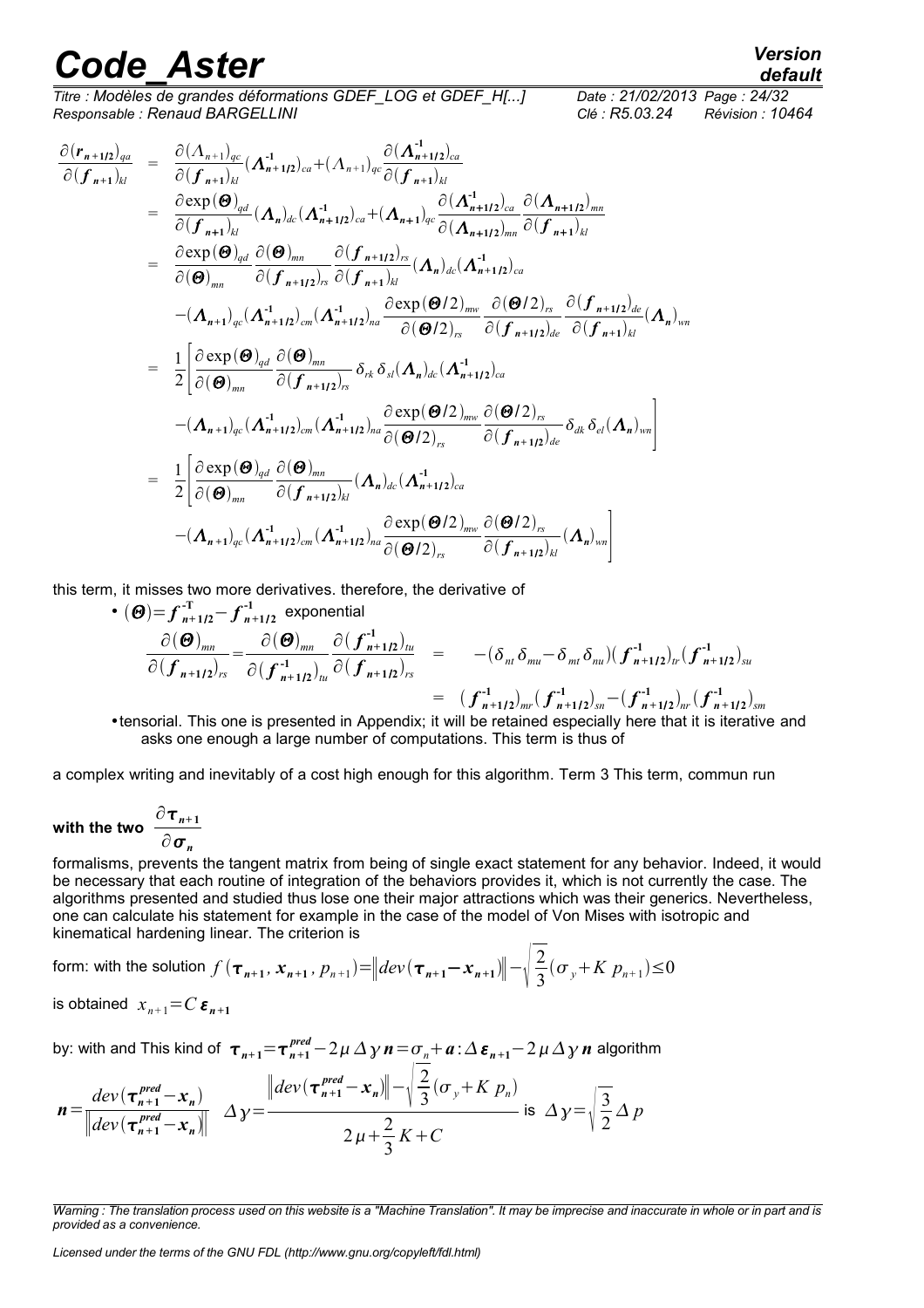*default*

*Titre : Modèles de grandes déformations GDEF\_LOG et GDEF\_H[...] Date : 21/02/2013 Page : 25/32 Responsable : Renaud BARGELLINI Clé : R5.03.24 Révision : 10464*

completely similar to the method used in small strains (radial return), which makes it possible not to modify structure of the code and was selection criteria of these algorithms. In this case, One sees intervening

three

$$
\frac{\partial \tau_{n+1}}{\partial \sigma_n} = \frac{\partial \tau_{n+1}}{\partial \tau_{n+1}^{pred}} \frac{\partial \tau_{n+1}^{pred}}{\partial \sigma_n} = \frac{\partial \tau_{n+1}}{\partial \tau_{n+1}^{pred}} I_d = I_d - 2\mu \frac{\partial (\Delta \gamma n)}{\partial (\tau_{n+1}^{pred})^{dev}} \frac{\partial (\tau_{n+1}^{pred})^{dev}}{\partial \tau_{n+1}^{pred}}
$$
\n
$$
= I_d - 2\mu \left( \frac{\partial (\Delta \gamma)}{\partial (\tau_{n+1}^{pred})^{dev}} n + \Delta \gamma \frac{\partial (n)}{\partial (\tau_{n+1}^{pred})^{dev}} \right) \frac{\partial (\tau_{n+1}^{pred})^{dev}}{\partial \tau_{n+1}^{pred}}
$$

distinct terms: the derivative of the deviator

•: the derivative of the plastic 
$$
\frac{\partial (\sigma^{dev})_{ij}}{\partial \sigma_{kl}} = \frac{\partial (\sigma^{inv})_{ij}}{\partial \sigma_{kl}} = \frac{1}{2} (\delta_{ik} \delta_{jl} + \delta_{il} \delta_{jk}) - \frac{1}{3} \delta_{ij} \delta_{kl}
$$

•multiplier: the derivative of the norm  $\partial(\Delta\, \chi)$  $\partial (\boldsymbol{\tau}_{n+1}^{\textit{pred}})_{kl}^{de}$  $\frac{1}{\text{dev}} = \frac{1}{2}$  $2 \mu + \frac{2}{2}$ 3  $K + C$  $(\tau_{n+1}^{pred})_{kl}^{de}$ *dev*  $\frac{(\tau_{n+1}^{pred})_{kl}^{dev}}{\left\|(\tau_{n+1}^{pred})_{l}^{dev}\right\|} = \frac{1}{2\mu + \frac{2}{\mu}}$  $2 \mu + \frac{2}{2}$ 3  $K + C$ *nkl*

•on the surface of load: With final, by noting  $\frac{\partial (n_{ij})}{\partial n_{ij}}$  $\partial (\boldsymbol{\tau}_{n+1}^{\textit{pred}})_{kl}^{de}$  $\frac{1}{\sqrt{det}} = \frac{1}{\sqrt{det} \cdot \sqrt{det}}$  $\sqrt{\frac{r^{pred}}{n+1}}$   $\sqrt{\frac{2}{n+1}}$ 1  $\frac{1}{2}(\delta_{ik}\delta_{jl}+\delta_{jk}\delta_{il})-\boldsymbol{n}_{ij}\boldsymbol{n}_{kl}$ 

the first tensor identity  $\bm{I}_d^{\text{4s}}$  of a nature 4 defined by: , one obtains for this term  $\bm{I}_{d\;ijkl}^{\text{4s}}\!=\!\frac{1}{2}$  $\frac{1}{2}(\delta_{ik}\delta_{jl}+\delta_{jk}\delta_{il})$ : This statement is unfortunately not

$$
\frac{\partial (\boldsymbol{\tau}_{n+1})_{ij}}{\partial (\boldsymbol{\sigma}_n)_{kl}} = (\boldsymbol{I}_d^{4s})_{ijkl} - 2\mu \left( \frac{1}{2\mu + \frac{2}{3}K + C} \boldsymbol{n}_{ij} \boldsymbol{n}_{mn} + \frac{\Delta \gamma}{\|\boldsymbol{\tau}_{n+1}^{pred}\|} \left( (\boldsymbol{I}_d^{4s})_{ijmn} - \boldsymbol{n}_{ij} \boldsymbol{n}_{mn} \right) \right) \left( (\boldsymbol{I}_d^{4s})_{mnkl} - \frac{1}{3} \delta_{mn} \delta_{kl} \right)
$$

valid for nonlinear hardenings… Term 4 This term is

<span id="page-24-0"></span>
$$
\text{again } \frac{\partial \sigma_n}{\partial f_{n+1}}
$$

specific to each algorithm considered here. For the algorithm Simo

#### **9.2.1 \_Hughes\_1 In this algorithm,**

the stress of Cauchy is written From where: For algorithm  $\; \bm{\sigma}_n \! \!=\! \bm{f}_{n+\alpha} \bm{\tau}_n \bm{f}_{n+\alpha}^T$ GDEF HYPO ELAS

$$
\begin{array}{rcl}\n\left(\frac{\partial \sigma_n}{\partial f_{n+1}}\right)_{ijkl} &=& \frac{\partial (f_{n+\alpha})_{ip}(\tau_n)_{pq}(f_{n+\alpha})_{jq}}{\partial (f_{n+1})_{kl}} = \alpha \delta_{ik} \delta_{pl}(\tau_n)_{pq} (f_{n+\alpha})_{jq} + (f_{n+\alpha})_{ip}(\tau_n)_{pq} \alpha \delta_{jk} \delta_{ql} \\
&=& \alpha \delta_{ik}(\tau_n)_{lq} (f_{n+\alpha})_{jq} + (f_{n+\alpha})_{ip}(\tau_n)_{pl} \alpha \delta_{jk} \\
&=& \alpha (\tau_n)_{lq} \left(\delta_{ik} (f_{n+\alpha})_{jq} + (f_{n+\alpha})_{iq} \delta_{jk}\right)\n\end{array}
$$

#### **9.2.2 In this algorithm,**

*Warning : The translation process used on this website is a "Machine Translation". It may be imprecise and inaccurate in whole or in part and is provided as a convenience.*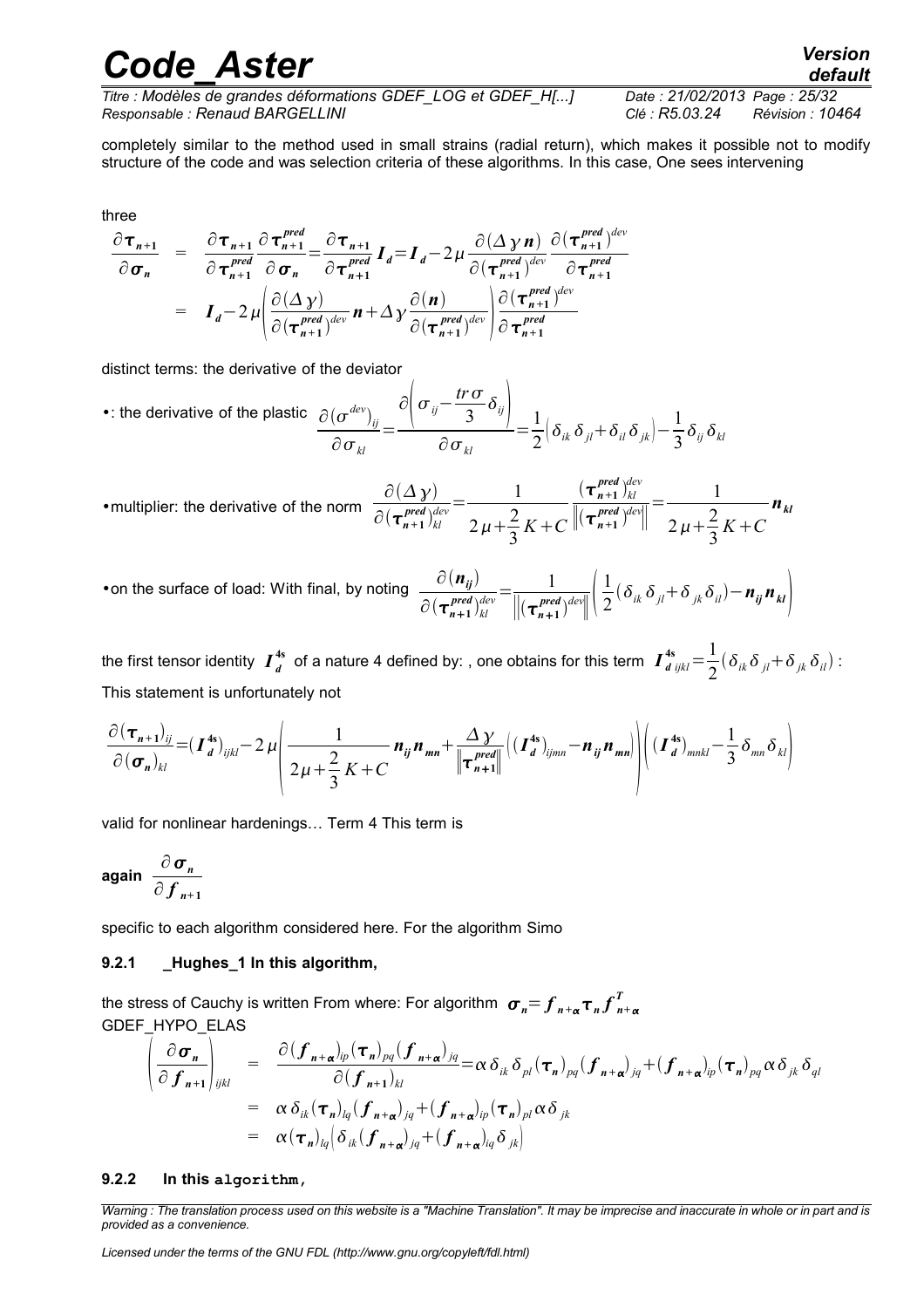# *Code\_Aster Version*<br>default<br>tre : Modèles de grandes déformations GDEF\_LOG et GDEF\_H[...] Date : 21/02/2013\_Page : 26/32

*Titre : Modèles de grandes déformations GDEF\_LOG et GDEF\_H[...] Date : 21/02/2013 Page : 26/32 Responsable : Renaud BARGELLINI Clé : R5.03.24 Révision : 10464*

the stress of Cauchy is thus written: And like, and by means of  $\; \bm{\sigma}_n \! = \! \bm{r}_{n+1} \bm{\tau}_n \bm{r}_{n+1}^T$ 

$$
\frac{\partial(\boldsymbol{\sigma}_{n})_{qp}}{\partial(\boldsymbol{f}_{n+1})_{kl}} = \frac{\partial((\boldsymbol{r}_{n+1})_{qa}(\boldsymbol{\tau}_{n})_{ab}(\boldsymbol{r}_{n+1})_{pb})}{\partial(\boldsymbol{f}_{n+1})_{kl}} = \frac{\partial(\boldsymbol{r}_{n+1})_{qa}}{\partial(\boldsymbol{f}_{n+1})_{kl}}(\boldsymbol{\tau}_{n})_{ab}(\boldsymbol{r}_{n+1})_{pb} + (\boldsymbol{r}_{n+1})_{qa}(\boldsymbol{\tau}_{n})_{ab} \frac{\partial(\boldsymbol{r}_{n+1})_{pb}}{\partial(\boldsymbol{f}_{n+1})_{kl}}
$$

 $(r_{n+1})_{qa}$  = (  $\bm{\Lambda}_{n+1})_{qx}$  (  $\bm{\Lambda}_n)_{ax}$  = exp $|\bm{\Theta}|_{qb}$  (  $\bm{\Lambda}_n)_{bx}$  (  $\bm{\Lambda}_n)_{ax}$  preceding results, With the final one: The derivative

$$
\frac{\partial (\mathbf{r}_{n+1})_{qa}}{\partial (\mathbf{f}_{n+1})_{kl}} = \frac{\partial \exp[\mathbf{\Theta}]_{qb}}{\partial (\mathbf{\Theta})_{mn}} \frac{\partial (\mathbf{\Theta})_{mn}}{\partial (\mathbf{f}_{n+1/2})_{rs}} \frac{\partial (\mathbf{f}_{n+1/2})_{rs}}{\partial (\mathbf{f}_{n+1})_{kl}} (\mathbf{\Lambda}_n)_{bx} (\mathbf{\Lambda}_n)_{ax}
$$
  
\n
$$
= \frac{1}{2} \frac{\partial \exp[\mathbf{\Theta}]_{qc}}{\partial (\mathbf{\Theta})_{mn}} \Big(-( \mathbf{f}_{n+1/2})_{nk} (\mathbf{f}_{n+1/2})_{lm} + (\mathbf{f}_{n+1/2})_{mk} (\mathbf{f}_{n+1/2})_{ln} \Big) (\mathbf{\Lambda}_n)_{cx} (\mathbf{\Lambda}_n)_{ax}
$$

of exponential

$$
\frac{\partial (\boldsymbol{\sigma}_n)_{qp}}{\partial (\boldsymbol{f}_{n+1})_{kl}} = \frac{1}{2} (\boldsymbol{\tau}_n)_{ab} \Big( -(\boldsymbol{f}_{n+1/2}^{-1})_{nk} (\boldsymbol{f}_{n+1/2}^{-1})_{lm} + (\boldsymbol{f}_{n+1/2}^{-1})_{mk} (\boldsymbol{f}_{n+1/2}^{-1})_{ln} \Big) (\boldsymbol{\Lambda}_n)_{cx}
$$

$$
- \Bigg( (\boldsymbol{r}_{n+1})_{pb} \frac{\partial \exp[\boldsymbol{\Theta}]_{qc}}{\partial (\boldsymbol{\Theta})_{mn}} (\boldsymbol{\Lambda}_n)_{ax} + (\boldsymbol{r}_{n+1})_{qa} \frac{\partial \exp[\boldsymbol{\Theta}]_{pc}}{\partial (\boldsymbol{\Theta})_{mn}} (\boldsymbol{\Lambda}_n)_{bx} \Bigg)
$$

tensorial is given in Appendix. Term 5 This term, present

<span id="page-25-0"></span>only 
$$
\frac{\partial \tau_{n+1}}{\partial x_n}
$$

in the case of a kinematic hardening, is of the same type as the term, in the sense that it is  $\frac{\partial \boldsymbol{\tau}_{n+1}}{\partial n}$  $rac{n+1}{\partial \sigma_n}$  specific to each constitutive law with kinematic hardening and thus prevents the writing of a generic tangent matrix for the formalisms. Let us give its statement

for example in the case of the model of Von Mises to linear kinematic hardening. One has then: with and

From where which requires 
$$
\tau_{n+1} = \sigma_n + a : \Delta \varepsilon_{n+1} - 2 \mu \Delta \gamma n
$$
  $n = \frac{\xi^{pred}}{\|\xi_{pred}\|}$   $\xi^{pred} = dev(\sigma_n + a : \Delta \varepsilon_{n+1} - x_n)$ 

the computation  $\frac{\partial \tau_{n+1}}{\partial \tau_n}$ ∂ *x <sup>n</sup>*  $=-2\mu \frac{\partial (\Delta \gamma n)}{\partial x^{pred}}$ ∂ *pred* ∂ *pred*  $\partial x_n^{dev}$  $\partial(\boldsymbol{x}_n)^{dev}$  $\frac{a}{\partial}$  *x*<sub>n</sub> of four terms: the derivative of the deviator

•, the same form as for isotropic hardening: the derivative of the predictor

$$
\frac{\partial (\mathbf{x}_n^{dev})_{ij}}{\partial (\mathbf{x}_n)_{kl}} = \frac{1}{2} \Big( \delta_{ik} \delta_{jl} + \delta_{il} \delta_{jk} \Big) - \frac{1}{3} \delta_{ij} \delta_{kl}
$$

• the derivative of the multiplier  $\frac{\partial \xi^{pred}}{\partial x^{def}}$ ∂ *x<sup>n</sup>*  $\frac{d}{dx} = -I_d$ 

•, from where the derivative 
$$
\Delta y = \frac{\|\xi^{pred}\| - \sqrt{\frac{2}{3}}(\sigma_y + K p_n)}{2\mu + \frac{2}{3}K + C}
$$
 of the norm  $\frac{\partial (\Delta y)}{\partial (\xi^{pred})_{kl}} = \frac{1}{2\mu + \frac{2}{3}K + C} n_{kl}$ 

*Licensed under the terms of the GNU FDL (http://www.gnu.org/copyleft/fdl.html)*

*Warning : The translation process used on this website is a "Machine Translation". It may be imprecise and inaccurate in whole or in part and is provided as a convenience.*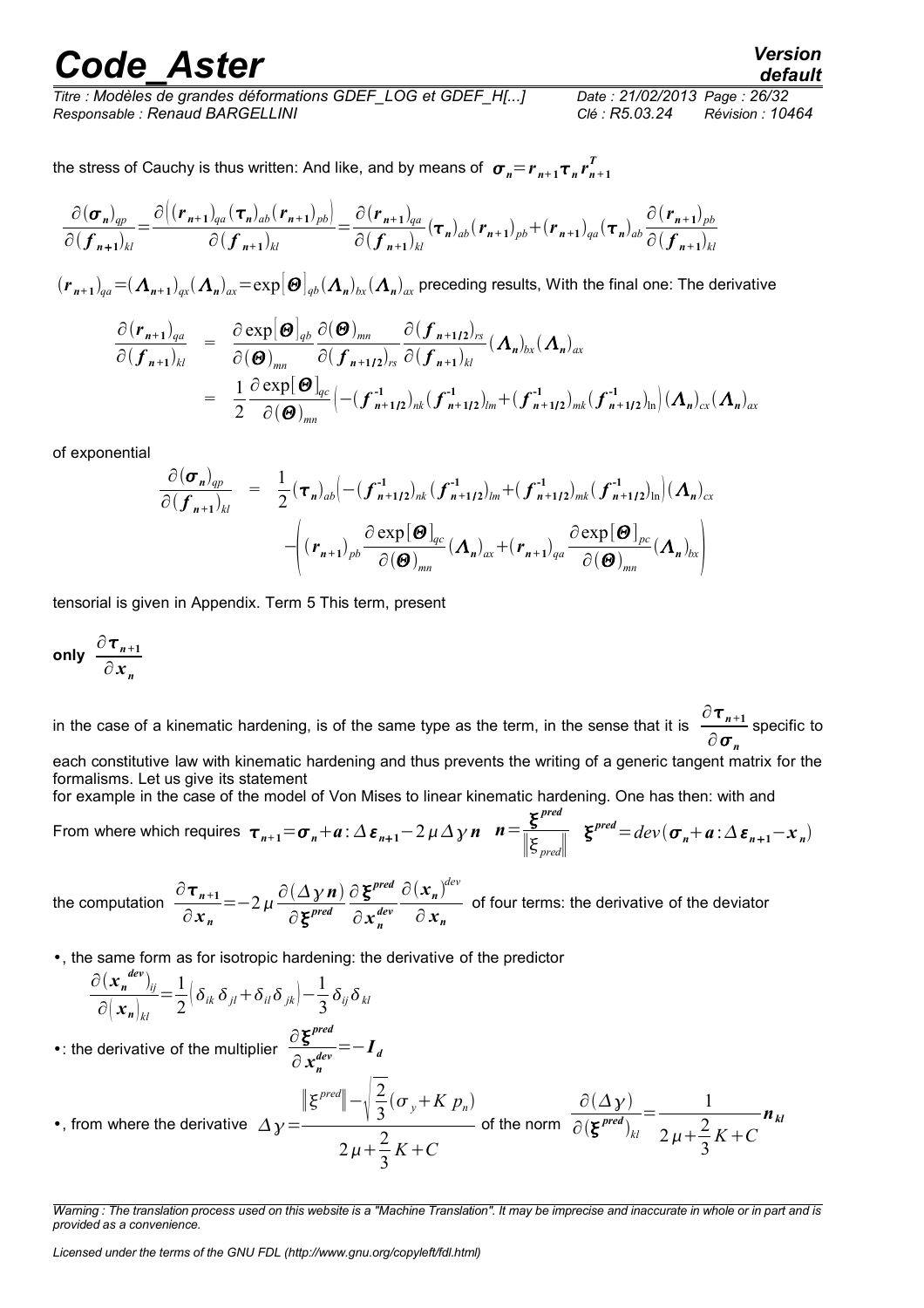# *Code\_Aster Version*<br>default<br>tre : Modèles de grandes déformations GDEF\_LOG et GDEF\_H[...] Date : 21/02/2013\_Page : 27/32

*default*

*Titre : Modèles de grandes déformations GDEF\_LOG et GDEF\_H[...] Date : 21/02/2013 Page : 27/32 Responsable : Renaud BARGELLINI Clé : R5.03.24 Révision : 10464*

• on the surface of load: By combining the various  $\frac{\partial (n_{ij})}{\partial (x \mod 2)}$  $\partial(\boldsymbol{\xi}^{\textit{pred}})_{kl}^{de}$  $\frac{1}{\text{dev}} = \frac{1}{\|\mathbf{r}\|^2}$ ∣∣ *pred*∣<sup>∣</sup> 1  $\frac{1}{2}(\delta_{ik}\delta_{jl}+\delta_{jk}\delta_{il})-n_{ij}n_{kl}$ 

relations, one obtains finally: Following the example of the term,

$$
\frac{\partial (\boldsymbol{\tau}_{n+1})_{ij}}{\partial (\boldsymbol{x}_n)_{kl}} = 2 \mu \left( \frac{1}{2 \mu + \frac{2}{3} K + C} \boldsymbol{n}_{ij} \boldsymbol{n}_{mn} + \frac{\Delta \gamma}{\|\boldsymbol{\xi}^{pred}\|} \left( (\boldsymbol{I}_d^{4s})_{ijmn} - \boldsymbol{n}_{ij} \boldsymbol{n}_{mn} \right) \right) \left( (\boldsymbol{I}_d^{4s})_{mnkl} - \frac{1}{3} \delta_{mn} \delta_{kl} \right)
$$

the statement given  $\frac{\partial \tau_{n+1}}{\partial \tau_n}$  $\frac{n+1}{\partial \sigma_n}$  here is valid only for linear kinematic hardening. Term 6 This last term

<span id="page-26-1"></span>exists 
$$
\frac{\partial x_n}{\partial f_{n+1}}
$$

obviously only for kinematic hardening. It depends moreover of the selected formalism. For SIMO\_HUGHES\_1 In this case,

#### **9.2.1 one has, from where**

: . It is noticed  $x_{n} = f_{n+\alpha} q_{n} f_{n+\alpha}^{T}$  that this  $\Big| \frac{1}{\hat{C}}$ ∂ *x<sup>n</sup>*  $\left(\frac{\partial x_n}{\partial f_{n+1}}\right)_{ijkl} = \frac{\partial (f_{n+\alpha})_{ip} (q_n)_{pq} (f_{n+\alpha})_{jq}}{\partial (f_{n+1})_{kl}}$  $\partial (\boldsymbol{f}_{n+1})_{kl}$ 

statement is same form as for. By analogy, one thus  $\frac{\partial (\sigma_n)_{ij}}{\partial (\sigma_n)}$  $\partial (\boldsymbol{f}_{n+1})_{kl}$ obtains: For GDEF\_HYPO\_ELAS In

$$
\frac{\partial (\mathbf{x}_n)_{ij}}{\partial (\boldsymbol{f}_{n+1})_{kl}} = \alpha (\mathbf{x}_n)_{lq} \Big( \delta_{ik} (\boldsymbol{f}_{n+\alpha})_{jq} + (\boldsymbol{f}_{n+\alpha})_{iq} \delta_{jk} \Big)
$$

#### **9.2.2 this case one has, from where**

: , which has  $x_{n} = r_{n+1} q_{n} r_{n+1}^{T}$  the same  $\frac{\partial x_{n}}{\partial f}$ ∂ *f <sup>n</sup>***<sup>+</sup> <sup>1</sup>**  $=\frac{\partial (r_{n+1}q_n r_{n+1}^T)}{2\sigma}$  $\frac{\partial f}{\partial f}$ <sub>*n*+1</sub> form again as: One thus obtains by

analogy  $\frac{\partial \boldsymbol{\sigma}_n}{\partial \boldsymbol{\sigma}_n}$ ∂ *f <sup>n</sup>***<sup>+</sup> <sup>1</sup>**

: Assessment Two important points

$$
\frac{\partial (\mathbf{x}_n)_{qp}}{\partial (\boldsymbol{f}_{n+1})_{kl}} = \frac{1}{2} (\boldsymbol{q}_n)_{ab} \Big( -(\boldsymbol{f}_{n+1/2}^{-1})_{nk} (\boldsymbol{f}_{n+1/2}^{-1})_{lm} + (\boldsymbol{f}_{n+1/2}^{-1})_{mk} (\boldsymbol{f}_{n+1/2}^{-1})_{ln} \Big) (\boldsymbol{\Lambda}_n)_{cx}
$$
\n
$$
\Bigg( (\boldsymbol{r}_{n+1})_{pb} \frac{\partial \exp[\boldsymbol{\Theta}]_{qc}}{\partial (\boldsymbol{\Theta})_{mn}} (\boldsymbol{\Lambda}_n)_{ax} + (\boldsymbol{r}_{n+1})_{qa} \frac{\partial \exp[\boldsymbol{\Theta}]_{pc}}{\partial (\boldsymbol{\Theta})_{mn}} (\boldsymbol{\Lambda}_n)_{bx} \Bigg)
$$

<span id="page-26-0"></span>are to be retained mainly: the statements are heavy

•, with many terms with calculating, which forecasts important computing times, because of certain terms

•dependant on the constitutive law used, it is not possible to give a generic statement for the tangent matrixes. Consequently, unless programming for each constitutive law the computation which corresponds to him, the tangent matrix cannot be exact. One will find in the ref.

*Licensed under the terms of the GNU FDL (http://www.gnu.org/copyleft/fdl.html)*

*Warning : The translation process used on this website is a "Machine Translation". It may be imprecise and inaccurate in whole or in part and is provided as a convenience.*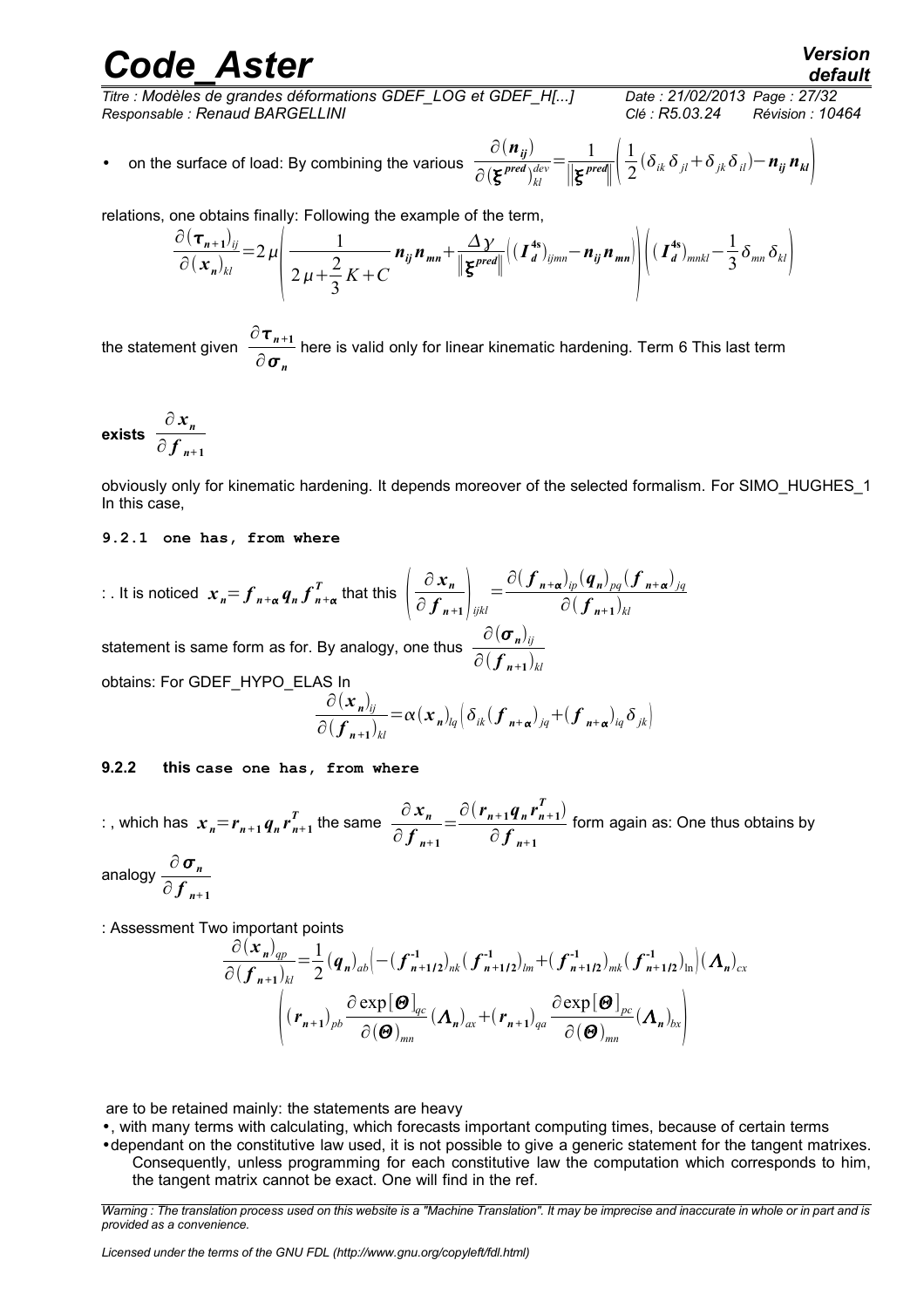*Titre : Modèles de grandes déformations GDEF\_LOG et GDEF\_H[...] Date : 21/02/2013 Page : 28/32 Responsable : Renaud BARGELLINI Clé : R5.03.24 Révision : 10464*

*default*

[15], an assessment of the implementation of these statements in terms of performances and velocity of convergence through examples. Appendix 2: Computation of

*Warning : The translation process used on this website is a "Machine Translation". It may be imprecise and inaccurate in whole or in part and is provided as a convenience.*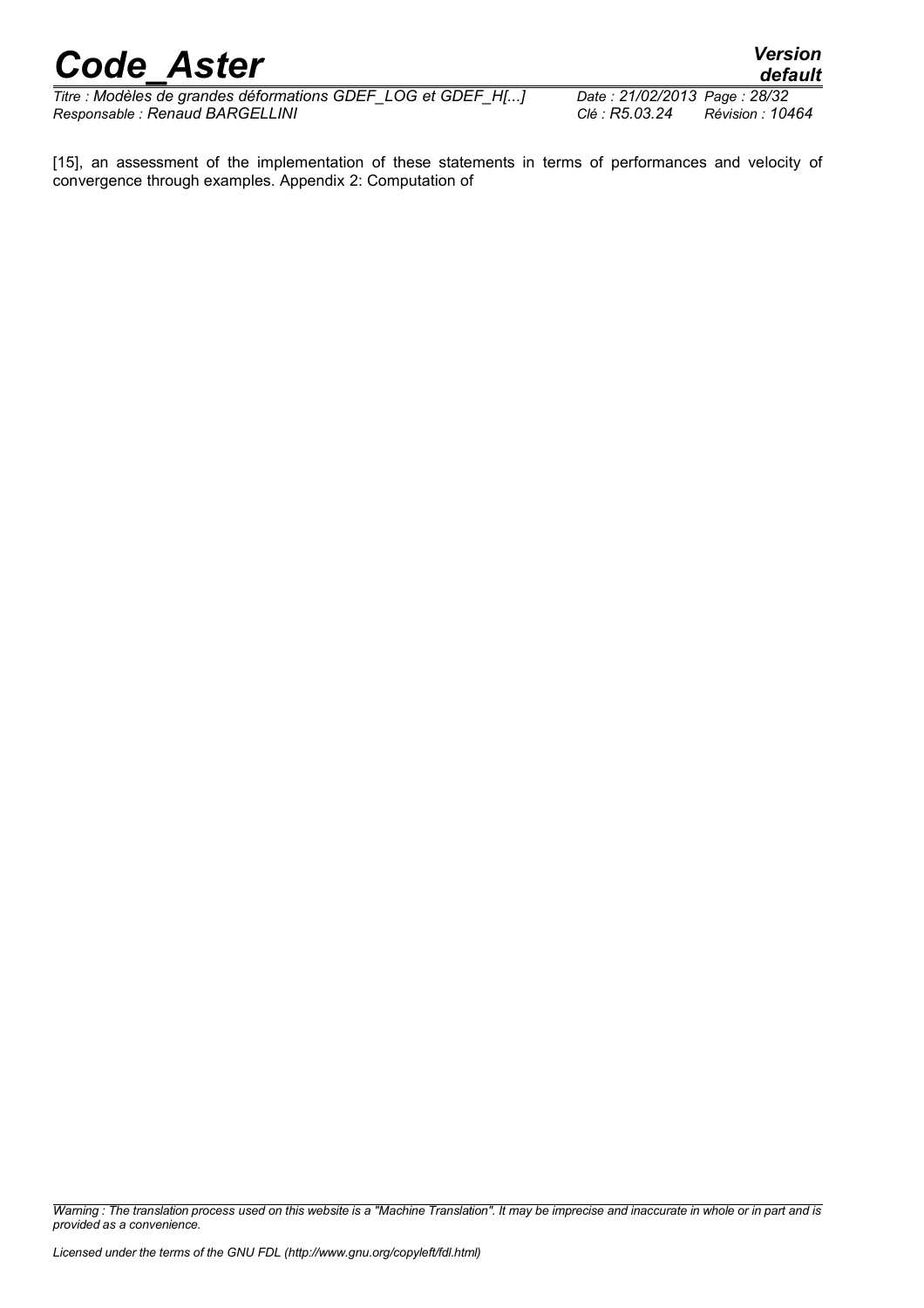*Titre : Modèles de grandes déformations GDEF\_LOG et GDEF\_H[...] Date : 21/02/2013 Page : 29/32 Responsable : Renaud BARGELLINI Clé : R5.03.24 Révision : 10464*

### <span id="page-28-2"></span>**10 the logarithmic strains Notations: indicate**

### <span id="page-28-1"></span>**10.1 a tensor of**

*A* order 2, and a tensor of order 4 we *A* adopt in

the implementation the notation of Voigt, (see for example [16]) defined by: where the components relating

$$
A = \begin{pmatrix} A_{11} \\ A_{22} \\ A_{33} \\ \sqrt{2} A_{12} \\ \sqrt{2} A_{13} \\ \sqrt{2} A_{23} \end{pmatrix} \quad \vec{A} = \begin{pmatrix} A_{1111} & A_{1122} & A_{1133} & \sqrt{2} A_{1112} & \sqrt{2} A_{1123} & \sqrt{2} A_{1113} \\ A_{2211} & A_{2222} & A_{2233} & \sqrt{2} A_{2212} & \sqrt{2} A_{2223} & \sqrt{2} A_{2213} \\ A_{3311} & A_{3322} & A_{3333} & \sqrt{2} A_{3312} & \sqrt{2} A_{3323} & \sqrt{2} A_{3313} \\ \sqrt{2} A_{121} & \sqrt{2} A_{1222} & \sqrt{2} A_{1233} & 2 A_{1212} & 2 A_{1223} & 2 A_{1213} \\ \sqrt{2} A_{13} & \sqrt{2} A_{1311} & \sqrt{2} A_{1322} & \sqrt{2} A_{1333} & 2 A_{1312} & 2 A_{1323} & 2 A_{1313} \\ \sqrt{2} A_{231} & \sqrt{2} A_{2312} & \sqrt{2} A_{2322} & \sqrt{2} A_{2313} & 2 A_{2312} & 2 A_{2323} & 2 A_{2313} \end{pmatrix}
$$

to the notation of Voigt will be indicated by a Greek letter. There are then the following

properties: The reverse of a tensor  $||A_{ij}||=||A_{\alpha}||$ 

$$
\boldsymbol{A} : \boldsymbol{B} = A_{ij} B_{ij} = A_{\alpha} B_{\alpha} \quad \bar{\boldsymbol{A}} : \boldsymbol{B} = A_{ijkl} B_{kl} = A_{\alpha\beta} B_{\beta} \quad \bar{\boldsymbol{A}} : \bar{\boldsymbol{B}} = A_{ijkl} B_{klmn} = A_{\alpha\beta} B_{\beta\gamma}
$$

of a nature 4 comprising of minor symmetries () is written: and with  $A_{ijrs} = A_{ijrs} = A_{ijsr}$  the notation of

$$
\vec{A} \cdot \vec{A}^{-1} = \vec{I}_d \qquad A_{ijrs} A_{rskl}^{-1} = I_{ijkl} = \frac{1}{2} \left( \delta_{ik} \delta_{jl} + \delta_{il} \delta_{jk} \right)
$$
 Voigt: Statement of the stresses  $A_{\alpha\gamma} A_{\gamma\beta}^{-1} = I_{\alpha\beta} = \delta_{\alpha\beta}$ 

### <span id="page-28-0"></span>**10.2 in Lagrangian configuration the power of the internal forces**

is written: with what makes it possible

$$
p_{\text{int}} = T : \dot{E} = S : \overline{P}^{-1} \dot{E} \text{ to calculate } \overline{P} = 2 \frac{\partial E}{\partial C} : \text{ or To compute: the tensor } S = T : P \quad S_{ij} = T_{kl} : P_{klij}
$$

of the stresses of Cauchy, it is enough to write: Typical case of the plane stresses  $\bm{\sigma} \!=\! \frac{1}{\bm{\tau}}$ *det F*  $\bm{F}$  .  $\bm{S}$  .  $\bm{F}^T$ 

#### **: In this case, one entirely**

does not know: indeed, the component *det F* of the strain tensor *zz* logarithmic curves is unknown, because dependant *E* on the constitutive law. While limiting oneself to the behaviors such as (plastic incompressibility  $det\, \boldsymbol{F\,^{\boldsymbol{P}}\!=\!0$  ), one has then: . According to [16] one can  $\,det\,\boldsymbol{F\!=}\!det\,\boldsymbol{F}^{\boldsymbol{e}}$  calculate

this statement: where represents the elastic  $\ det\ \bm F^e\! =\! \exp(E_{xx}^e\! +\! E_{yy}^e\! +\! E_{zz}^e)\ \ \ \bm E^e$  part of the logarithmic strains, known for any elastoplastic or élasto-viscoplastic constitutive law by the Hooke's law: . Indeed the definition  $E^e = \Lambda^{-1}T$ 

*Warning : The translation process used on this website is a "Machine Translation". It may be imprecise and inaccurate in whole or in part and is provided as a convenience.*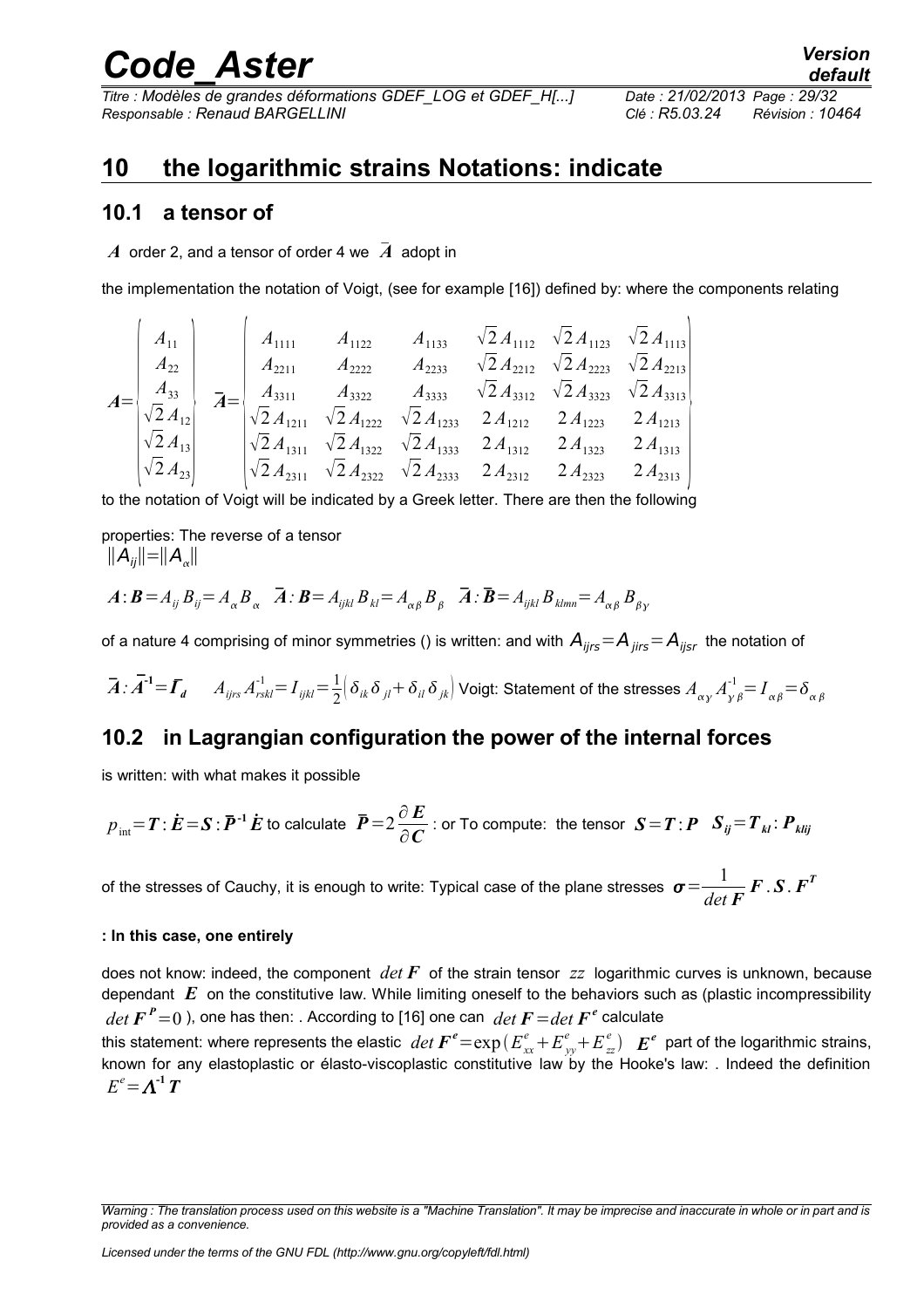*default*

*Titre : Modèles de grandes déformations GDEF\_LOG et GDEF\_H[...] Date : 21/02/2013 Page : 30/32 Responsable : Renaud BARGELLINI Clé : R5.03.24 Révision : 10464*

of the logarithmic strains: conduit with being 
$$
E_{ij} = \frac{1}{2} \sum_{k=1,3}
$$

 $\log(\lambda^{(k)})\boldsymbol{N}_{\boldsymbol{i}}^{(\boldsymbol{k})}$ ⊗ $\boldsymbol{N}_{\boldsymbol{j}}^{(\boldsymbol{k})}$  eigenvalues Thus from where result  $\mathbf{F}^T \mathbf{F}$ . *F* . Statement

 $det \mathbf{F}^e = \sqrt{det \mathbf{F}^T \mathbf{F}} = \sqrt{\lambda_1 \lambda_2 \lambda_3} \lambda_i$  $\log(\det F^e) = \frac{1}{2}$  $\frac{1}{2}$ log $(\lambda_1)$ +log $(\lambda_2)$ +log $(\lambda_3)$  of the tangent

## <span id="page-29-0"></span>**10.3 operator in Lagrangian configuration By deriving the statement**

compared to time:  $S = T : P$  maybe, with and what

$$
\dot{S} = \dot{T} : \overline{P} + T : \overline{P} = \left(\frac{\partial T}{\partial E} : \dot{E}\right) : \overline{P} + T : \left(\frac{\partial P}{\partial C} : \dot{C}\right) = \left[\frac{\partial T}{\partial E} : \left(\frac{\partial E}{\partial C} : \dot{C}\right)\right] : \overline{P} + T : \left(\frac{\partial P}{\partial C} : \dot{C}\right) \text{ defines}
$$

 $\dot{\bm{S}}$  =  $\left(\bm{\bar{P}}^{\bm{T}}$  :  $\bm{\bar{E}}^{\bm{p}}$  :  $\bm{\bar{P}}$  +  $\bm{T}$  :  $\bm{\bar{L}}$  :  $\frac{1}{2}$  $\frac{1}{2}\dot{C}$   $\bar{L} = 4 \frac{\partial^2 E}{\partial C \partial L}$ ∂*C* ∂*C* the tangent  $\vec{E}^P = \frac{\partial T}{\partial \vec{E}}$ ∂*E*

operator who checks or  $\quad \bar{C}^{ep}\!=\!\big(\,\bar{\pmb{P}}^T\,\bar{\pmb{E}}^p\,\bar{\pmb{P}}\!+\pmb{T}:\!\bar{\bar{\pmb{L}}}\big) \quad$  , according to  $\,\dot{\pmb{S}}\!=\!\bar{\pmb{C}}^{ep}\!:\!\frac{1}{2}$  $\frac{1}{2}$  $\dot{\bm{C}}$ 

the strains of Green-Lagrange: The statement 1  $\frac{1}{2}$  $\left($ *C*−*I*<sub>*d*</sub> $\right)$  tangent ∂ *S*  $\partial \boldsymbol{\varDelta}$  $=\frac{\partial S}{\partial \Omega}$ ∂*C* : ∂*C* ∂∆  $=2\frac{\partial S}{\partial S}$ ∂*C*  $=\bar{\bar{C}}^{ep}$ 

operator as well as the tensor of the stresses, both in Lagrangian configuration, allow, for the computation of the internal forces, to use a variational formulation in initial configuration, as in [R5.03.20] for example. One writes the equilibrium

in variational form on the initial configuration. , kinematically admissible

 $\delta W_{\text{int}}$   $\delta \mathbf{v} + SW_{\text{ext}}$   $\delta \mathbf{v} = 0 \quad \forall \delta \mathbf{v}$  Under the assumption that

the loading does not depend on the geometrical transformation, the virtual wor of the external forces is written like a linear form: : voluminal loading

$$
\delta W_{ext}.\delta \mathbf{v} = \int_{\Omega_o} \rho_o F_i \delta v_i d\Omega_o + \int_{\partial_r \Omega_o} T_i^d \delta v_i dS_o
$$

**F** : surface loading

 $\textbf{T}^\textbf{d}$  being exerted on edge There still, we choose  $\left. \partial_{\textit{F}} \boldsymbol{\Omega} _{\textbf{o}} \right|$ 

the initial configuration like reference configuration, to express the work of the internal forces [R5,03,20]. [R7.02.03]. with: In the optics of

$$
SW_{int}.\delta\,\mathbf{v} = \int_{\Omega_{\rho}} F_{ik} S_{kl} \delta\, v_{i,l} d\,\Omega_{\rho} \text{ a resolution } \delta\, v_{i,l} = \frac{\partial\, dv_i}{\partial\, X_l}
$$

by a method of Newton, it is important to also express the variation second of the virtual wor of the internal forces, namely: Geometrical stiffness

$$
d^2 W_{int} \cdot \delta \mathbf{u} \cdot \delta \mathbf{v} = - \int_{\Omega_{\delta}} \delta u_{i,k} S_{kl} \delta v_{i,l} d\Omega_o
$$

elastic Stiffness effective

*Warning : The translation process used on this website is a "Machine Translation". It may be imprecise and inaccurate in whole or in part and is provided as a convenience.*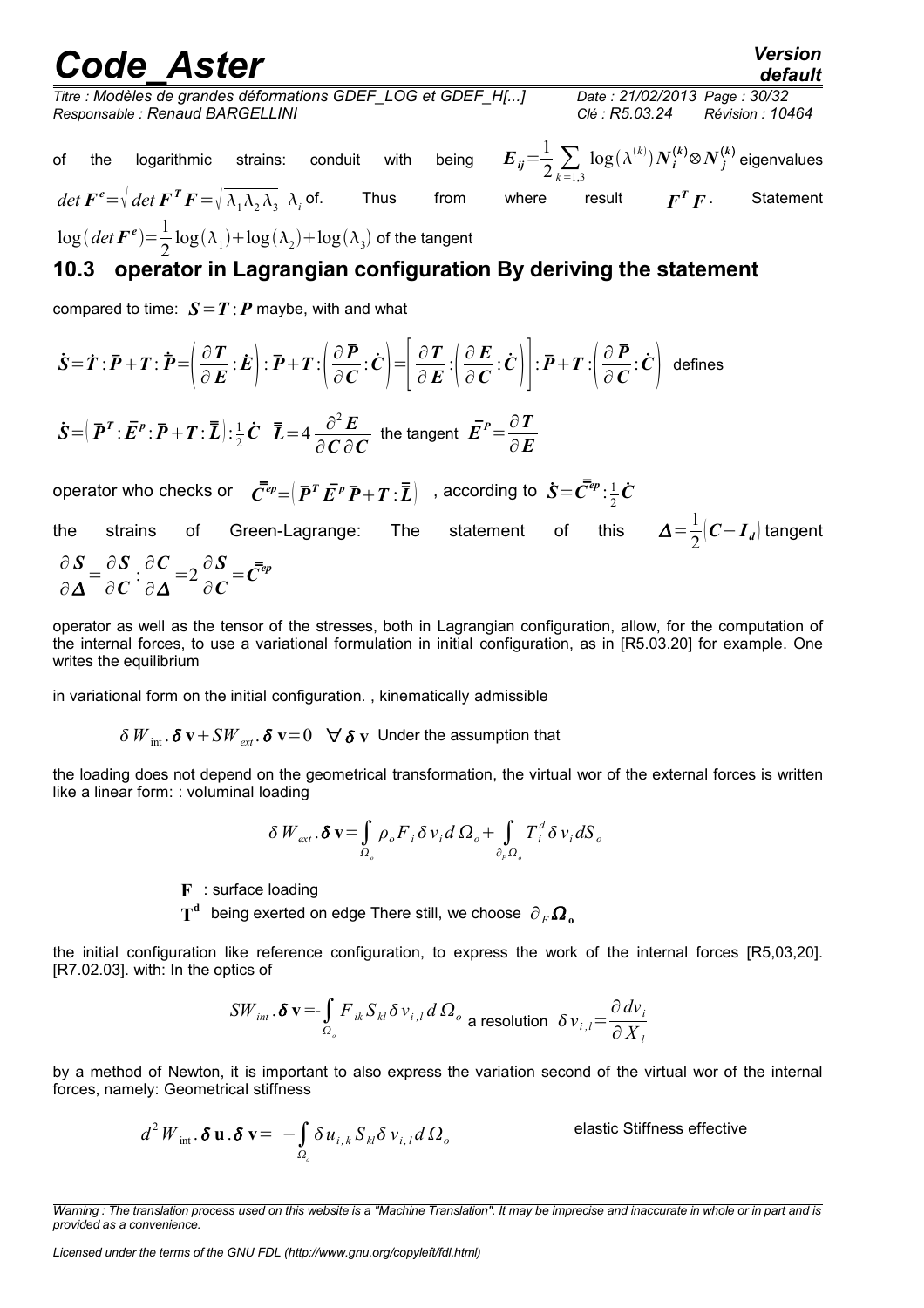*Titre : Modèles de grandes déformations GDEF\_LOG et GDEF\_H[...] Date : 21/02/2013 Page : 31/32 Responsable : Renaud BARGELLINI Clé : R5.03.24 Révision : 10464*

$$
\ldots - \int_{\Omega_{\circ}} \delta u_{i,q} F_{ip} \left( \frac{\partial S}{\partial \Delta} \right)_{pqkl} F_{jk} \delta v_{j,l} d \Omega_o
$$

*default*

Computation of the logarithmic strains

### <span id="page-30-0"></span>**10.4 They are defined by**

: (in any rigor, it  $E\!=\!{1\over2}$ 2  $\log(C) = \frac{1}{2}$ 2  $\log(\boldsymbol{F}^{\boldsymbol{T}}.\,\boldsymbol{F})$  would be necessary to add the metric tensor in the case of an

initial configuration defined in a space different from Euclidean space (case of the shells for example)). To simplify the writings, we will place ourselves in the case of an Euclidean initial configuration, the components of the vectors and tensors being written in a reference orthonormé 3D. The restriction on 2D is immediate. The computation of the logarithmic strain

can be done only in the clean reference. It is thus necessary to determine

the 3 eigenvalues and eigenvectors solutions  $\lambda^{(i)}$  of the problem  $N^{(i)}$  to the eigenvalues One can then  $\boldsymbol{C} \, \boldsymbol{N}^{(\boldsymbol{i})} \! = \! \lambda^{(\boldsymbol{i})} \boldsymbol{N}^{(\boldsymbol{i})}$ 

the 3 values: The logarithmic strains  $e^{(i)} = \frac{1}{2}$ 2  $\log(\lambda^{(i)})$ 

are then transported within the space of origin by: because the function is

 $E_{ij} = \frac{1}{2} \sum_{k=1,3}$  $\log(\lambda^{(k)})N_i^{(k)}$ ⊗  $N_j^{(k)}$  an isotropic function  $\log$  of the tensor [16]. For postprocessing  $\,$   $\,$   $\,$ 

, i.e. the computation of the tensor of the stresses and the tangent operator, it is necessary to calculate the quantities and with and, and defined  $\vec{P} = 2 \frac{\partial \vec{E}}{\partial \vec{E}}$  $\frac{\partial E}{\partial C}$   $T: \overline{\overline{L}}$ 

$$
\bar{P} = \sum_{i=1,3} \frac{1}{2} d^{(i)} N^{(i)} \otimes N^{(i)} \otimes M^{(ii)} + \sum_{i=1,3} \sum_{j \neq i}^{3} \theta_{ij} N^{(i)} \otimes N^{(j)} \otimes M^{(ij)}
$$

$$
\boldsymbol{T}: \overline{\boldsymbol{L}} = \sum_{i}^{3} \frac{1}{4} f^{(i)} \zeta^{(ii)} M^{(ii)} \otimes M^{(ii)} + \sum_{i}^{3} \sum_{j \neq i}^{3} \sum_{k \neq i, k \neq j}^{3} 2 \eta \zeta^{(ij)} M^{(ik)} \otimes M^{(ij)} + \sum_{i}^{3} \sum_{j \neq i}^{3} 2 \xi^{(ij)} [\zeta^{(ij)} (M^{(ij)} \otimes M^{(ij)} + M^{(jj)} \otimes M^{(ij)}) + \zeta^{(jj)} M^{(ij)} \otimes M^{(ij)}]
$$

by 
$$
d^{(i)} = \frac{1}{\lambda^{(i)}} f^{(i)} = \frac{-2}{(\lambda^{(i)})^2} \zeta^{(ij)} = T : N^{(i)} \otimes N^{(j)} M^{(ij)}_{ab} = N_a^{(i)} N_b^{(j)} + N_a^{(j)} N_b^{(i)}
$$

:  $\theta^{(ij)}$  if  $\boldsymbol{\xi}^{(ij)}$  all  $\boldsymbol{\eta}^{(ij)}$  the eigenvalues

•are different: , if two eigenvalues  $\theta^{(ij)} = \frac{\left[e^{(i)} - e^{(j)}\right]}{\frac{1}{\sigma^{(i)}-e^{(j)}}}$  $\frac{1}{\left(\lambda^{(i)}-\lambda^{(j)}\right)}$   $\xi^{(ij)}=$  $\left(\theta^{(ij)}-\frac{1}{2}d^{(j)}\right)^{j}$  $\left( \lambda^{(i)} - \lambda^{(j)} \right)$ 3 3 3 *e i*

$$
\eta = \sum_{i} \sum_{j \neq i} \sum_{k \neq i, k \neq j} \frac{e^{z^{(i)}}}{2(\lambda^{(i)} - \lambda^{(j)})(\lambda^{(i)} - \lambda^{(k)})}
$$

•are equal: : if the three eigenvalues

*Warning : The translation process used on this website is a "Machine Translation". It may be imprecise and inaccurate in whole or in part and is provided as a convenience.*